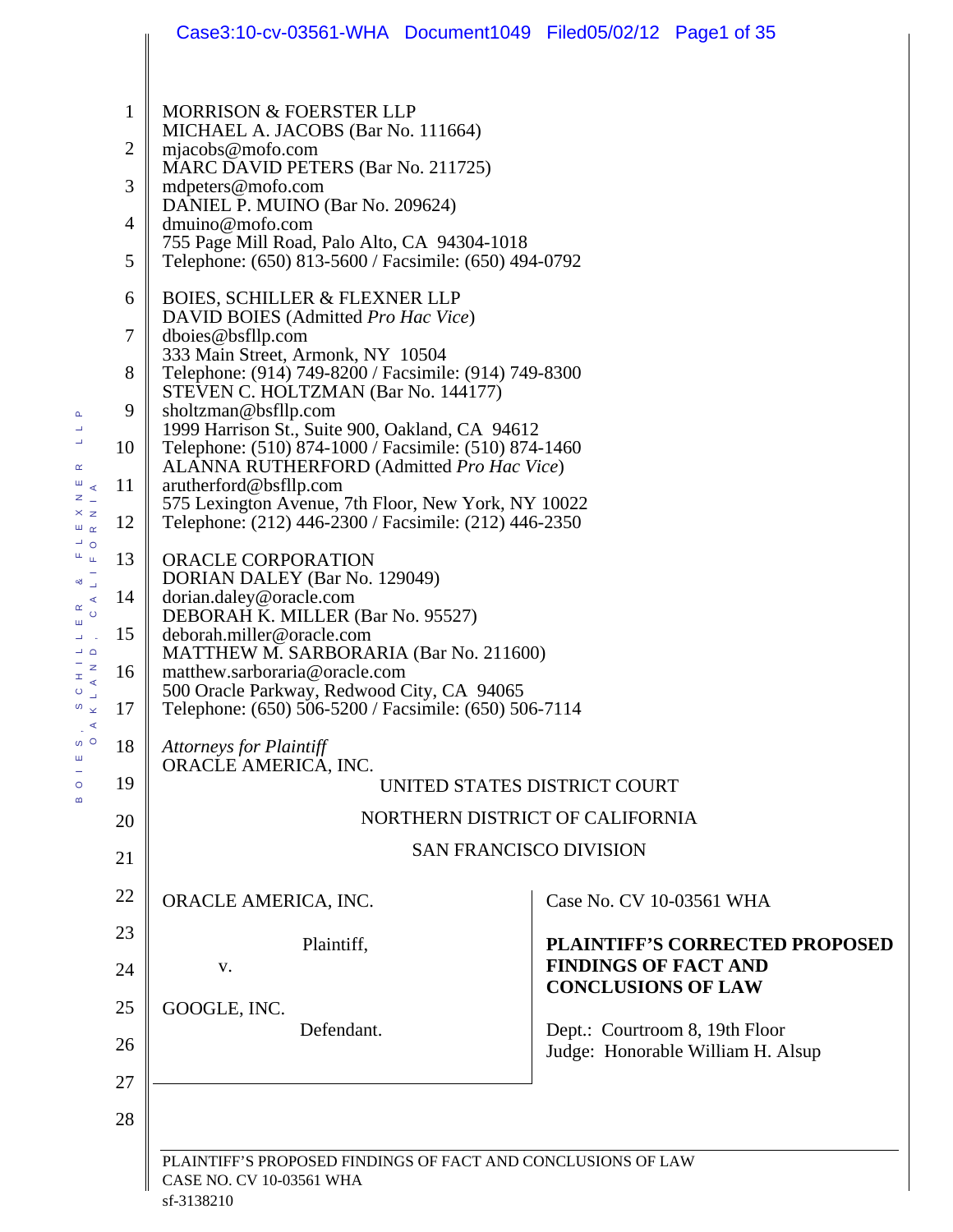| 24<br>25       |                                                                                            |                                                                                                                                     |
|----------------|--------------------------------------------------------------------------------------------|-------------------------------------------------------------------------------------------------------------------------------------|
|                | J2SE 5.0, and included a CD-ROM containing the binary code and documentation for J2SE 5.0. |                                                                                                                                     |
| 23             |                                                                                            | and manuals." The registration was accompanied by a hard copy excerpt of source code from the                                       |
| 22             |                                                                                            | registration for J2SE 5.0 lists "New and revised computer code and accompanying documentation                                       |
| 21             | 4.                                                                                         | Similarly, under the heading "Materials Added to this Work," the copyright                                                          |
| 20             | TX 3530<br>Reinhold at RT 2233:6-2234:20                                                   |                                                                                                                                     |
| 19             |                                                                                            | java.nio and included a CD-ROM entitled Java ™ 2 SDK Standard Edition Documentation 1.4.0.                                          |
| 18             |                                                                                            | The registration was accompanied by a hard copy partially redacted excerpt of source code for                                       |
| 17             |                                                                                            | J2SE 1.4 lists "New and revised computer code and accompanying documentation and manuals."                                          |
| 16             | 3.                                                                                         | Under the heading "Materials Added to this Work," the copyright registration for                                                    |
| 14<br>15       | TX 3530 (J2SE 1.4)<br>Reinhold at RT 2233:6-2234:20<br>Reinhold at RT 2234:20              |                                                                                                                                     |
| 13             | TX 3529 (J2SE 5.0)                                                                         |                                                                                                                                     |
| 12             |                                                                                            | copyright registrations incorporate by reference Sun's copyright registrations for prior versions.                                  |
| 11             | 2.                                                                                         | J2SE 1.4 and J2SE 5.0 were both registered as derivative works, and both the                                                        |
| 10             | certificates)                                                                              | 518, 520, 521, 523, 524, 526, 598, 599, 601, 602, 603, 659 (registration<br>ECF No. 525 (Stipulated Facts 15-16 (J2SE 1.4 and 5.0)) |
| 9              |                                                                                            | TX 475, 450, 451, 452, 453, 454, 455, 460, 461, 462, 463, 464, 476, 509, 513,                                                       |
| 8              | Core Packages" book.                                                                       |                                                                                                                                     |
| 7              |                                                                                            | 1.3, 1.4, 5.0, and 6.0 Platforms, and the "Java Application Programming Interface, Volume 1                                         |
| 6              |                                                                                            | platform and the JDK from the Copyright Office, including copyrights in J2SE 1.2 Beta 2, 1.2,                                       |
| 5              | 1.                                                                                         | Sun Microsystems, Inc. ("Sun") obtained copyright registrations on the Java                                                         |
| 4              | I.                                                                                         | PROPOSED FINDINGS OF FACT REGARDING OWNERSHIP                                                                                       |
| 3              | the issues that were tried to the Court:                                                   |                                                                                                                                     |
| $\overline{2}$ |                                                                                            | Court, having duly considered the evidence in this action, now finds the following with respect to                                  |
| $\mathbf{1}$   |                                                                                            | This matter was tried to the Court and a jury from April 16, 2012 to April 30, 2012. The                                            |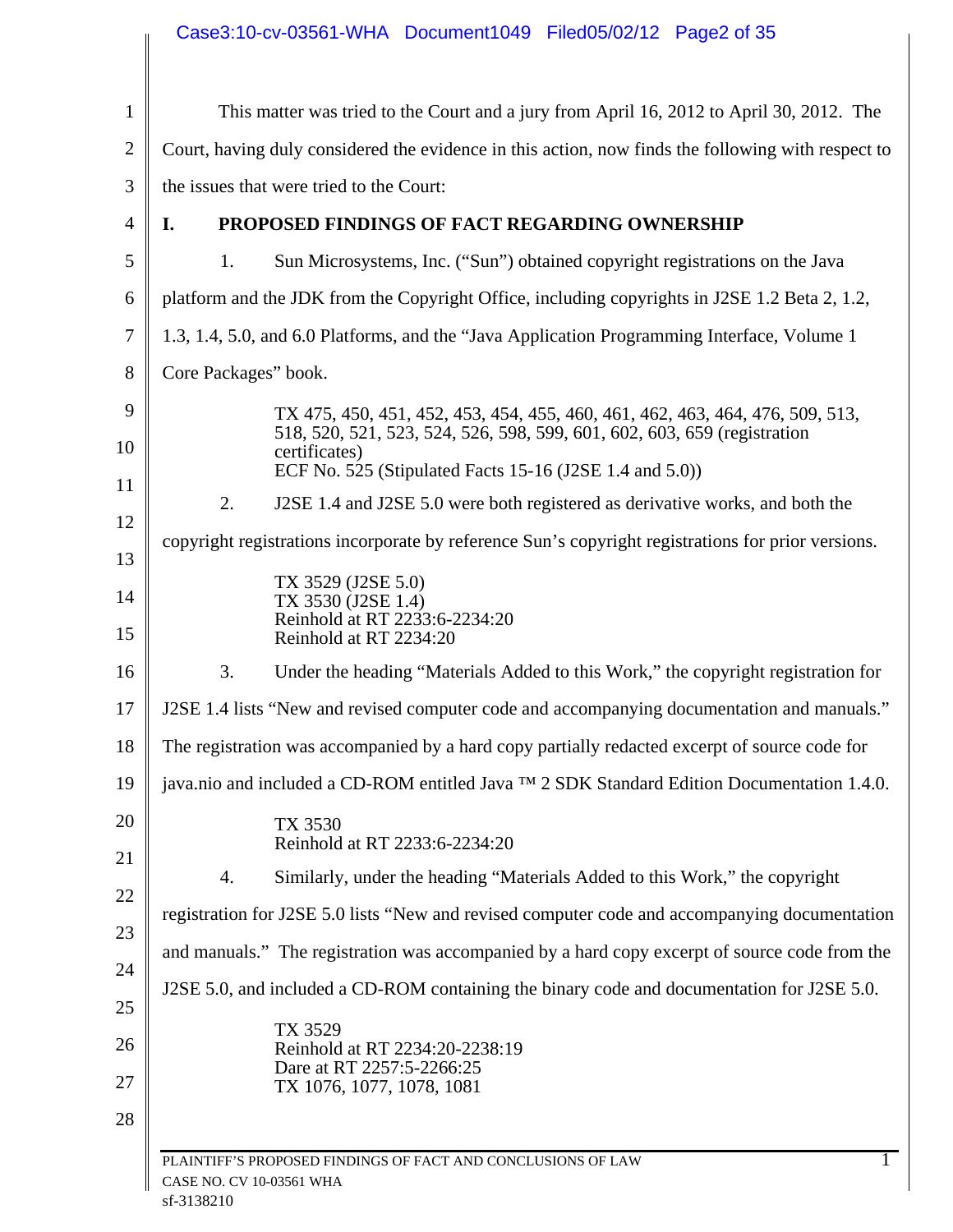|                | Case3:10-cv-03561-WHA Document1049 Filed05/02/12 Page3 of 35                                                             |
|----------------|--------------------------------------------------------------------------------------------------------------------------|
| $\mathbf{1}$   | 5.<br>The individual code files from which Google copied are all part of the source code                                 |
| $\overline{2}$ | for J2SE version 5.0.                                                                                                    |
| 3              | Reinhold at RT 693:1-695:9<br>TX 623.1-10                                                                                |
| $\overline{4}$ | Sun changed its name to "Oracle America, Inc." when Oracle Corporation<br>6.                                             |
| 5              | purchased Sun. Oracle America is the plaintiff in this action.                                                           |
| 6              | ECF No. 525 at 8 (Stipulated Fact 3)                                                                                     |
| $\overline{7}$ | Google has submitted no evidence showing that the registrations cover anything<br>7.                                     |
| 8              | other than what they purport to claim.                                                                                   |
| 9              | 8.<br>Google has submitted no evidence that the registered code differs from what was                                    |
| 10             | identified at trial.                                                                                                     |
| 11             | II.<br>PROPOSED FINDINGS OF FACT REGARDING COPYRIGHTABILITY                                                              |
| 12             | 9.<br>Class libraries in Java are software libraries of prewritten code that can be reused                               |
| 13             | by software developers in a wide variety of different programs. There are over 400 classes                               |
| 14             | containing prewritten code segments, contained in the 37 accused API packages of the class                               |
| 15             | libraries for J2SE Version 5.0.                                                                                          |
| 16<br>17       | Reinhold at RT 584:10-585:15                                                                                             |
| 18             | Mitchell at RT 1248:13<br>Java Application Programming Interfaces ("APIs") are documentation, sometimes<br>10.           |
| 19             | referred to as specifications, that describe the many elements that make up the class libraries and                      |
| 20             | the relationships among them.                                                                                            |
|                |                                                                                                                          |
| 21             | Reinhold at RT 585:16-586:6                                                                                              |
| 22             | The Java API packages describe the structure of the class libraries, the names of all<br>11.                             |
| 23             | the elements, and include English prose that describes how every element is expected to work.                            |
| 24             | The class libraries contain the compiled code.                                                                           |
| 25             | Reinhold at RT 592:18-593:13                                                                                             |
| 26             | The 37 API packages asserted in this lawsuit are java.awt.font, java.beans, java.io,<br>12.                              |
| 27             | java.lang, java.lang.annotation, java.lang.ref, java.lang.reflect, java.net, java.nio,                                   |
| 28             | java.nio.channels, java.nio.channels.spi, java.nio.charset, java.nio.charset.spi, java.security,                         |
|                | $\overline{2}$<br>PLAINTIFF'S PROPOSED FINDINGS OF FACT AND CONCLUSIONS OF LAW<br>CASE NO. CV 10-03561 WHA<br>sf-3138210 |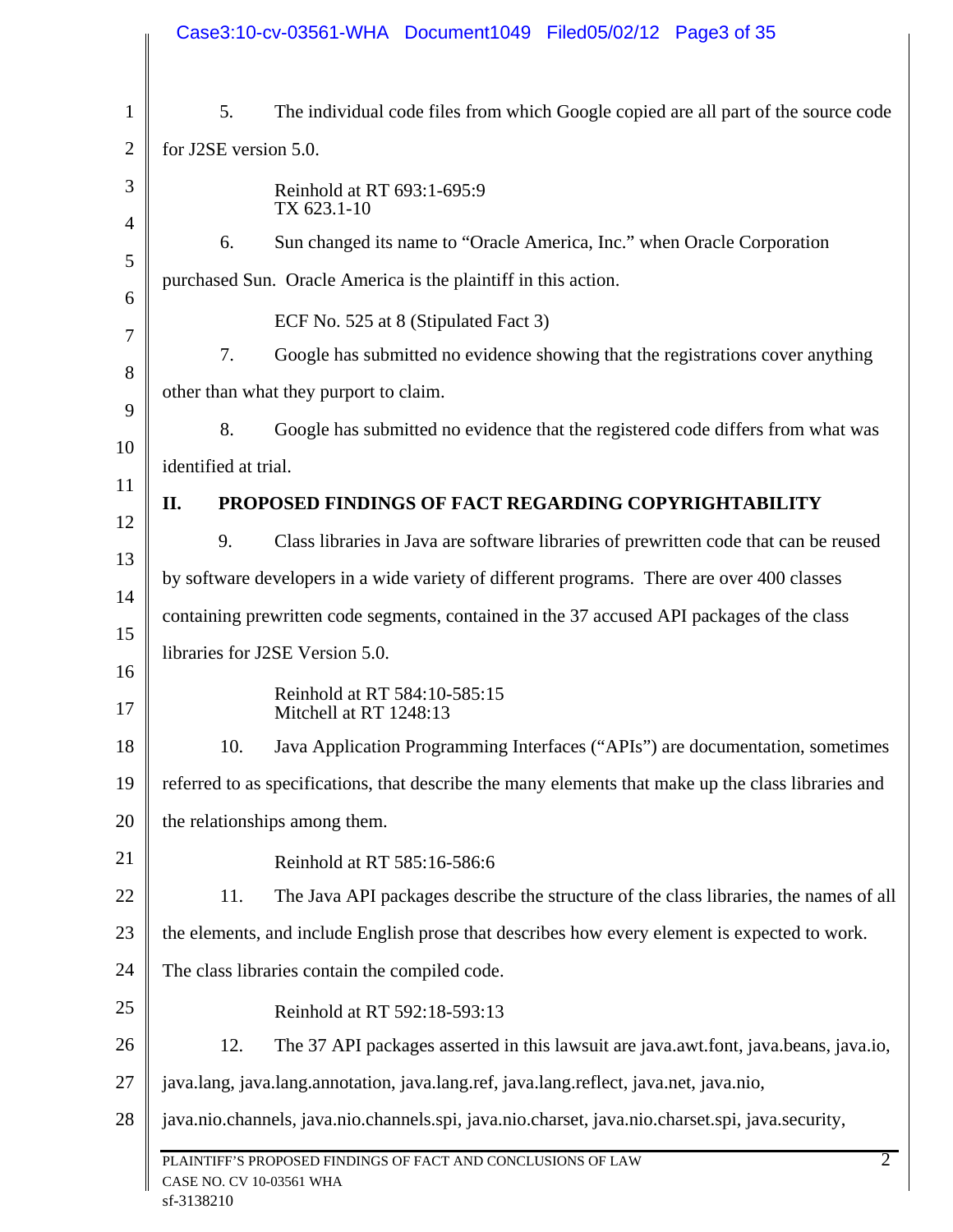## Case3:10-cv-03561-WHA Document1049 Filed05/02/12 Page4 of 35

|        | java.security.acl. java.security.cert, java.security.interfaces, java.security.spec, java.sql, java.text,   |
|--------|-------------------------------------------------------------------------------------------------------------|
|        | java.util, java.util.jar, java.util.logging, java.util.prefs, java.util.regex, java.util.zip, javax.crypto, |
|        | javax.crypto.interfaces, javax.crypto.spec, javax.net, javax.net.ssl, javax.security.auth,                  |
|        | javax.security.auth.callback, javax.security.auth.login, javax.security.auth.x500,                          |
|        | javax.security.cert, and javax.sql.                                                                         |
|        | TX 1072                                                                                                     |
| 13.    | The java.net.ssl API package is used for creating secure transactions over the                              |
|        | internet. The package java.sql is used for accessing a wide variety of relational databases.                |
|        | Reinhold at RT at 6:16:2-24                                                                                 |
| 14.    | Android incorporates APIs for the 37 Java packages asserted in this lawsuit.                                |
|        | <b>TX 51</b>                                                                                                |
| 15.    | The Java APIs for the 37 packages at issue include thousands of individual                                  |
|        | elements, organized into packages, classes, interfaces, exceptions, constructors, methods, and              |
|        | fields. The designers of the Java APIs for these packages selected the elements and arranged                |
|        | them into a complex structure, sequence and organization.                                                   |
|        | Reinhold at RT 589:2-18, 628:22-629:6, 585:16-586:6, 621:7-622:5, 634:1-25<br>TX 1028                       |
|        | Mitchell at RT 1238:13-1239:12, 1248:11-1249-1, 2283:9-20<br>TX 624 at 23-26                                |
| 16.    | There is an intricate relationship of hierarchies and dependencies among Java API                           |
|        | elements within and across packages. These are illustrated in part in the Java API package poster           |
|        | used by developers when programming for J2SE version 5.0.                                                   |
|        | Mitchell at RT 2283:6-20<br>Reinhold at RT 586:7-603:6<br>TX 1028                                           |
| 17.    | The intricate structure of the API packages poster reflects only the high level class                       |
|        | and interface relationships for some of the API packages in version 5.0, because it would be                |
|        | impossible to fit a description of all the relationships even on a large poster with extremely small        |
| print. |                                                                                                             |
|        | Reinhold at RT 599:11-600:3                                                                                 |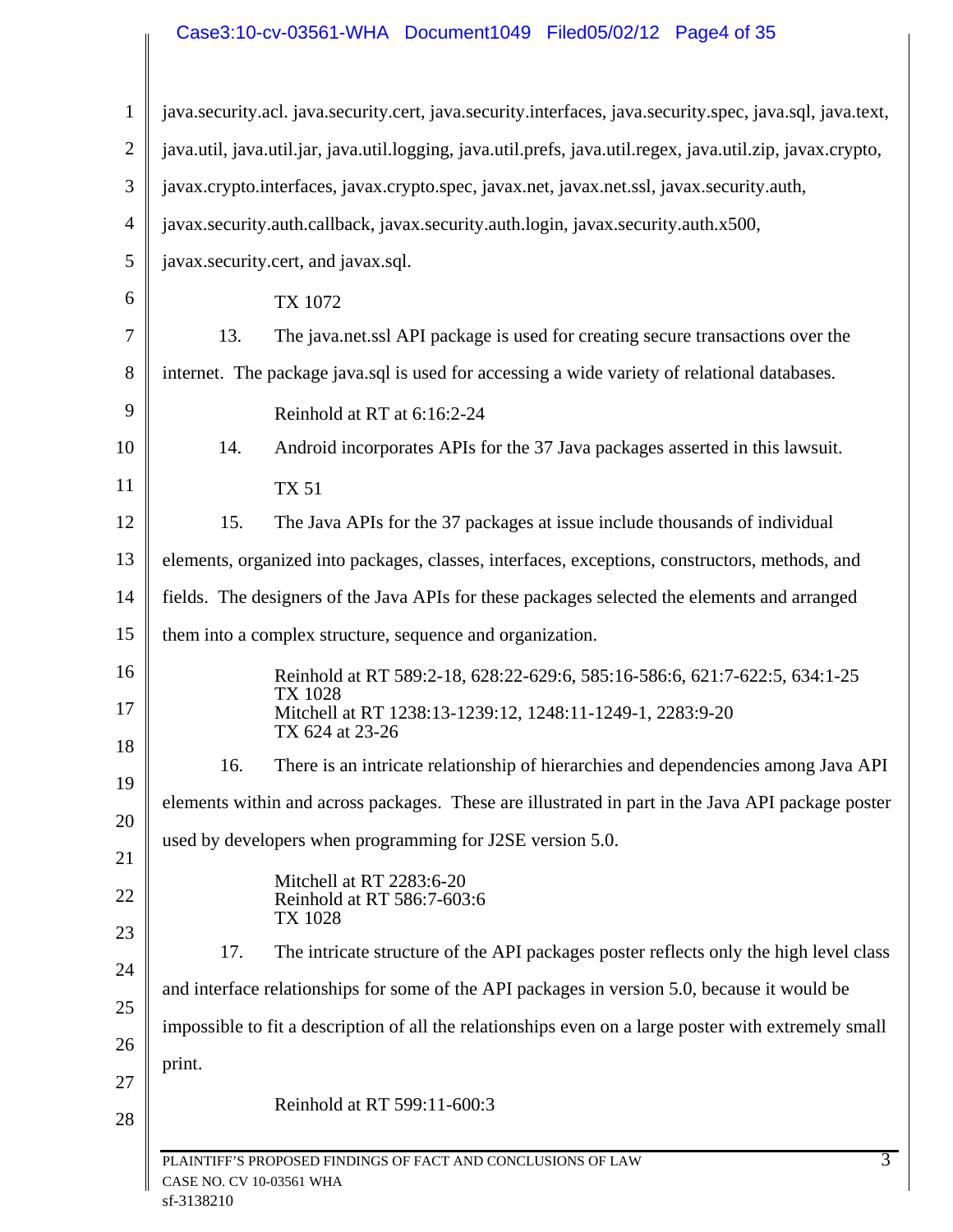|                                        | Case3:10-cv-03561-WHA Document1049 Filed05/02/12 Page5 of 35                                            |
|----------------------------------------|---------------------------------------------------------------------------------------------------------|
| 18.                                    | There is a hierarchical relationship among classes. Classes can have one or more                        |
|                                        | subclasses, each of which inherits the characteristics of the classes above it in the hierarchy.        |
|                                        | Reinhold at RT 588:5-11                                                                                 |
|                                        | Mitchell at RT 1218:15-19, 1225:10-16                                                                   |
| 19.                                    | There are many other types of relationships among classes, interfaces, and                              |
|                                        | packages that include connections within and across packages. Interfaces, for example, can be           |
|                                        | used to relate different classes that share common characteristics that are located in different        |
| packages.                              |                                                                                                         |
|                                        | Reinhold at RT 589:13-18                                                                                |
|                                        | Reinhold at RT 590:5-23<br>Reinhold at RT 601:22-25                                                     |
| 20.                                    | Methods can contain parameters that are defined in other classes located within, or                     |
|                                        | outside, the package in which the method is found. Methods can also return members of other             |
| classes.                               |                                                                                                         |
|                                        | Reinhold at RT 602:4-603:6                                                                              |
| 21.                                    | Classes and subclasses can be contained within the hierarchy of one package but                         |
| defined in another.                    |                                                                                                         |
|                                        | Reinhold at RT 601:14-21<br>Mitchell at RT 1221:24-1222:2                                               |
| 22.                                    | Interfaces themselves are often arranged hierarchically in a manner similar to                          |
| classes.                               |                                                                                                         |
|                                        | Mitchell at RT 1219:14-23, 1236:19-1237:2                                                               |
| 23.                                    | The structure, sequence and organization ("SSO") of the 37 Java API packages are                        |
|                                        | expressed in both their specifications and the implementations. The specifications describe the         |
|                                        | SSO of the Java API implementations, and are used by developers to understand and use the               |
| implementation.                        |                                                                                                         |
|                                        | Reinhold at RT 619:16-620:6<br>Mitchell at RT 1236:3-1237:8; 1234:9-17<br>Bornstein at RT 1843:3-1844:1 |
| CASE NO. CV 10-03561 WHA<br>sf-3138210 | 4<br>PLAINTIFF'S PROPOSED FINDINGS OF FACT AND CONCLUSIONS OF LAW                                       |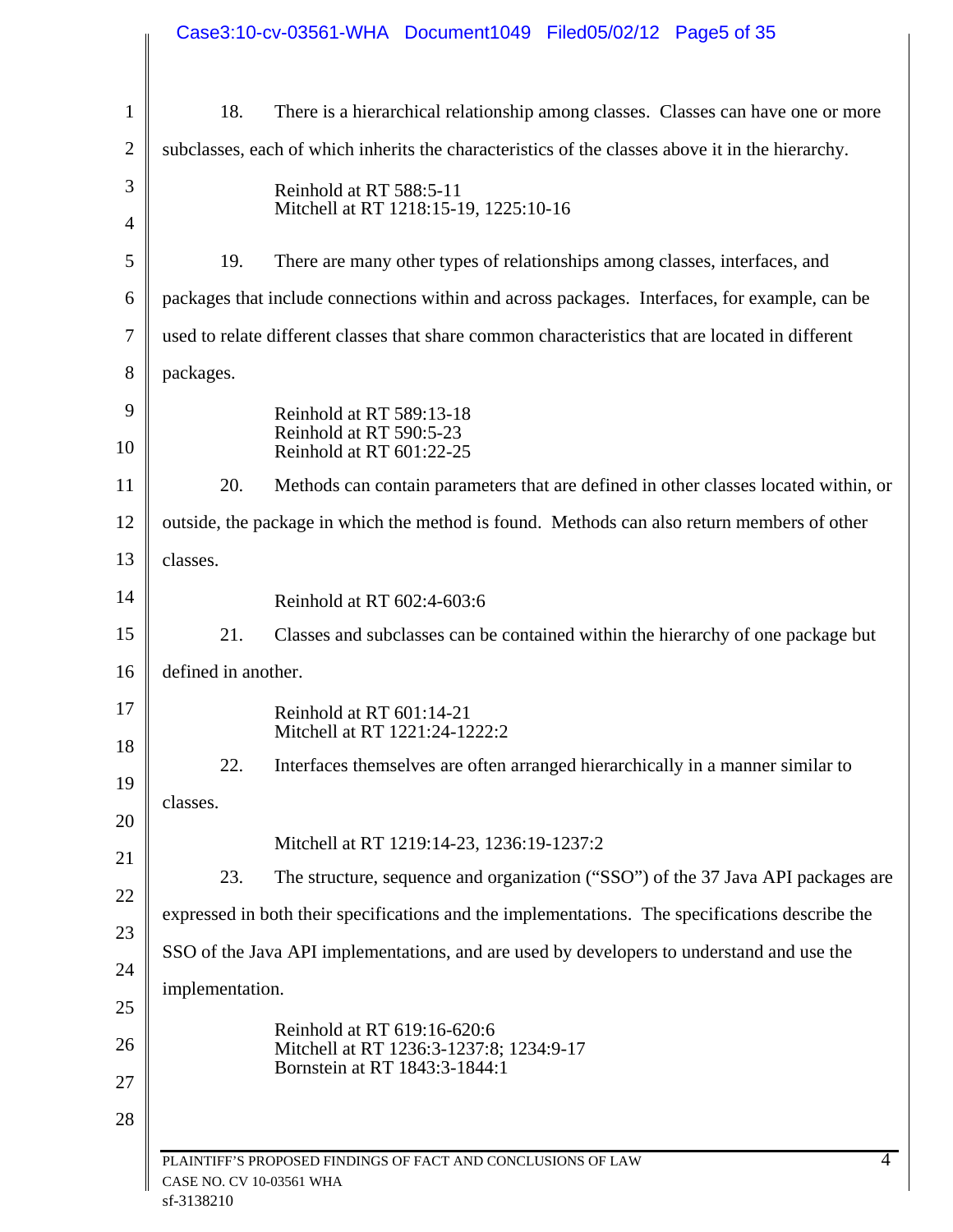|                |                          | Case3:10-cv-03561-WHA Document1049 Filed05/02/12 Page6 of 35                                                                                                                                                           |
|----------------|--------------------------|------------------------------------------------------------------------------------------------------------------------------------------------------------------------------------------------------------------------|
| $\mathbf{1}$   | 24.                      | In Java, the SSO is the same for the API specifications and the implementations                                                                                                                                        |
| $\mathbf{2}$   |                          | because both are derived from the same source code. The English language comments and                                                                                                                                  |
| 3              |                          | declarations are extracted from the source code using a tool called javadoc. The source code is                                                                                                                        |
| $\overline{4}$ |                          | also compiled into executable byte code for the implementation by a compiler.                                                                                                                                          |
| 5              |                          | Reinhold at RT 607:2-608:3                                                                                                                                                                                             |
| 6              |                          | Reinhold at RT 613:3-614:10<br>Mitchell at RT 1228:2-9                                                                                                                                                                 |
| 7              |                          | Mitchell at RT 1332:14-1333:8<br>Mitchell at RT 1257:3-13<br>Mitchell at RT 1236:19-1237:2                                                                                                                             |
| 8              | 25.                      | Similarly, in Android, the Android specifications have the same SSO as the                                                                                                                                             |
| 9              |                          | implementations because both are derived from the same source code.                                                                                                                                                    |
| 10             |                          | Lee at RT 1169:8-15                                                                                                                                                                                                    |
| 11             |                          | Bornstein at RT 1841:11-15                                                                                                                                                                                             |
| 12             | 26.                      | The source code and documentation for the 37 accused Android API packages                                                                                                                                              |
| 13             |                          | have the same SSO described in the documentation and source code for the 37 Java API packages                                                                                                                          |
| 14             | at issue.                |                                                                                                                                                                                                                        |
| 15             |                          | Astrachan at RT 2214:22-2215:5 (SSO of the method declarations are the same in<br>Java and Android)                                                                                                                    |
| 16             |                          | Astrachan at RT 2215:24-2216:2 (method signatures are in the same location<br>within the SSO in both Java and Android)                                                                                                 |
| 17<br>18       |                          | Reinhold at RT 606:14-16 (the structure of the Java APIs is "exactly the same" as<br>the structure of the Java class libraries)                                                                                        |
| 19             |                          | Reinhold at RT 606:18-608:3 (structure of names is same as structure of source<br>code because the Java Documentation Extractor pulls names from source code)<br>Mitchell at RT 2282:17-24<br>Mitchell at RT 2286:9-16 |
| 20             | 27.                      | The printed copy of the documentation for the 37 Java API packages in suit would                                                                                                                                       |
| 21             |                          | span 11,000 pages, filling three and a quarter banker's boxes.                                                                                                                                                         |
| 22             |                          | Reinhold at RT 617:2-15                                                                                                                                                                                                |
| 23             | 28.                      | The individual elements included in the Android source code and described in the                                                                                                                                       |
| 24             |                          | Android documentation perform the same functions as their corresponding elements in the Java                                                                                                                           |
| 25<br>26       |                          | source code that are described in the Java documentation.                                                                                                                                                              |
| 27             |                          | Astrachan at RT 2219:7-18 ("I would write source code based on the                                                                                                                                                     |
| 28             |                          | specification.")<br>Mitchell at RT 1253:16-18 (the "narrative" of the documentation is reflected in the<br>source code)                                                                                                |
|                | CASE NO. CV 10-03561 WHA | $\overline{5}$<br>PLAINTIFF'S PROPOSED FINDINGS OF FACT AND CONCLUSIONS OF LAW                                                                                                                                         |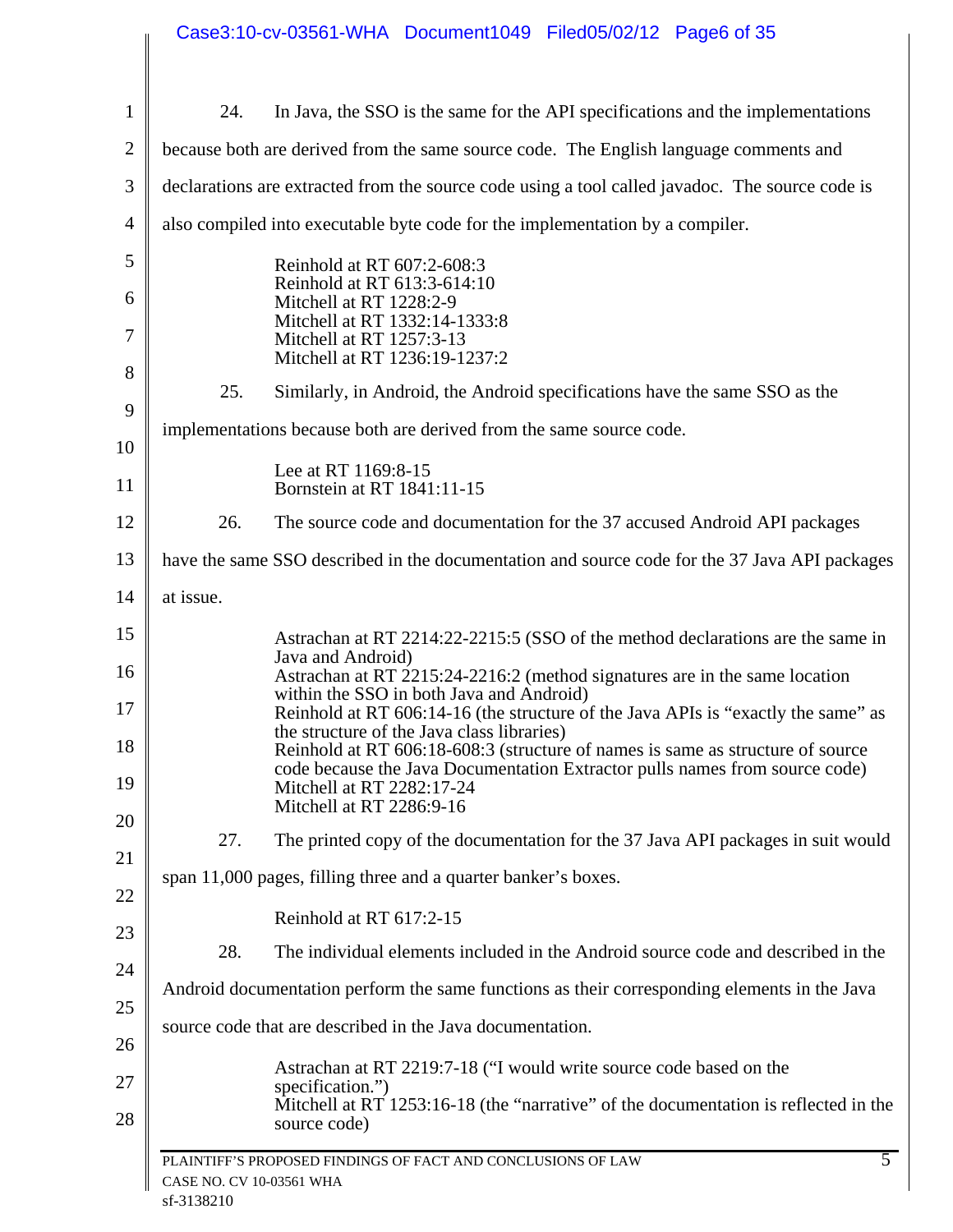|      |     | Case3:10-cv-03561-WHA Document1049 Filed05/02/12 Page7 of 35                                                                                                                                                                                                                     |
|------|-----|----------------------------------------------------------------------------------------------------------------------------------------------------------------------------------------------------------------------------------------------------------------------------------|
|      |     | Mitchell at RT 2282:17-2283:2 ("The declarations on the left are literally copied<br>into the code, and that represents not just the names, but where they related as far                                                                                                        |
|      |     | as the hierarchy")<br>Bornstein at RT 1836:19-1837:2 (Android team looked at Java specifications to<br>derive information from them to write code)                                                                                                                               |
|      | 29. | Designing APIs is an activity that requires significant creativity and skill.                                                                                                                                                                                                    |
|      |     | Astrachan at RT 2209:7-8                                                                                                                                                                                                                                                         |
|      |     | Mitchell at RT 1238:13-18<br>Reinhold at 627:21-629:5<br>Screven at RT 513:14-18; see also 516:24-517:3                                                                                                                                                                          |
|      |     | Bloch at 751:14-18<br>TX 624 at 47                                                                                                                                                                                                                                               |
|      | 30. | No witness testified at trial that API design is not creative.                                                                                                                                                                                                                   |
|      | 31. | "Designing a good API is tough" "[I] ike any work of craftsmanship."                                                                                                                                                                                                             |
|      |     | Bloch at RT 751:14-18; see also 830:18-19; 831:7-12                                                                                                                                                                                                                              |
|      | 32. | APIs are works of authorship.                                                                                                                                                                                                                                                    |
|      |     | Bloch at RT 741:23-742:3, 743:1-3, 743:12-18, 746:9-16; 748:17-22                                                                                                                                                                                                                |
|      | 33. | "In anything except the most trivial API design, there are so many choices to be                                                                                                                                                                                                 |
|      |     | made" that an engineer "wouldn't even know how to start counting them."                                                                                                                                                                                                          |
|      |     | Reinhold at RT 627:21-628:23                                                                                                                                                                                                                                                     |
|      | 34. | [Omitted.]                                                                                                                                                                                                                                                                       |
|      | 35. | Java API design is a task that is often assigned to a company's "most senior                                                                                                                                                                                                     |
|      |     | experienced and talented software engineers."                                                                                                                                                                                                                                    |
|      |     | Ellison at RT 291:11-16                                                                                                                                                                                                                                                          |
|      | 36. | The selection, structure, sequence and organization of the elements of the APIs for                                                                                                                                                                                              |
|      |     | the 37 packages at issue represent years of original and creative design.                                                                                                                                                                                                        |
|      |     | Screven at RT 516:24-517:3 (the API for the 37 packages "reflect creative"<br>$design$ ")<br>Reinhold at RT 687:25-688:13 (Sun has been developing APIs since 1996; APIs<br>for the 37 packages have "evolved over time")<br>Mitchell at 1243:4-1244:16 (evolution of java.util) |
|      | 37. | It took almost two years for Chief Java Architect Mark Reinhold, working with                                                                                                                                                                                                    |
|      |     | other engineers, to develop the APIs for java.nio and its related sub-packages when he was at                                                                                                                                                                                    |
| Sun. |     |                                                                                                                                                                                                                                                                                  |
|      |     |                                                                                                                                                                                                                                                                                  |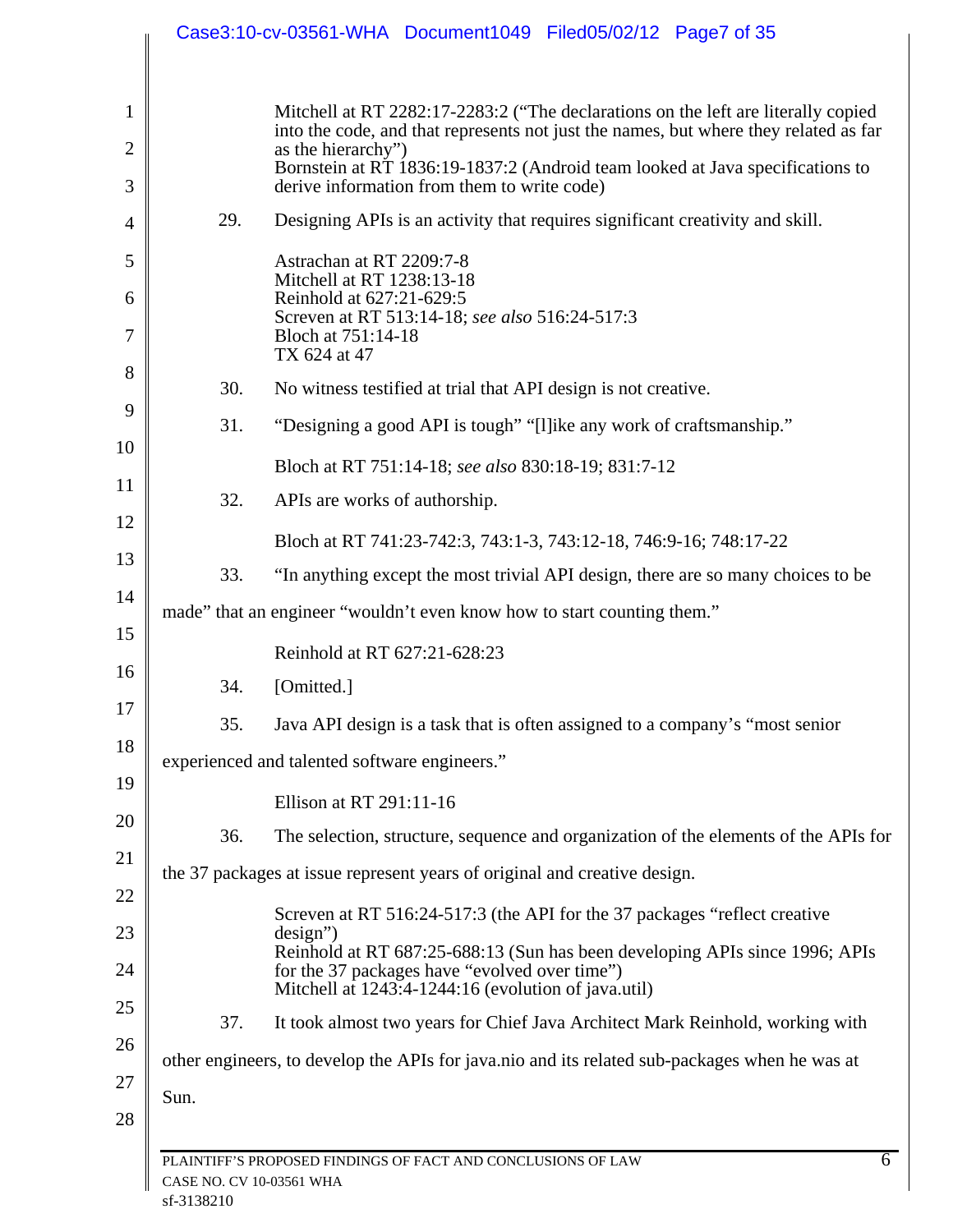|                |                          | Case3:10-cv-03561-WHA Document1049 Filed05/02/12 Page8 of 35                                                                                           |
|----------------|--------------------------|--------------------------------------------------------------------------------------------------------------------------------------------------------|
|                |                          |                                                                                                                                                        |
| $\mathbf{1}$   |                          | Reinhold at RT 623:17-624:1; 627:21-629:6                                                                                                              |
| $\overline{2}$ | 38.                      | The collections framework, which is in the asserted Java API package java.util, is                                                                     |
| 3              |                          | a set of APIs that developers said "changed their life."                                                                                               |
| 4              |                          | Bloch at RT 750:5-21<br>Bloch at RT 772:25-773:6                                                                                                       |
| 5              | 39.                      | The collections APIs in other development environments such as $C_{++}$ and                                                                            |
| 6              |                          | Smalltalk are structured very differently.                                                                                                             |
| 7              |                          | Mitchell at RT 1240:23-1244:16                                                                                                                         |
| 8              | 40.                      | Third parties have created totally different APIs for Java that accomplish similar                                                                     |
| 9              |                          | things to Oracle's Java APIs.                                                                                                                          |
| 10<br>11       |                          | Reinhold at RT 518:4-519:15; 630:11-631:18<br>Screven at RT 290:15-291:6                                                                               |
| 12             | 41.                      | The Java API packages have grown dramatically, from the seven API packages                                                                             |
| 13             |                          | that were included in the first release, to the 166 packages included with version 5.0, to 209                                                         |
| 14             |                          | packages included with version 7.0.                                                                                                                    |
| 15             |                          | Reinhold at RT 631:19-25                                                                                                                               |
| 16             | 42.                      | The complex structure of the Java APIs for the 37 packages at issue and their                                                                          |
| 17             |                          | associated implementations is not required in order for the Java APIs or their implementations to                                                      |
| 18             |                          | operate with the virtual machine or computer. A primary purpose of the SSO of the APIs is to                                                           |
| 19             |                          | make them easier for programmers to learn and use.                                                                                                     |
| 20             |                          | Reinhold at RT 597:9-17<br>Reinhold at RT 595:20-596:18                                                                                                |
| 21             |                          | Reinhold at RT 606:14-21<br>Bloch at RT 741:2-742:3                                                                                                    |
| 22             |                          | TX 624 at 4                                                                                                                                            |
| 23             | 43.                      | Writing Java APIs involves multiple design choices and requires attention to                                                                           |
| 24             |                          | aesthetic considerations, not just function.                                                                                                           |
| 25             |                          | Reinhold at RT 627:21-628:1 ("so many choices to be made I wouldn't know how<br>to start")                                                             |
| 26             |                          | Reinhold at RT 597:9-13 (java.nio "could have had many alternative structures.<br>As we worked on this design, many different ideas were suggested and |
| 27             |                          | evaluated.")<br>Reinhold at RT 628:22-629:6                                                                                                            |
| 28             |                          | Bloch at RT 746:9-16                                                                                                                                   |
|                | CASE NO. CV 10-03561 WHA | PLAINTIFF'S PROPOSED FINDINGS OF FACT AND CONCLUSIONS OF LAW                                                                                           |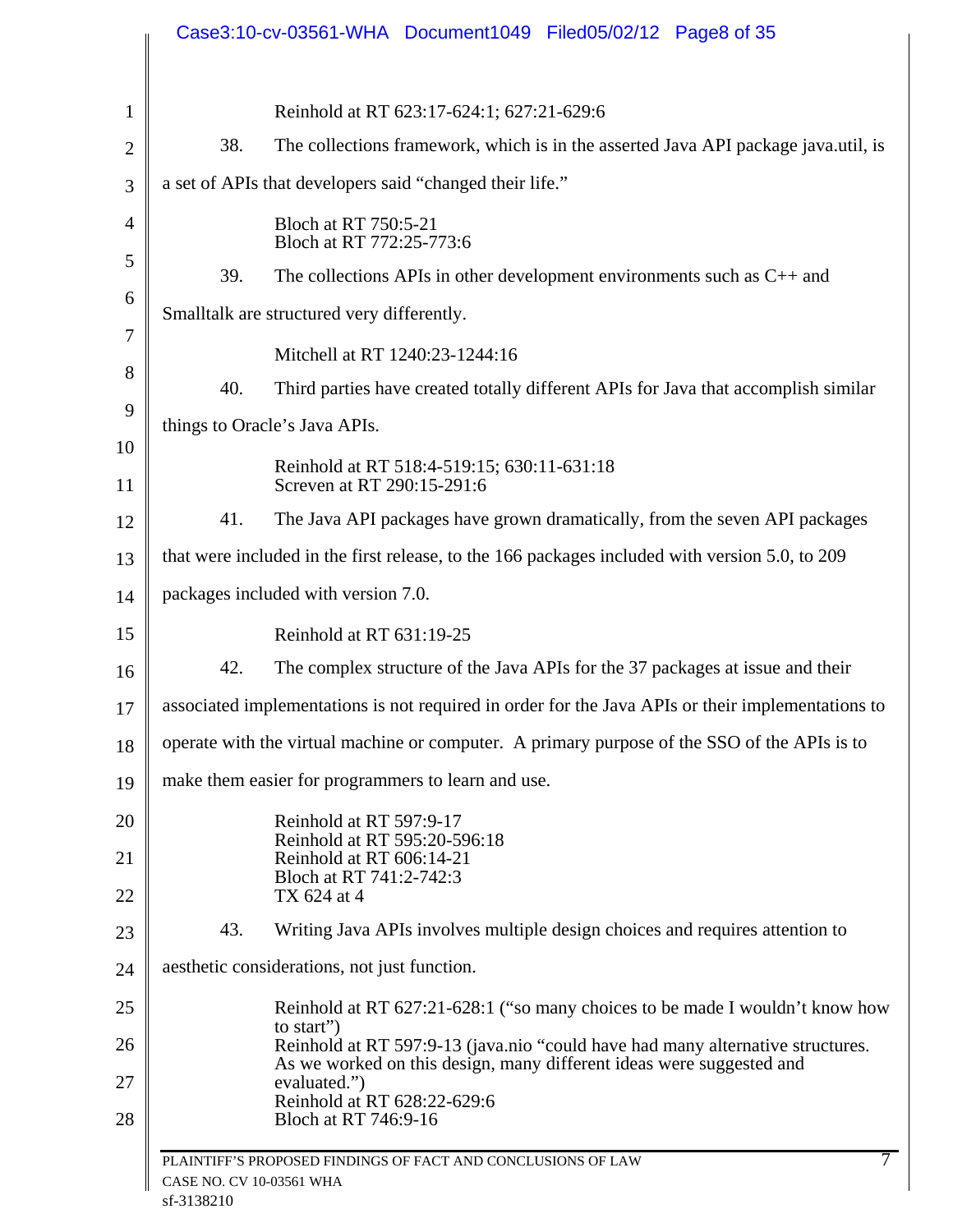|                     |                          | Case3:10-cv-03561-WHA Document1049 Filed05/02/12 Page9 of 35                                                                                                                          |
|---------------------|--------------------------|---------------------------------------------------------------------------------------------------------------------------------------------------------------------------------------|
| 1<br>$\overline{2}$ |                          | TX 624<br>Reinhold at RT 68:21-629:6                                                                                                                                                  |
|                     | 44.                      | The "aesthetics of an API design are part of this noble and rewarding craft" of                                                                                                       |
| 3<br>$\overline{4}$ | designing a Java API.    |                                                                                                                                                                                       |
|                     |                          | Bloch at RT 752:5-11                                                                                                                                                                  |
| 5                   | 45.                      | When designing an API, the engineer must consider not only the functionality that                                                                                                     |
| 6<br>7              |                          | is required by the potentially large number of users, but also a "complex web of classes [to] lay                                                                                     |
| 8                   |                          | out and design" and "the implication[s] for the underlying implementation."                                                                                                           |
| 9                   |                          | Screven at RT 513:21-514:12; see also 515:14-23 (need to understand what is<br>required to implement, otherwise the API may be unimplementable, very slow, or<br>cumbersome to build) |
| 10                  | 46.                      | Oracle and Sun had many choices for what elements to include in the 37 Java API                                                                                                       |
| 11                  |                          | packages and how to structure them. It was not required to structure them in any particular way.                                                                                      |
| 12<br>13            |                          | Reinhold at RT 630:11-631-18 (different structures for logging packages)<br>Mitchell at RT 1240:23-1244:16 (different structures for collections and java.util)                       |
| 14                  | 47.                      | The SSO of the Java API packages is not commonplace, and was not an                                                                                                                   |
| 15                  |                          | indispensable or standard way of expressing any idea.                                                                                                                                 |
| 16                  |                          | Reinhold at RT 630:11-631:18<br>Mitchell at RT 1240:23-1242:25, 1243:6-1244:16                                                                                                        |
| 17                  | 48.                      | Functionality did not dictate the organization of the API packages in suit. If                                                                                                        |
| 18                  |                          | function were the only concern, all of the classes could have been placed in a one large package.                                                                                     |
| 19                  |                          | Reinhold at RT 619:13-23                                                                                                                                                              |
| 20                  | 49.                      | The choice of names is significant, and the Java API designers thoughtfully                                                                                                           |
| 21                  |                          | selected thousands of names for aesthetic purposes and consistency.                                                                                                                   |
| 22                  |                          | Reinhold at RT 628:2-21                                                                                                                                                               |
| 23<br>24            |                          | TX 624 (Bloch presentation) at 7 ("Code should read like prose.")<br>Bloch at RT 746:20-748:13<br>Mitchell at RT 1248:14-20                                                           |
| 25                  | 50.                      | The Java API packages are distinct from the Java programming language. The                                                                                                            |
| 26                  |                          | programming language is described in the Java Language Specification ("JLS"). Only about 60                                                                                           |
| 27                  |                          | classes are required by the programming language, and, except Object, none are specified in                                                                                           |
| 28                  | detail in the JLS.       |                                                                                                                                                                                       |
|                     | CASE NO. CV 10-03561 WHA | $\overline{8}$<br>PLAINTIFF'S PROPOSED FINDINGS OF FACT AND CONCLUSIONS OF LAW                                                                                                        |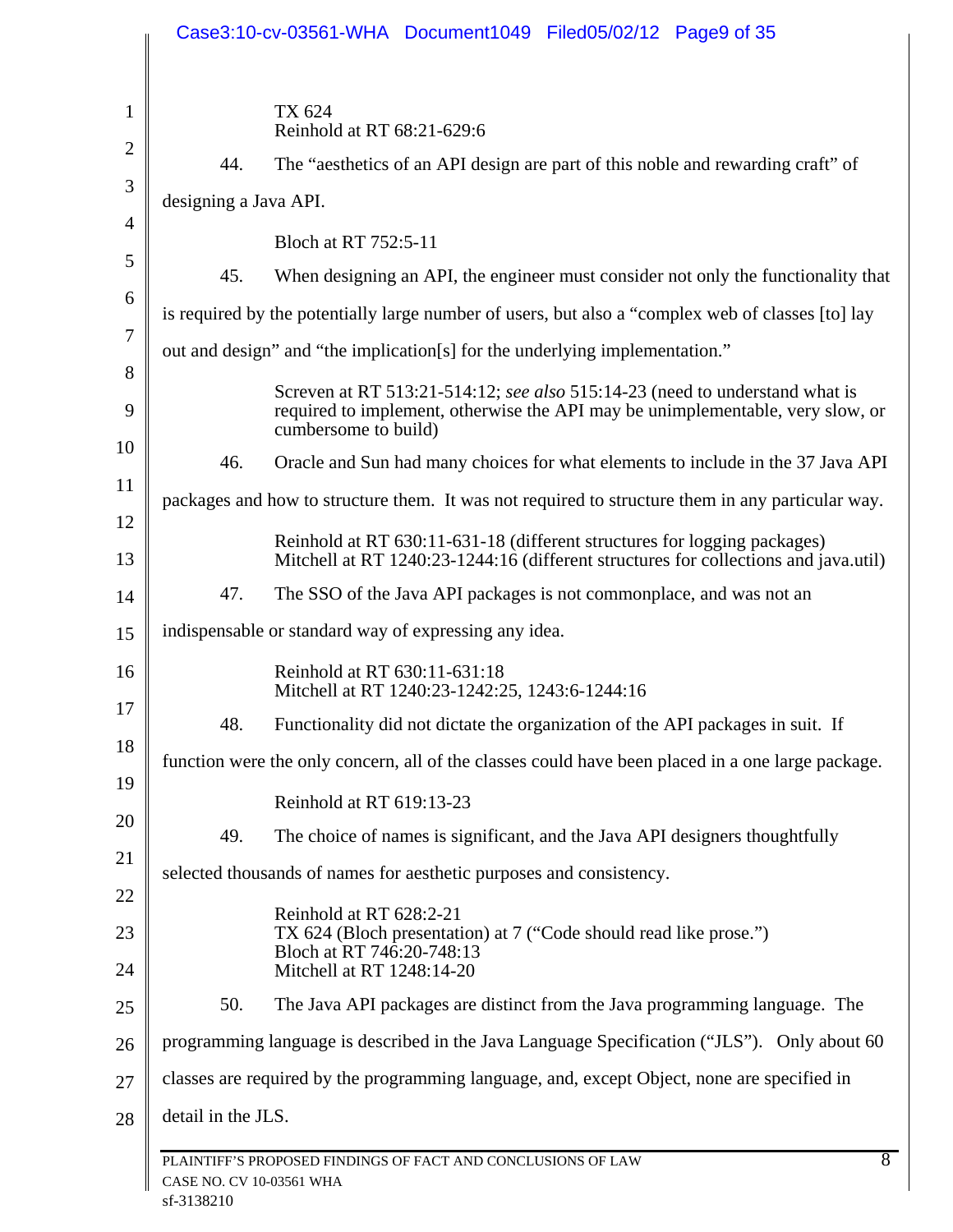|                                |                          | Case3:10-cv-03561-WHA Document1049 Filed05/02/12 Page10 of 35                                                                                          |
|--------------------------------|--------------------------|--------------------------------------------------------------------------------------------------------------------------------------------------------|
| $\mathbf{1}$<br>$\overline{2}$ |                          | TX 1062 at 1-2<br>Reinhold at RT 676:14-678:13<br>Reinhold at RT 684:16-685:2                                                                          |
| 3                              |                          | Astrachan at RT 2196:1-4<br>TX 984                                                                                                                     |
| 4                              | 51.                      | Google did not need to copy Oracle's Java APIs for these 37 packages to make                                                                           |
| 5                              |                          | use of the Java programming language. Google designed many of its own API packages for                                                                 |
| 6                              |                          | Android and could have designed its own APIs for these packages as well.                                                                               |
| 7<br>8<br>9                    |                          | Mitchell at RT 2288:6-12<br>Astrachan at RT 2212:25-2213:19<br>Astrachan at RT 2220:1-7<br>Reinhold at RT 518:4-519:15<br>Reinhold at RT 630:11-631:18 |
| 10                             | 52.                      | Android is not compatible with Java. Google "supersetted" and "subsetted" the                                                                          |
| 11                             |                          | Java APIs—adding in its own APIs for other packages that are not included in Java and failing to                                                       |
| 12                             |                          | include APIs for other packages that are present in Java. As a result, many applications written                                                       |
| 13                             |                          | for Java will not run on Android, and many applications written for Android will not run on Java.                                                      |
| 14<br>15                       |                          | Mitchell at RT 1331:16-1332:2, 2287:23-2288:5<br>Morrill at RT 1007:6-11<br>TX 383 at 8                                                                |
| 16                             | 53.                      | Oracle and Sun did not dedicate the APIs to the public domain. They consistently                                                                       |
| 17                             |                          | included copyright notices on the Java API specifications. These copyright notices were included                                                       |
| 18                             |                          | in the books that published early versions of the specifications and are prominently featured on                                                       |
| 19                             |                          | the website that contains them. Copyright notices are also included in the source code for the                                                         |
| 20                             | class libraries.         |                                                                                                                                                        |
| 21                             |                          | TX 610.1 at 1 (Specification license)<br>TX 610.2 (Java API web documentation with copyright notice)                                                   |
| 22                             |                          | TX 980 at 6 (The Java Programming Interface Volume I)<br>TX 981 at 6 (The Java Programming Interface Voume II)                                         |
| 23<br>24                       |                          | TX 18 at 1, 3/24/2006 email from Andy Rubin to Greg Stein<br>TX 623 at lines 151-152 (Java Source Code)<br>Reinhold at RT 695:11-697:19                |
| 25                             | 54.                      | Sun, and now Oracle, only make the APIs available through licenses. One type of                                                                        |
| 26                             |                          | license is a specification license that allows for independent implementations of the APIs, but                                                        |
| 27                             |                          | only if the specification meets certain requirements.                                                                                                  |
| 28                             |                          | Ellison at RT 293:16-295:6                                                                                                                             |
|                                | CASE NO. CV 10-03561 WHA | $\overline{9}$<br>PLAINTIFF'S PROPOSED FINDINGS OF FACT AND CONCLUSIONS OF LAW                                                                         |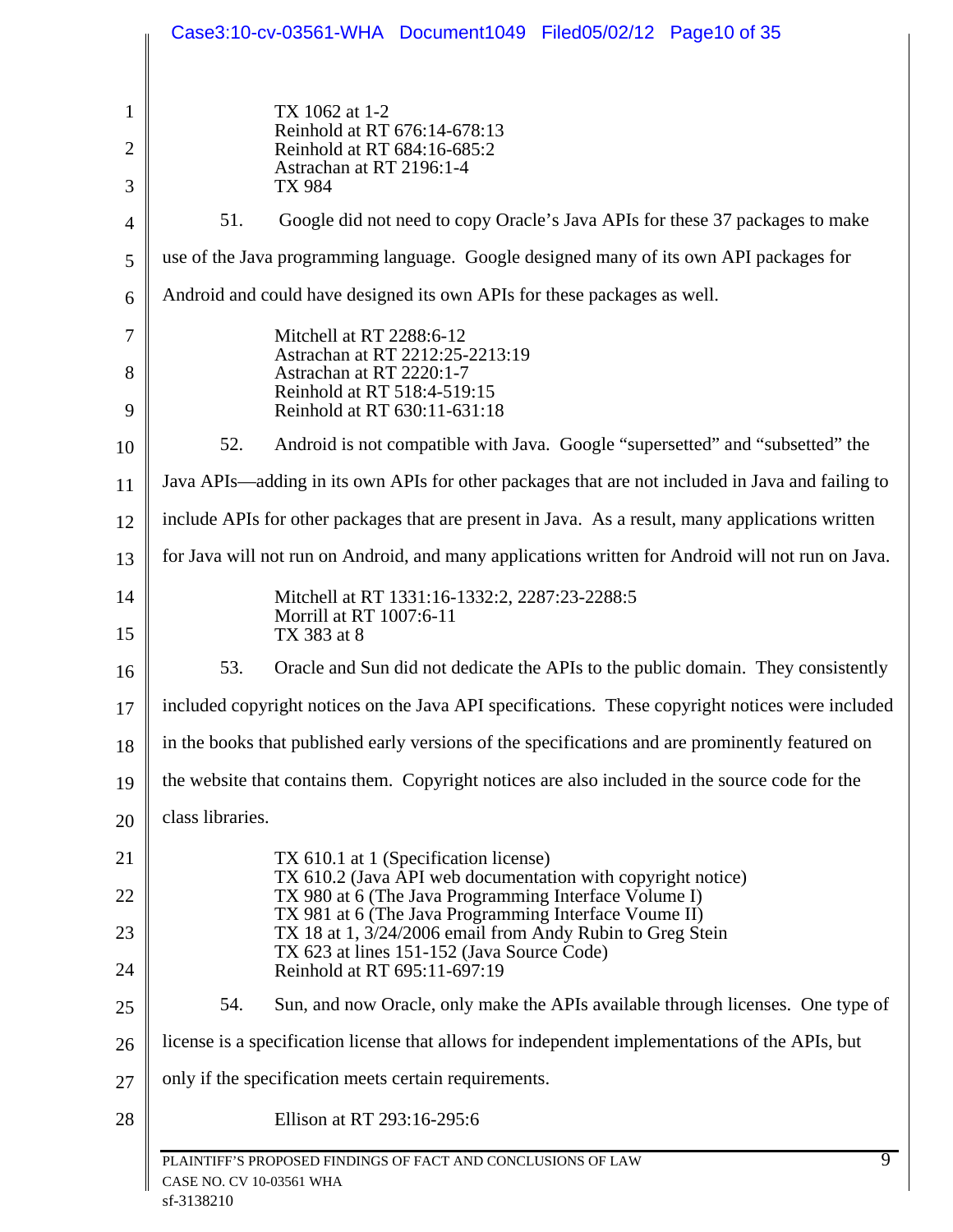|                |        |     | Case3:10-cv-03561-WHA Document1049 Filed05/02/12 Page11 of 35                                                                                      |
|----------------|--------|-----|----------------------------------------------------------------------------------------------------------------------------------------------------|
| 1              |        |     | Kurian at RT 370:6-381:25                                                                                                                          |
| 2              |        |     | TX 610.1<br>Cizek at RT 1071:4-17                                                                                                                  |
| 3              |        | 55. | TX 1026<br>The specification license was included in the books that published the API                                                              |
| $\overline{4}$ |        |     | specifications on the same page as the copyright notice.                                                                                           |
| 5              |        |     | TX 980 at 6                                                                                                                                        |
| 6              |        |     | TX 981 at 6                                                                                                                                        |
| 7              |        | 56. | A link to the specification license is included next to the copyright notices on the                                                               |
| 8              |        |     | web pages that describe the API specifications.                                                                                                    |
| 9              |        |     | Lee at RT 982:22-983:12<br>Reinhold at RT 671:9-25                                                                                                 |
| 10             |        |     | Reinhold at RT 697:2-10<br>TX 610.2 (Java web documentation)                                                                                       |
| 11<br>12       |        | 57. | Google deliberately chose to base the 37 accused packages in Android on the                                                                        |
| 13             |        |     | corresponding design, including the SSO, of the 37 Java API packages set forth in the Java API                                                     |
| 14             |        |     | documentation and source code.                                                                                                                     |
| 15             |        |     | <b>TX 30</b><br>Bornstein at RT 1827:19-1828:14; 1836:19-1837:7                                                                                    |
| 16             |        |     | Lee at RT 981:7-21; 984:25-985:18; 1174:2-16<br>Astrachan at RT 2214:22-2215:5; 2215:24-2216:2                                                     |
| 17             | III.   |     | PROPOSED FINDINGS OF FACT REGARDING GOOGLE'S EQUITABLE<br><b>DEFENSES</b>                                                                          |
| 18             |        | A.  | <b>Google's Knowledge Of Sun Intellectual Property</b>                                                                                             |
| 19             |        | 58. | Sun posted a notice of copyright on its Java specifications both online and in                                                                     |
| 20<br>21       | books. |     |                                                                                                                                                    |
| 22             |        |     | TX 984<br>TX 2564                                                                                                                                  |
| 23             |        |     | TX 610.1<br>TX 610.2                                                                                                                               |
| 24             |        | 59. | Google executives and engineers responsible for Android knew that Sun                                                                              |
| 25             |        |     | copyrighted, among other things, the method signatures, the specifications for the APIs, and the                                                   |
| 26             | code.  |     |                                                                                                                                                    |
| 27             |        |     | Swetland at RT 951:8-953:9 (Sun claimed copyright on method signatures)<br>TX 149 (5/31/2006: "Whatever happened to their 'we own copyright on the |
| 28             |        |     | method signatures' bullshit argument?")                                                                                                            |
|                |        |     | 10<br>PLAINTIFF'S PROPOSED FINDINGS OF FACT AND CONCLUSIONS OF LAW<br>CASE NO. CV 10-03561 WHA                                                     |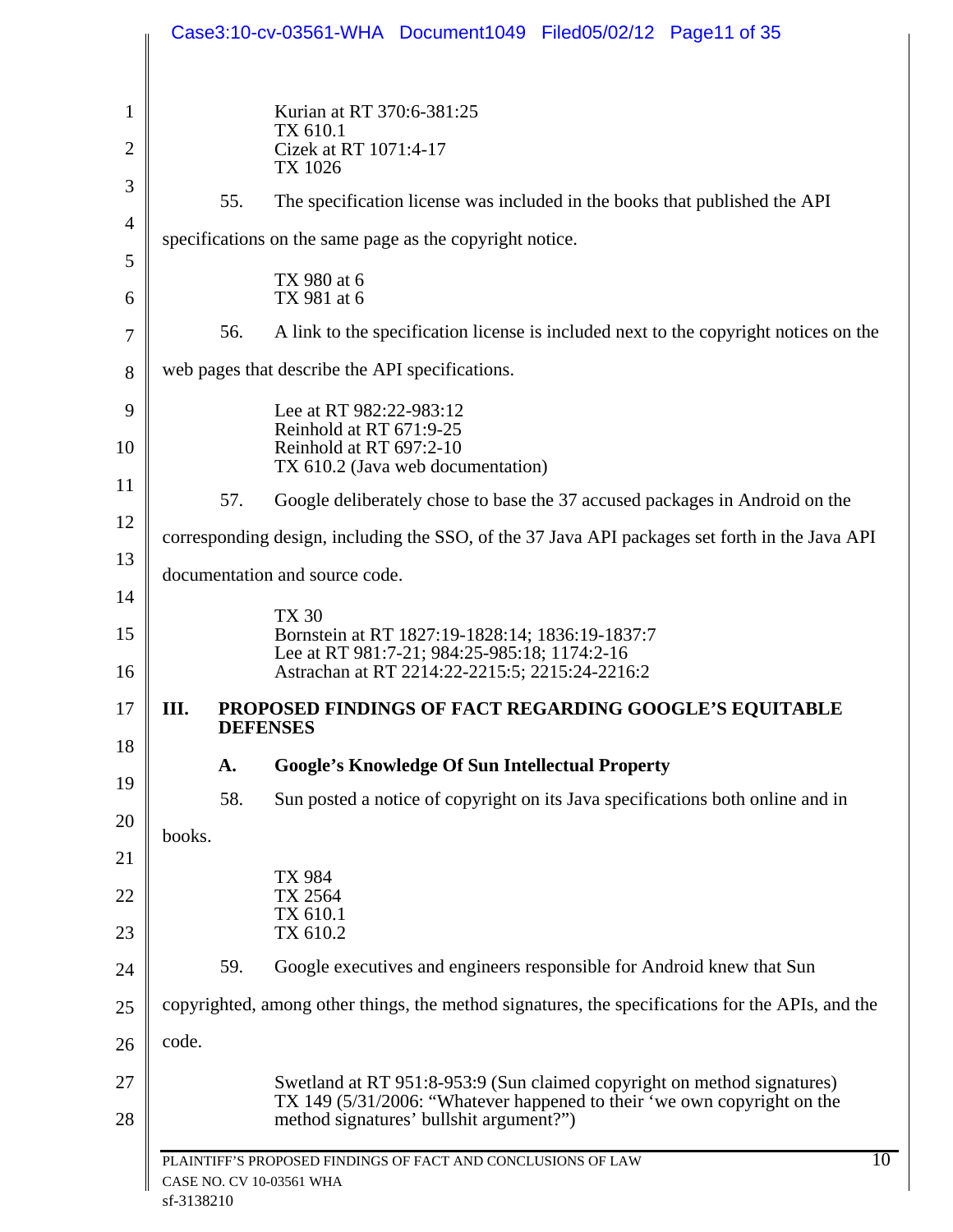|                                |                          | Case3:10-cv-03561-WHA Document1049 Filed05/02/12 Page12 of 35                                                                                                                                                                                                                    |
|--------------------------------|--------------------------|----------------------------------------------------------------------------------------------------------------------------------------------------------------------------------------------------------------------------------------------------------------------------------|
| $\mathbf{1}$<br>$\overline{2}$ |                          | Bloch at RT 756:9-18 (Bloch was aware, while at Sun, that Sun regularly and<br>routinely attached copyright notices to both code and documentation)<br>Lee at RT 983:4-15 (Lee copied despite seeing copyright notices on the Java API<br>specifications when he consulted them) |
| 3                              | 60.                      | The head of Android, Andy Rubin, knew that Sun copyrighted the Java APIs: He                                                                                                                                                                                                     |
| 4                              |                          | wrote that "java.lang apis are copyrighted" and that "[S] un gets to say who they license the                                                                                                                                                                                    |
| 5                              | $[TCK]$ to."             |                                                                                                                                                                                                                                                                                  |
| 6<br>7                         |                          | TX 18 at 1 (java.lang apis are copyrighted)<br>Rubin at RT 1356:6-19                                                                                                                                                                                                             |
| 8                              | 61.                      | Andy Rubin believed that APIs are not copyrightable, and admitted that his belief                                                                                                                                                                                                |
|                                | was based on "folklore." |                                                                                                                                                                                                                                                                                  |
| 9<br>10                        |                          | Rubin at RT 1746:13-1747:8 (folklore)                                                                                                                                                                                                                                            |
| 11                             | 62.                      | Andy Rubin and other Android team members knew Sun's license requirements                                                                                                                                                                                                        |
| 12                             |                          | from their prior work at Danger, Inc. Danger created an implementation of the Java specification,                                                                                                                                                                                |
| 13                             |                          | using no Sun source code. Danger complied with Sun's requirement to take a Java license and                                                                                                                                                                                      |
| 14                             |                          | conform to the Java standard.                                                                                                                                                                                                                                                    |
| 15                             |                          | Swetland at RT 948:24-950:15 (Swetland had no contact with Sun source code,                                                                                                                                                                                                      |
| 16                             |                          | but Danger took a license and achieved compatibility)<br>Swetland at RT 952:22-953:9 ("I knew that at one time [Sun claimed that the<br>method signatures were copyrighted] while I was at Danger")                                                                              |
|                                |                          | Swetland at RT 953:19-954:7 (identifying Danger employees at Android)<br>Rubin at RT 1587:10-1588:2 (Danger took license and had clean room<br>implementation)                                                                                                                   |
| 19                             |                          | TX 1026 (Sun-Danger license)<br>Cizek at RT 1054:21-1059:14, 1062:16-1064:14, 1071:4-17 (Rubin had been told                                                                                                                                                                     |
| 20                             |                          | about Sun's requirements about all Java implementations and that Danger<br>eventually entered into a license)<br>TX 610.1 (J2SE 5.0 Specification License)                                                                                                                       |
|                                | 63.                      | Andy Rubin in particular had been informed of Sun's licensing requirements                                                                                                                                                                                                       |
| 22                             |                          | multiple times by Sun employees, through his negotiations both at Danger and at Google.                                                                                                                                                                                          |
| 23                             |                          | TX 565 at 2 (8/2/07: Gupta: "Andy cannot say he was not aware of the licensing<br>requirements - as he had to go thru this at Danger - and we discussed this during                                                                                                              |
| 24<br>25                       |                          | Project Android Phase, and then during the Sun/Google collaboration attempt as<br>well.")                                                                                                                                                                                        |
| 26                             | 64.                      | In 2005 and 2006, Sun and Google negotiated for a license that would have                                                                                                                                                                                                        |
|                                |                          | permitted Google to use Sun technology, including the APIs in suit.                                                                                                                                                                                                              |
| 28                             |                          | TX 1 at 9 $(7/26/2005)$ : "Must take license from Sun")                                                                                                                                                                                                                          |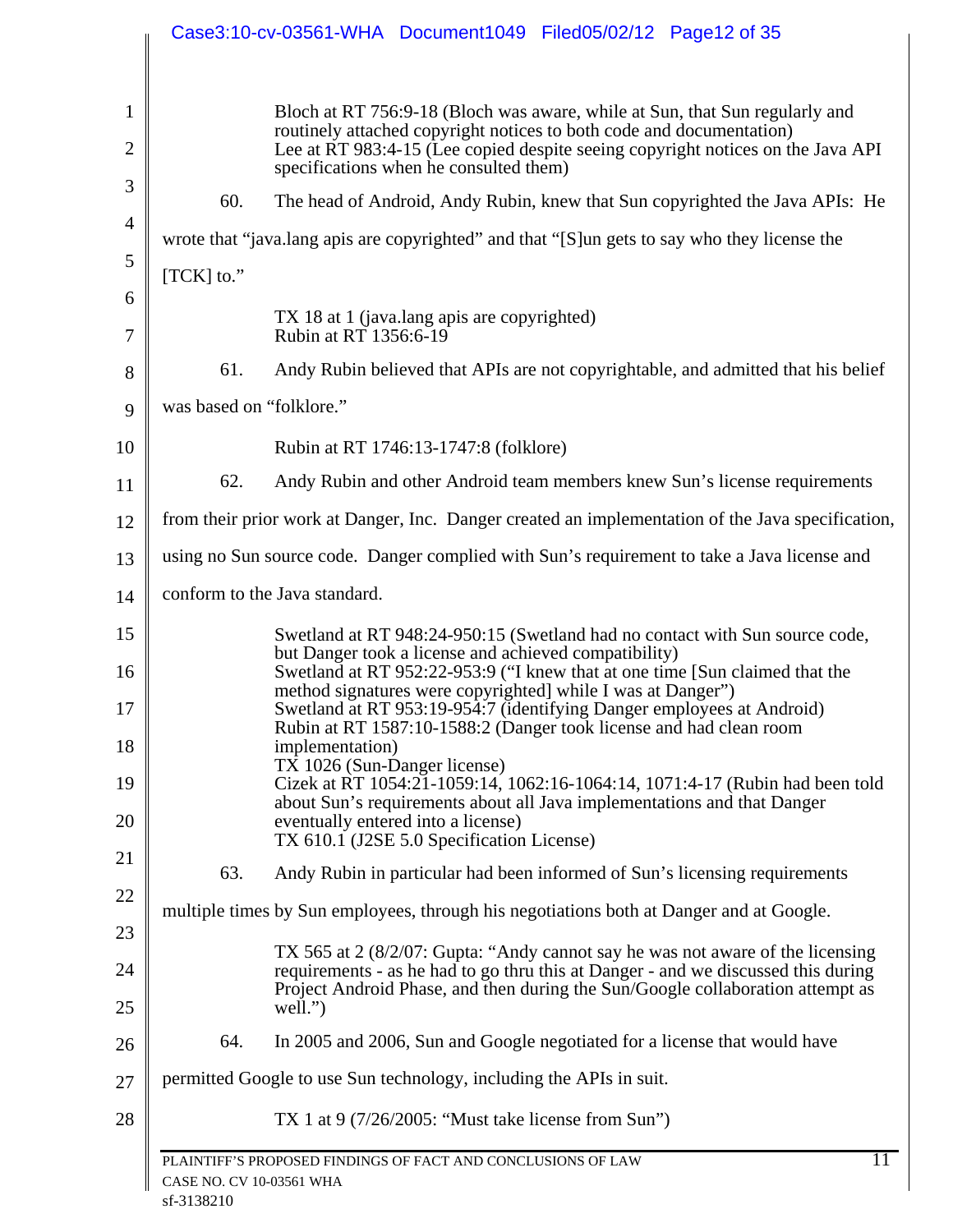|                     |                          | Case3:10-cv-03561-WHA Document1049 Filed05/02/12 Page13 of 35                                                                                                                                                                                                        |
|---------------------|--------------------------|----------------------------------------------------------------------------------------------------------------------------------------------------------------------------------------------------------------------------------------------------------------------|
| 1<br>$\overline{2}$ |                          | TX 3 at $3(7/29/2005$ : Google needs "a TCK license")<br>TX 7 at $1 \left( \frac{10}{112005} \right)$ "My proposal is that we take a license")<br>TX 12 at 1 (12/20/2005: "Either a) we'll partner with Sun as contemplated in our                                   |
| 3                   |                          | recent discussions or b) we'll take a license"<br>TX 17 at 1 (2/10/2006: "critical license")                                                                                                                                                                         |
| $\overline{4}$      | 65.                      | Google knew that it needed a license even if it did not partner with Sun and                                                                                                                                                                                         |
| 5                   |                          | developed a "clean room" implementation instead, i.e. without Sun code.                                                                                                                                                                                              |
| 6                   |                          | TX 1 (7/26/2005: "Developing a clean-room implementation of a JVM Must<br>take license from Sun.")                                                                                                                                                                   |
| $\overline{7}$      |                          | TX 12 (12/20/2005: Rubin: "My reasoning is that either a) we'll partner with Sun<br>as contemplated in our recent discussions or b) we'll take a license."                                                                                                           |
| 8<br>9              |                          | TX 10 (8/6/2010: Long after 'clean room' completed, "We conclude that we need<br>to negotiate a license for Java")<br>TX 610.1 (specification license; available on all specifications)                                                                              |
| 10                  | 66.                      | The evidence shows that all other companies that developed an independent                                                                                                                                                                                            |
| 11                  |                          | implementation of the Java technology took a license.                                                                                                                                                                                                                |
| 12                  |                          | Ellison at RT 293:8-294:21                                                                                                                                                                                                                                           |
| 13                  |                          | Kurian at RT 385:20-386:8                                                                                                                                                                                                                                            |
| 14                  | 67.                      | In 2005, Google and Sun specifically negotiated for a license to Sun's APIs.                                                                                                                                                                                         |
| 15                  |                          | TX 2 at 1 (7/26/2005: "sergey: Application delivery part of APIs? (Yes, but actual<br>delivery is a negotiation)")                                                                                                                                                   |
| 16<br>17            |                          | Page at RT 500:23-501:2 ("And in that conversation that you participated in and is<br>memorialized in this e-mail that you got a copy of in 2005, what Sergey was<br>talking about was a negotiation with Sun about APIs. That's clear; isn't it, sir? A.<br>Yeah.") |
| 18                  | 68.                      | In 2005 and 2006, Sun expressed concern about the potential for fragmentation                                                                                                                                                                                        |
| 19                  |                          | and informed Google of the requirement of platform and API compatibility in its licenses.                                                                                                                                                                            |
| 20                  |                          | TX 9 (10/13/2005: "Alan presumably wants this both for tactical reasons (preserve<br>TCK and implementation revenue, defend franchise against fragmentation which<br>is his main threat for long-term erosion" "He just needs to be compensated for                  |
| 21                  |                          | collateral short-term revenue loss and get comfortable that this won't allow Google<br>or anyone else to run away with the platform")                                                                                                                                |
| 22                  |                          | TX 125 at 1 (10/26/05 Lindholm: "If we don't show strong efforts toward avoiding<br>fragmentation we are also going to have much more trouble from Sun")                                                                                                             |
| 23                  |                          | TX 612 at $2(11/21/2005)$ : "Had a quick call with Andy Rubin there are three<br>key pillars we care about: 1) Compatibility – we want to be sure we are                                                                                                             |
| 24                  |                          | minimizing fragmentation)<br>TX 7 at $1 \frac{10}{112005}$ : "My proposal is that we take a license  We'll pay Sun                                                                                                                                                   |
| 25                  |                          | for the license and the TCK. Before we release our product to the open source<br>community we'll make sure the JVM passes all TCK certification tests so that we                                                                                                     |
| 26                  |                          | don't create fragmentation.")<br>TX 213 (4/5/2006: Lindholm comments on draft license agreement, and states,<br>"The fact that the definition of Commercial Stack includes the words 'subsetted                                                                      |
| 27<br>28            |                          | and/or supersetted' is significant in that these are special words for Sun, some of<br>the key things that they have historically resisted going open to prevent."                                                                                                   |
|                     | CASE NO. CV 10-03561 WHA | 12<br>PLAINTIFF'S PROPOSED FINDINGS OF FACT AND CONCLUSIONS OF LAW                                                                                                                                                                                                   |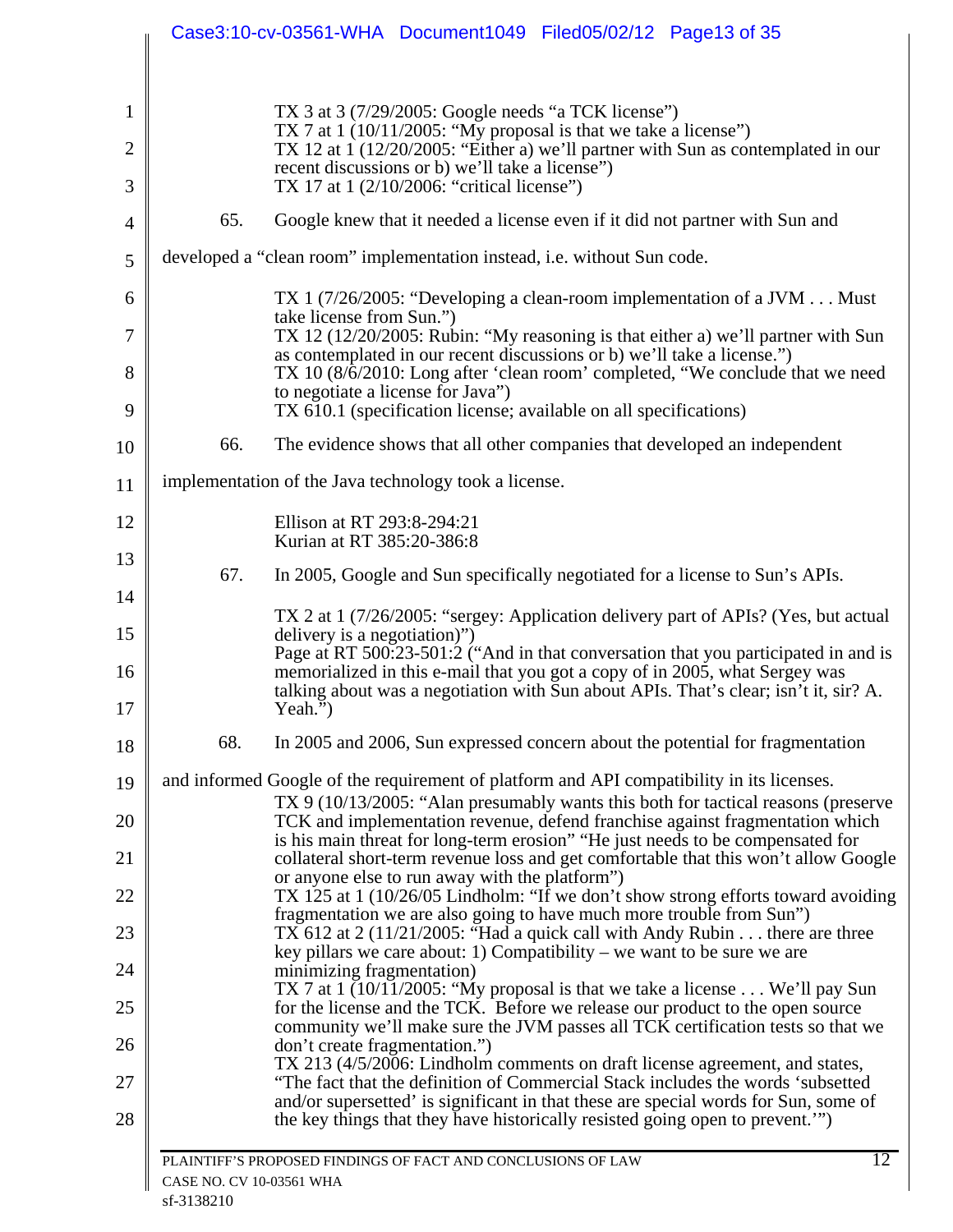|                |                          | Case3:10-cv-03561-WHA Document1049 Filed05/02/12 Page14 of 35                                                                                                                                                              |
|----------------|--------------------------|----------------------------------------------------------------------------------------------------------------------------------------------------------------------------------------------------------------------------|
| $\mathbf{1}$   | 69.                      | Google knew that compatibility was a core proposition of Java and that Sun                                                                                                                                                 |
| $\overline{2}$ |                          | worked actively to prevent fragmentation.                                                                                                                                                                                  |
| 3              |                          | TX <sub>7</sub>                                                                                                                                                                                                            |
| $\overline{4}$ |                          | TX <sub>9</sub><br><b>TX 125</b>                                                                                                                                                                                           |
| 5              |                          | TX 612<br>TX 1048                                                                                                                                                                                                          |
| 6              |                          | Page at RT 471:6-18<br>Ellison at RT 296:2-4<br>Kurian at RT 381:15-25                                                                                                                                                     |
| 7              | 70.                      | Google knew that "Java had very little fragmentation."                                                                                                                                                                     |
| 8              |                          | <b>TX 21</b>                                                                                                                                                                                                               |
| 9              | 71.                      | Google hired numerous former Sun engineers, including Tim Lindholm, who                                                                                                                                                    |
| 10             |                          | represented to Andy Rubin in 2005 that he should be a "project advisor" for Android because he                                                                                                                             |
| 11             |                          | was familiar with the "legal ecosystem."                                                                                                                                                                                   |
| 12             |                          | TX 321 (8/9/2005: Lindholm to Rubin: "I think my main value would be as J2ME                                                                                                                                               |
| 13<br>14       |                          | runtime generalist and interpreter of the engineering/business/legal ecosystem.")<br>TX 1 (7/26/2005: "Google/Android, with support from Tim Lindholm, negotiates<br>the first OSS J2ME JVM license with Sun")             |
| 15             | 72.                      | Additionally, Google executives and engineers responsible for Android knew                                                                                                                                                 |
| 16             |                          | about the requirements of Sun's specification license, because Google was a member of the JCP,                                                                                                                             |
| 17             |                          | and participated directly in Sun's dispute with Apache.                                                                                                                                                                    |
| 18             |                          | Lee at RT 1186:2-16 (Apache never got license, never accepted FOU restriction)                                                                                                                                             |
| 19             |                          | Rubin at RT 1689:19-25 (knew Apache didn't have a license from Sun)<br>Schmidt at RT 1541:3-7 (no right to use Sun IP as result of Apache license)                                                                         |
| 20             |                          | TX 273 at 1 (Rubin to Bornstein: Apache forbidden from ME versions)<br>TX 405 at 1 (Lee to Schmidt: Harmony "water under the bridge" for Android)<br>TX 1051 at 1 (Rubin agreeing to sign letter to Sun regarding Harmony) |
| 21<br>22       |                          | TX 2347 (Letter to Schwartz regarding Harmony signed by Google representative)<br>Deemed Admission at RT 978:16-979:1 (FOU prevents TCK from being run on<br>mobile devices)                                               |
| 23             | 73.                      | Google knew that Apache Harmony could not be used in mobile devices because                                                                                                                                                |
| 24             |                          | Android's Core Library Lead, Mr. Lee, told Mr. Schmidt that Sun prevented                                                                                                                                                  |
| 25             |                          | "Apache Harmony from independently implementing Java SE (Harmony can't put                                                                                                                                                 |
| 26             |                          | those restrictions on their own users and still Apache license the code) not to<br>mention Android (though that's water under the bridge at this point)."                                                                  |
| 27<br>28       |                          | TX 405<br>Lee at RT 986:5-987:19 (describing $TX$ 405)                                                                                                                                                                     |
|                | CASE NO. CV 10-03561 WHA | 13<br>PLAINTIFF'S PROPOSED FINDINGS OF FACT AND CONCLUSIONS OF LAW                                                                                                                                                         |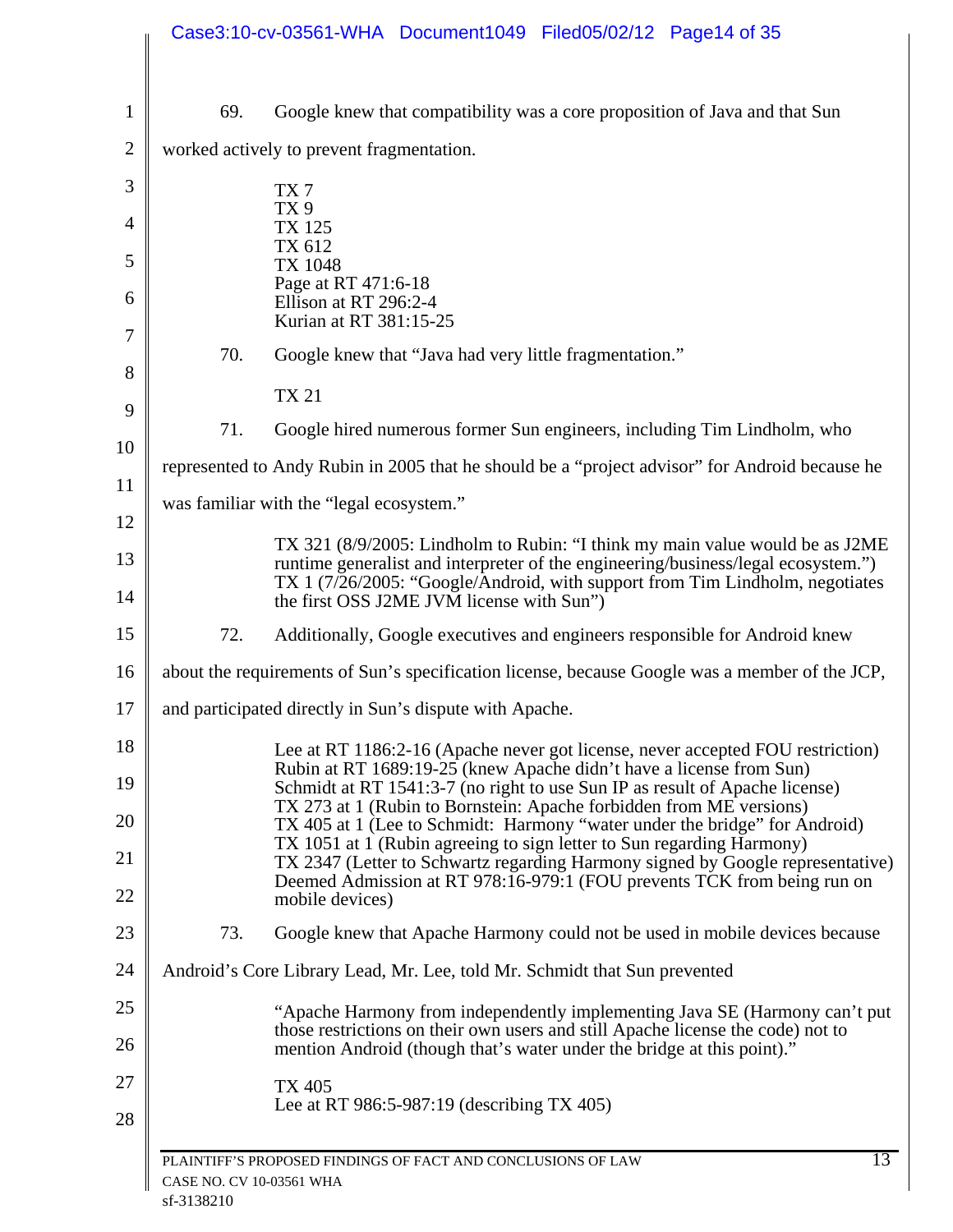| 74.                        | Google also knew that Sun permitted open source projects only for "non-mobile"                                      |
|----------------------------|---------------------------------------------------------------------------------------------------------------------|
|                            | areas – areas where they don't have a well defined revenue stream. Apache is an example."                           |
|                            | TX7                                                                                                                 |
| 75.                        | Apache had no license from Sun that would it allow it to distribute the Java APIs                                   |
|                            | commercially under the Apache license.                                                                              |
|                            | Kurian at RT 393:23-394:18; 396:3-9; 399:10-33<br>Screven at RT 523:25-525:3; 527:18-20                             |
| 76.                        | On April 10, 2007, Apache posted on its website a letter to Sun and acknowledged                                    |
|                            | on its website that Apache needed a TCK "to demonstrate compatibility with the Java SE                              |
|                            | 5 Specification, as required by Sun specification license for Java SE 5."                                           |
|                            | TX 917 at 1                                                                                                         |
| 77.                        | In a "FAQ" accompanying the letter to Sun, Apache publicly stated that users of                                     |
|                            | Apache Harmony "wouldn't be assured that they had all necessary IP rights from the spec's                           |
|                            | contributors." On December 9, 2010, Apache again publicly stated "that Java specifications are                      |
|                            | proprietary technology that must be licensed directly from the spec lead."                                          |
|                            | TX 1045 at 2 (Apache statement resigning from JCP)                                                                  |
|                            | TX 1047 at 6 (Apache open letter FAQ)<br>Lee at RT 1207:9-1209:20 (admitting he saw Apache resignation at the time) |
| 78.                        | The evidence shows that no other companies use Apache Harmony in commercial                                         |
| devices other than Google. |                                                                                                                     |
|                            | Kurian at RT 401:25-403:11<br>Screven at RT 530:11-24<br>Rubin at RT 1761:25-1762:6                                 |
| 79.                        | Google nonetheless used Harmony code in Android.                                                                    |
|                            | Bornstein 1837:21-1838 ("an awful lot of stuff came from Apache Harmony")                                           |
| 80.                        | According to Google's Executive Chairman Eric Schmidt, Google does not assert                                       |
|                            | that it has any rights to use any Sun intellectual property as the result of the Apache license.                    |
|                            | Schmidt at RT 1541:3-25                                                                                             |
| 81.                        | Eric Schmidt, then CEO of Google, "would have assumed" the TCK "was one of                                          |
|                            | the licensing requirements" of a Sun specification license for Java APIs.                                           |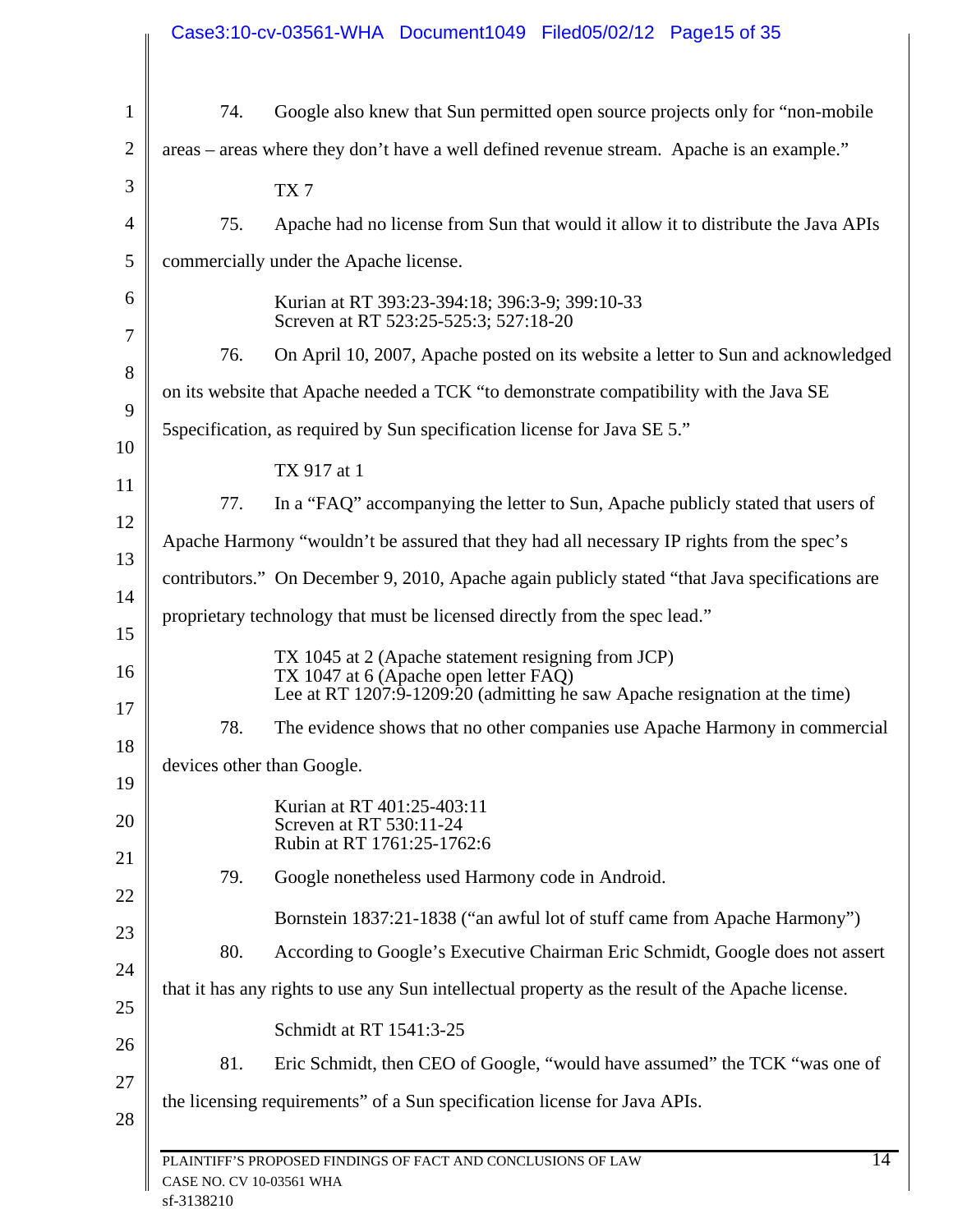|           | Case3:10-cv-03561-WHA Document1049 Filed05/02/12 Page16 of 35                                                                                                                                                                                            |
|-----------|----------------------------------------------------------------------------------------------------------------------------------------------------------------------------------------------------------------------------------------------------------|
|           | Schmidt at RT 1559:5-11                                                                                                                                                                                                                                  |
| 82.       | Google conducted no dependable investigation into whether it was infringing                                                                                                                                                                              |
|           |                                                                                                                                                                                                                                                          |
|           | Sun's and then Oracle's copyrights.                                                                                                                                                                                                                      |
|           | Swetland at RT 952:22-953:18 (did no investigation if method signatures still<br>copyrighted)                                                                                                                                                            |
|           | Schmidt at RT 1463:9-13 (no investigation about using Harmony for mobile)<br>Page at RT 466:3-6 (Page never asked anyone to investigate whether Google's                                                                                                 |
|           | engineers had copied)<br>Lee at RT 1209:21-1210:14 (Lee did not rely on the advice of legal counsel in<br>determining the legal permissibility of reimplimenting APIs)                                                                                   |
| <b>B.</b> | <b>Sun's Actions</b>                                                                                                                                                                                                                                     |
| 83.       | It was not Sun's practice to permit incompatible implementations of the Java                                                                                                                                                                             |
|           | specification, even if those implementations did not bear the Java brand.                                                                                                                                                                                |
|           | TX 610.1 (J2SE 5.0 Specification License)                                                                                                                                                                                                                |
|           | McNealy at RT 2055:22-2056:4 ("Was there ever a time, when you were<br>chairman of Sun, when it was Sun's policy or practice to permit someone to                                                                                                        |
|           | incompatibly implement API specifications, so long as they did not call it Java?<br>A. Uhm, our API licenses were all about compatibility for Java. So in the Java<br>space $I - I$ don't recall that that was ever $a - a$ strategy that we pursued nor |
|           | allowed in the marketplace.")<br>Cizek at RT 1071:4-7 (Sun's practice was to require compatibility and commercial                                                                                                                                        |
|           | use licenses)<br>Gupta at RT 2306:6-2307:14 ("QUESTION: A licensee was required to pass the<br>TCK, even if they didn't want to use the Java brand; is that right? ANSWER:                                                                               |
|           | Yes.'')                                                                                                                                                                                                                                                  |
| 84.       | Sun would contact companies that had released incompatible implementations in                                                                                                                                                                            |
|           | commercial products and require them to take a license and make the implementation compatible.                                                                                                                                                           |
|           | Cizek at RT 1054:21-1059:14<br>Cizek at RT 1071:4-17                                                                                                                                                                                                     |
|           | TX 1026 (Sun-Danger license)                                                                                                                                                                                                                             |
| 85.       | From 2005 up through the time of trial, Sun and now Oracle had ongoing                                                                                                                                                                                   |
|           | discussions with Google regarding Java licensing for Android.                                                                                                                                                                                            |
|           | TX 565<br>TX 1002                                                                                                                                                                                                                                        |
|           | Cizek at RT 1071:23-1073:18<br>TX 1029 (Buchholz email reporting conversation with Cizek, Lindholm responds)                                                                                                                                             |
|           | McNealy at RT 2065:14-2066:14 (ongoing discussions with Google)<br>TX 1074 (2010 Eustace email to Catz)                                                                                                                                                  |
|           | Catz at RT 2313:23-2314:7 (6/2010: Oracle told Android they needed a license)<br>Rizvi at RT 1941:20-1942:12 (3 mtgs with Rubin re: license for Java in Android)                                                                                         |
| 86.       | In fact, the Sun-Google negotiations never broke off.                                                                                                                                                                                                    |
|           |                                                                                                                                                                                                                                                          |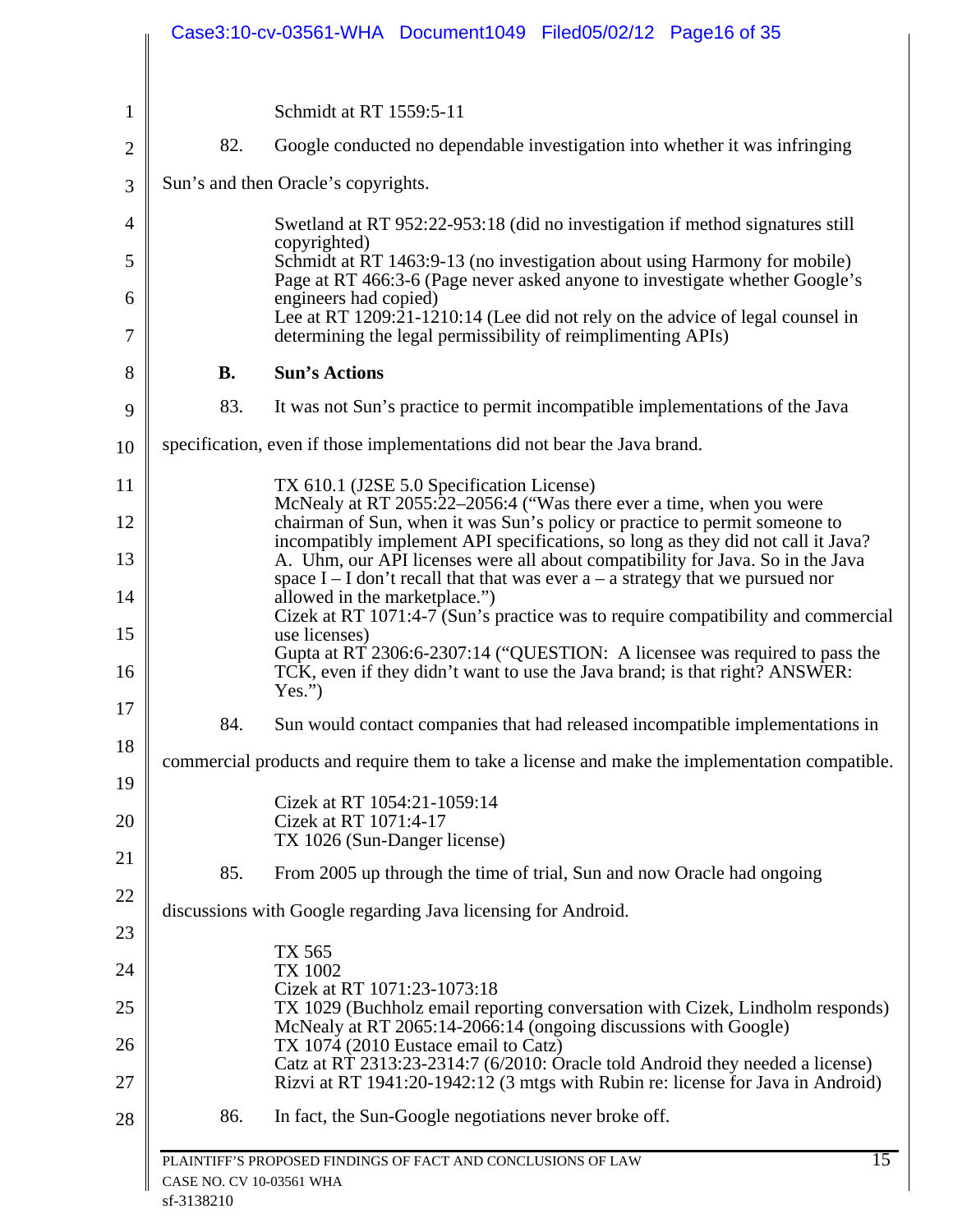|                          |                          | Case3:10-cv-03561-WHA Document1049 Filed05/02/12 Page17 of 35                                                                                                                                          |
|--------------------------|--------------------------|--------------------------------------------------------------------------------------------------------------------------------------------------------------------------------------------------------|
| 1<br>$\overline{2}$<br>3 | 87.                      | Page at RT 492:18-22 ("But I also say I'm not sure they've ever broken off.<br>Continue to have discussions to this day.")<br>In 2007, before Google announced Android, Sun repeatedly tried to engage |
| $\overline{4}$           |                          | Google in discussions on Java licensing for Android.                                                                                                                                                   |
| 5                        |                          | TX 538 (emails from Gupta to Rubin)<br>TX 565 at 3                                                                                                                                                     |
| 6                        | 88.                      | By 2007, Sun had released its technology under a particular open source license,                                                                                                                       |
| 7                        |                          | the GNU General Public License (GPL), a "give and force back" license that requires users to                                                                                                           |
| 8                        |                          | open source certain portions of their own code if they used the GPL-licensed code.                                                                                                                     |
| 9                        |                          | Schwartz at RT 2021:16-23 (GPL is a "give and force back" license)<br>Ellison at RT 292:2-293:4                                                                                                        |
| 10                       | 89.                      | The GPL is not a business-friendly license, and most companies accordingly will                                                                                                                        |
| 11                       |                          | not take the GPL license to use the open-sourced version of the Java APIs, called OpenJDK.                                                                                                             |
| 12<br>13                 |                          | Kurian at RT 387:13-388:3<br>Screven at RT 531:3-20                                                                                                                                                    |
| 14                       | 90.                      | The GPL did not suit Google's business needs for Android and Android did not                                                                                                                           |
| 15                       |                          | use GPL-licensed open source code.                                                                                                                                                                     |
| 16<br>$17\,$             |                          | TX 230<br><b>TX 154</b><br>Rubin at RT 1754:9-21                                                                                                                                                       |
| 18                       | 91.                      | Before Google announced Android, Sun did not know what Google would do with                                                                                                                            |
| 19                       |                          | Android, or whether Google would require a commercial Java license for Android, or whether it                                                                                                          |
| 20                       | would use GPL code.      |                                                                                                                                                                                                        |
| 21                       |                          | TX 565 at 3 (describing Google's options and Sun's strategy around each)                                                                                                                               |
| 22                       |                          | Schwartz at RT 2023:2-9 ("prior to the release of Android, we were presuming<br>they were going to be using GPL code")                                                                                 |
| 23                       | 92.                      | On November 5, 2007, when Sun's CEO responded to the announcement of                                                                                                                                   |
| 24                       |                          | Android in a blog post, Google had not yet released the Android Software Development Kit                                                                                                               |
| 25                       |                          | ("SDK"), and Sun therefore did not know the facts regarding Google's infringement.                                                                                                                     |
| 26<br>27<br>28           |                          | Morrill at RT 1041:14-16 ("Q. But on November 5, 2007 Google had not released<br>the Android SDK, had it? A. That's correct. The SDK was released a week<br>later.")                                   |
|                          | CASE NO. CV 10-03561 WHA | 16<br>PLAINTIFF'S PROPOSED FINDINGS OF FACT AND CONCLUSIONS OF LAW                                                                                                                                     |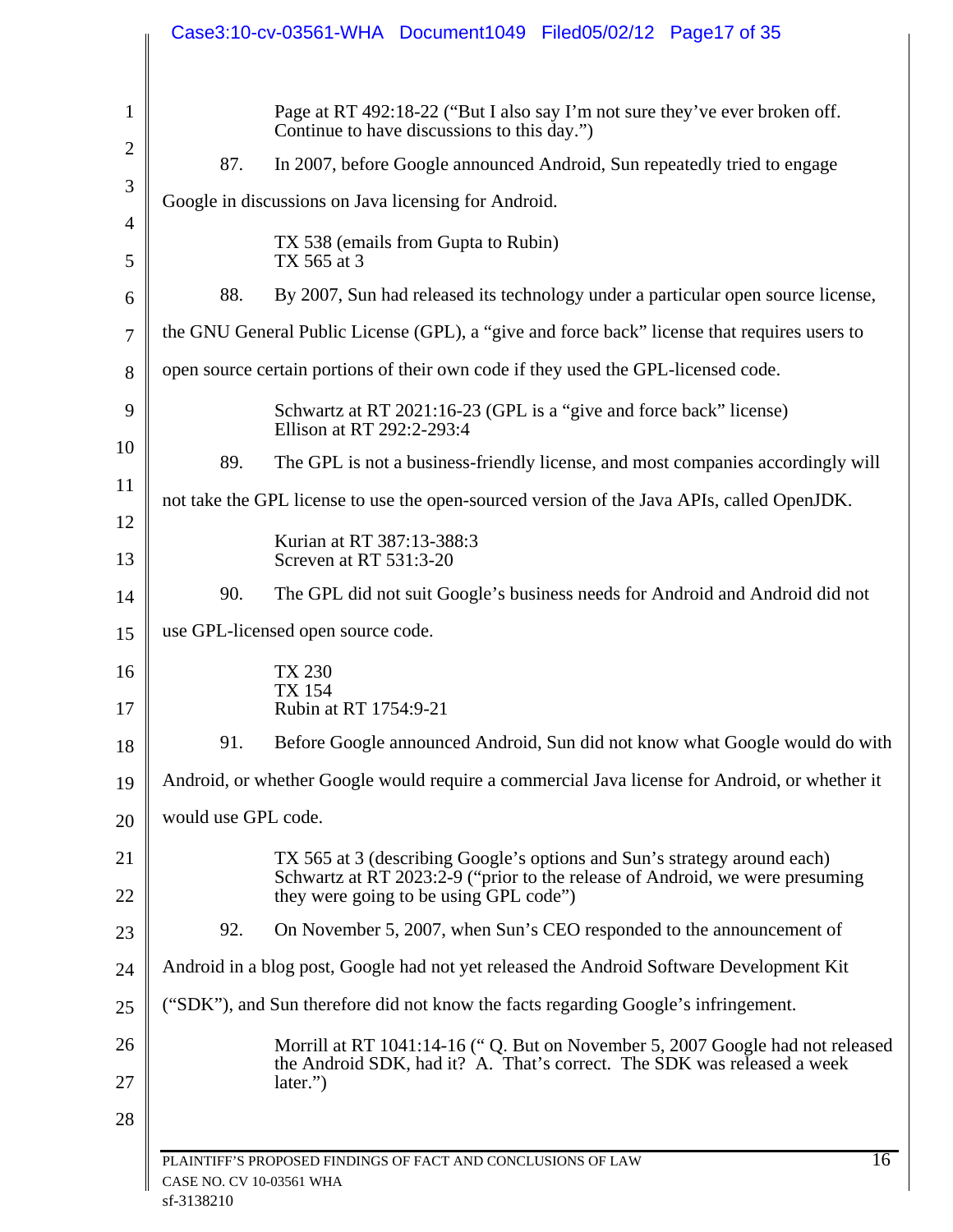| Google released the SDK on November 12, 2007. This was the first time that<br>93.<br>Google identified the APIs to be used in Android publicly.<br>Morrill at RT 1041:14-16 ("a week later" after November 5)<br>know the APIs were in Android)<br>APIs were in the SDK)<br>94.<br>certify Android as compliant with the Java specification.<br>TX 1055<br>95.<br>Green, Executive Vice President of Software at Sun, publicly expressed concern regarding<br>Android and the incompatible set of APIs. He is quoted as stating:<br>best interests."<br>"The feedback from developers is, 'Help us fix this.""<br>"We're really interested in working with Google to make sure developers don't<br>so deployment on a wide variety of platforms will be possible."<br>TX 1048 ("Sun concerned Google's Android will fracture Java")<br>it at the time of Android's release)<br>When asked to comment on Mr. Green's comments, Rubin responded to Google<br>96.<br>internally that "[t] his is a very touchy subject."<br><b>TX 180</b><br>Rubin at RT 1725:23-1726:10<br>97.<br>On May 23, 2008, Google Android employees received, circulated, and<br>commented on an article that reported on Sun's continuing concern regarding Android:<br>could fragment the Java world so that Java software for running Android<br>applications wouldn't work on other Java phones and vice-versa."<br>TX 245<br>PLAINTIFF'S PROPOSED FINDINGS OF FACT AND CONCLUSIONS OF LAW | Case3:10-cv-03561-WHA Document1049 Filed05/02/12 Page18 of 35                                                                                                         |
|----------------------------------------------------------------------------------------------------------------------------------------------------------------------------------------------------------------------------------------------------------------------------------------------------------------------------------------------------------------------------------------------------------------------------------------------------------------------------------------------------------------------------------------------------------------------------------------------------------------------------------------------------------------------------------------------------------------------------------------------------------------------------------------------------------------------------------------------------------------------------------------------------------------------------------------------------------------------------------------------------------------------------------------------------------------------------------------------------------------------------------------------------------------------------------------------------------------------------------------------------------------------------------------------------------------------------------------------------------------------------------------------------------------------------------------------------------------------|-----------------------------------------------------------------------------------------------------------------------------------------------------------------------|
|                                                                                                                                                                                                                                                                                                                                                                                                                                                                                                                                                                                                                                                                                                                                                                                                                                                                                                                                                                                                                                                                                                                                                                                                                                                                                                                                                                                                                                                                      |                                                                                                                                                                       |
|                                                                                                                                                                                                                                                                                                                                                                                                                                                                                                                                                                                                                                                                                                                                                                                                                                                                                                                                                                                                                                                                                                                                                                                                                                                                                                                                                                                                                                                                      |                                                                                                                                                                       |
|                                                                                                                                                                                                                                                                                                                                                                                                                                                                                                                                                                                                                                                                                                                                                                                                                                                                                                                                                                                                                                                                                                                                                                                                                                                                                                                                                                                                                                                                      |                                                                                                                                                                       |
|                                                                                                                                                                                                                                                                                                                                                                                                                                                                                                                                                                                                                                                                                                                                                                                                                                                                                                                                                                                                                                                                                                                                                                                                                                                                                                                                                                                                                                                                      | Schmidt at RT 1546:14-16 ("roughly correct" that you'd have to have the SDK to                                                                                        |
|                                                                                                                                                                                                                                                                                                                                                                                                                                                                                                                                                                                                                                                                                                                                                                                                                                                                                                                                                                                                                                                                                                                                                                                                                                                                                                                                                                                                                                                                      | Rubin at RT 1702:22-1704:9 (eight days after Android announced, SDK released;                                                                                         |
|                                                                                                                                                                                                                                                                                                                                                                                                                                                                                                                                                                                                                                                                                                                                                                                                                                                                                                                                                                                                                                                                                                                                                                                                                                                                                                                                                                                                                                                                      | As of November 12, 2007, Sun's CEO understood that Google might still agree to                                                                                        |
|                                                                                                                                                                                                                                                                                                                                                                                                                                                                                                                                                                                                                                                                                                                                                                                                                                                                                                                                                                                                                                                                                                                                                                                                                                                                                                                                                                                                                                                                      |                                                                                                                                                                       |
|                                                                                                                                                                                                                                                                                                                                                                                                                                                                                                                                                                                                                                                                                                                                                                                                                                                                                                                                                                                                                                                                                                                                                                                                                                                                                                                                                                                                                                                                      |                                                                                                                                                                       |
|                                                                                                                                                                                                                                                                                                                                                                                                                                                                                                                                                                                                                                                                                                                                                                                                                                                                                                                                                                                                                                                                                                                                                                                                                                                                                                                                                                                                                                                                      | On November 15, 2007, three days after Google released the Android SDK, Rich                                                                                          |
|                                                                                                                                                                                                                                                                                                                                                                                                                                                                                                                                                                                                                                                                                                                                                                                                                                                                                                                                                                                                                                                                                                                                                                                                                                                                                                                                                                                                                                                                      |                                                                                                                                                                       |
|                                                                                                                                                                                                                                                                                                                                                                                                                                                                                                                                                                                                                                                                                                                                                                                                                                                                                                                                                                                                                                                                                                                                                                                                                                                                                                                                                                                                                                                                      |                                                                                                                                                                       |
|                                                                                                                                                                                                                                                                                                                                                                                                                                                                                                                                                                                                                                                                                                                                                                                                                                                                                                                                                                                                                                                                                                                                                                                                                                                                                                                                                                                                                                                                      | "Anything that creates a more diverse or fractured platform is not in (developers')                                                                                   |
|                                                                                                                                                                                                                                                                                                                                                                                                                                                                                                                                                                                                                                                                                                                                                                                                                                                                                                                                                                                                                                                                                                                                                                                                                                                                                                                                                                                                                                                                      |                                                                                                                                                                       |
|                                                                                                                                                                                                                                                                                                                                                                                                                                                                                                                                                                                                                                                                                                                                                                                                                                                                                                                                                                                                                                                                                                                                                                                                                                                                                                                                                                                                                                                                      | end up with a fractured environment. We're reaching out to Google and assuming<br>they'll be reaching out to us to ensure these platforms and APIs will be compatible |
|                                                                                                                                                                                                                                                                                                                                                                                                                                                                                                                                                                                                                                                                                                                                                                                                                                                                                                                                                                                                                                                                                                                                                                                                                                                                                                                                                                                                                                                                      | Rubin at RT 1725:23-1726:10 (acknowledging article; acknowledging that he saw                                                                                         |
|                                                                                                                                                                                                                                                                                                                                                                                                                                                                                                                                                                                                                                                                                                                                                                                                                                                                                                                                                                                                                                                                                                                                                                                                                                                                                                                                                                                                                                                                      |                                                                                                                                                                       |
|                                                                                                                                                                                                                                                                                                                                                                                                                                                                                                                                                                                                                                                                                                                                                                                                                                                                                                                                                                                                                                                                                                                                                                                                                                                                                                                                                                                                                                                                      |                                                                                                                                                                       |
|                                                                                                                                                                                                                                                                                                                                                                                                                                                                                                                                                                                                                                                                                                                                                                                                                                                                                                                                                                                                                                                                                                                                                                                                                                                                                                                                                                                                                                                                      |                                                                                                                                                                       |
|                                                                                                                                                                                                                                                                                                                                                                                                                                                                                                                                                                                                                                                                                                                                                                                                                                                                                                                                                                                                                                                                                                                                                                                                                                                                                                                                                                                                                                                                      |                                                                                                                                                                       |
|                                                                                                                                                                                                                                                                                                                                                                                                                                                                                                                                                                                                                                                                                                                                                                                                                                                                                                                                                                                                                                                                                                                                                                                                                                                                                                                                                                                                                                                                      |                                                                                                                                                                       |
|                                                                                                                                                                                                                                                                                                                                                                                                                                                                                                                                                                                                                                                                                                                                                                                                                                                                                                                                                                                                                                                                                                                                                                                                                                                                                                                                                                                                                                                                      | "Sun Microsystems has expressed concern that Google's development of Dalvik                                                                                           |
|                                                                                                                                                                                                                                                                                                                                                                                                                                                                                                                                                                                                                                                                                                                                                                                                                                                                                                                                                                                                                                                                                                                                                                                                                                                                                                                                                                                                                                                                      |                                                                                                                                                                       |
|                                                                                                                                                                                                                                                                                                                                                                                                                                                                                                                                                                                                                                                                                                                                                                                                                                                                                                                                                                                                                                                                                                                                                                                                                                                                                                                                                                                                                                                                      | $\overline{17}$                                                                                                                                                       |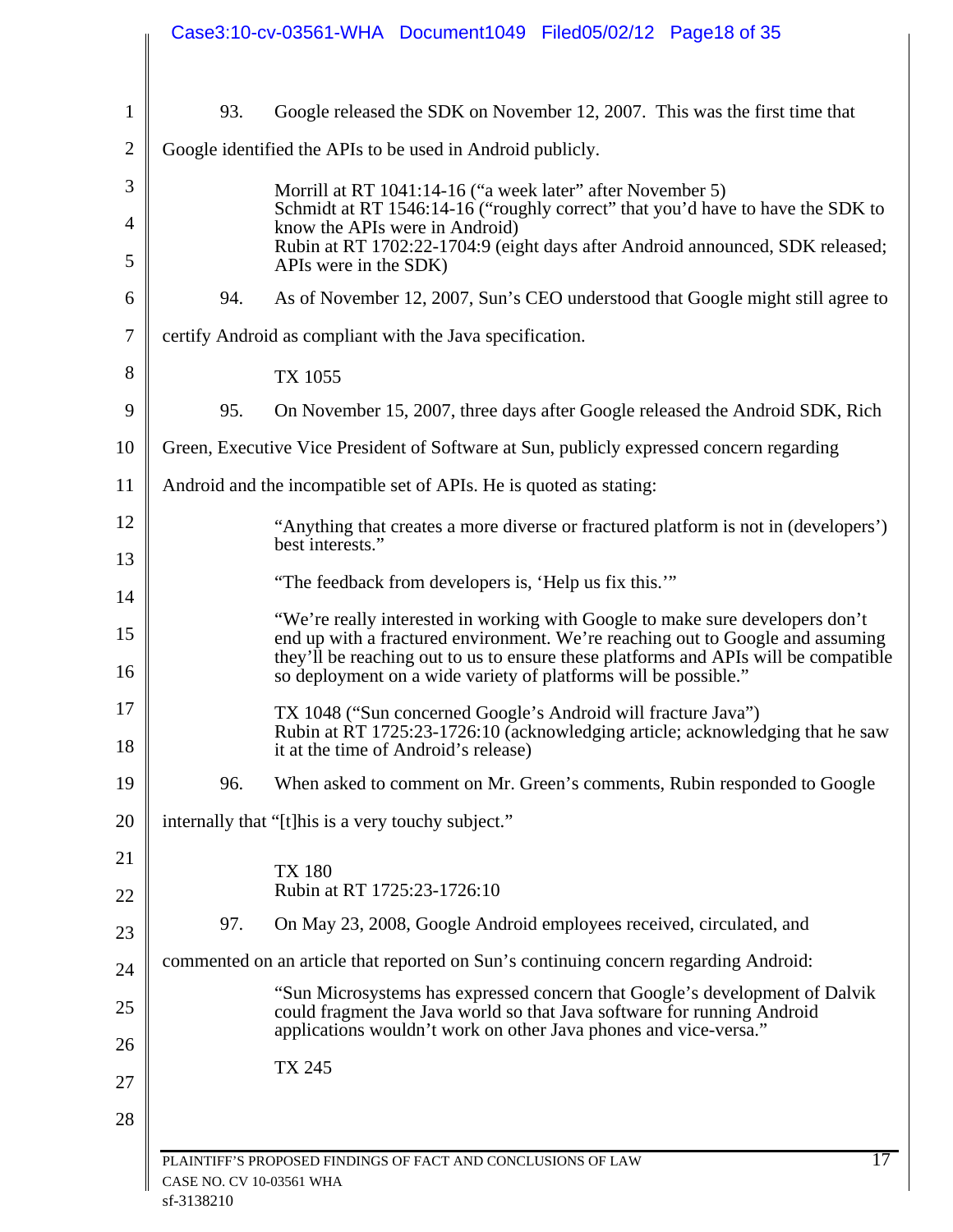|          | Case3:10-cv-03561-WHA Document1049 Filed05/02/12 Page19 of 35                                                                                                                             |
|----------|-------------------------------------------------------------------------------------------------------------------------------------------------------------------------------------------|
| 98.      | In September through November 2008, prior to Google's release of the Android                                                                                                              |
|          | platform, Sun engaged in another round of discussions with Google.                                                                                                                        |
|          | TX 1002 (November 24, 2008 email from Rubin in which he wrote that Sun had<br>asked Google "to certify Android through the Java process and become licensees<br>of Java")                 |
| 99.      | In April 2009, Sun communicated to Google that Google needed a license for                                                                                                                |
|          | Android, and that Google needed to make Android compatible.                                                                                                                               |
|          | Cizek at RT 1071:23-1073:18 (conversation with Martin Buchholz at Google)<br>TX 1029                                                                                                      |
| 100.     | Oracle has continued to express concern regarding Google's use of Oracle's                                                                                                                |
|          | intellectual property in Android.                                                                                                                                                         |
|          | Kurian at RT 391:15-395:1                                                                                                                                                                 |
|          | Rizvi at RT 1942:20-1943:1<br>Ellison at RT 304:23-305:8                                                                                                                                  |
|          | Catz at RT 2309:15-2310:11<br>TX 2237 (Form CO, submitted to the EU, that notes that "Harmony project"<br>(financed by IBM, Intel, Microsoft, Google, and others) and Google's Android OS |
|          | are examples of Java's fracturing.")                                                                                                                                                      |
| 101.     | Sun's words and actions in response to the Android announcement in November                                                                                                               |
|          | 2007 were neither intended to be, nor reasonably could be understood to be, an endorsement of an                                                                                          |
|          | Android that used only some of the Java SE APIs and that failed to comply with Sun's licenses.                                                                                            |
|          | Schwartz at RT 1991:9-14<br>McNealy at RT 2059:2-2060:13 (Sun practice to require compatibility)                                                                                          |
| 102.     | From 2006 to the present, Sun's actions in continuing a strategy of negotiation,                                                                                                          |
|          | rather than litigation, were reasonable and consistent with its historical interactions with Google.                                                                                      |
|          | See cites for 63, 64, and 85-87 above.                                                                                                                                                    |
| 103.     | Sun did not intend to relinquish any rights with regard to its copyrights or                                                                                                              |
| Android. |                                                                                                                                                                                           |
|          | TX 563 (3/8/2007: "The Google thing is really a pain. They are immune to                                                                                                                  |
|          | copyright laws, good citizenship, they don't share.")<br>$TX$ 565 (9/19/2007: "It will end up in a discussion around compatibility and<br>licensing around Java")                         |
|          | TX 2371 (11/6/2007: "As for how they avoid these licenses, I don't know")<br>TX 1056 (3/26/2008: "take Java for Android, without attribution or contribution                              |
|          | scroogle")<br>TX 2070 (10/23/2008: "IP/patents hammer")<br>TX 2362 (4/20/2009 "battles" with Android)                                                                                     |
|          | 18<br>PLAINTIFF'S PROPOSED FINDINGS OF FACT AND CONCLUSIONS OF LAW                                                                                                                        |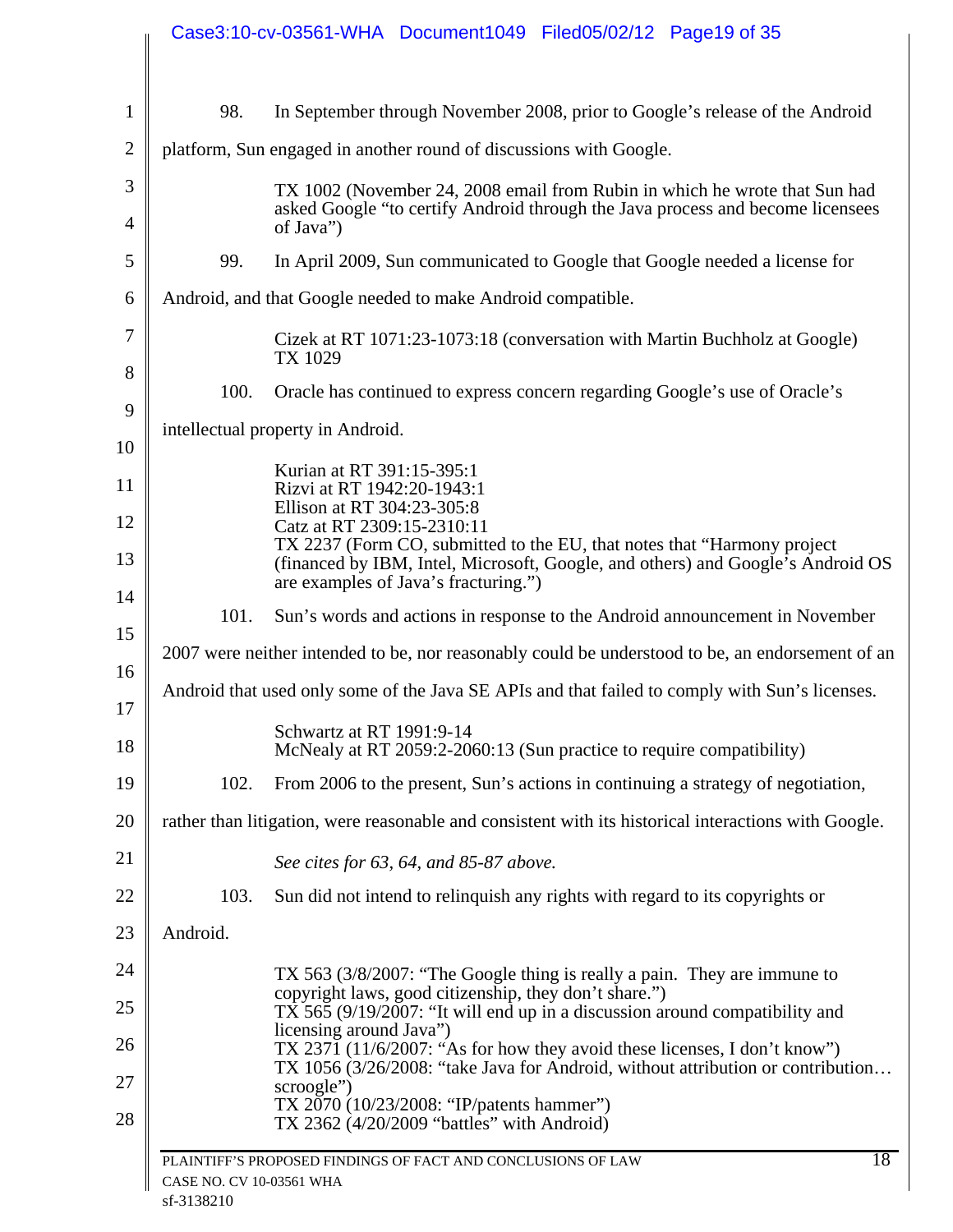|                     |                                                                                           | Case3:10-cv-03561-WHA Document1049 Filed05/02/12 Page20 of 35                                                                                    |                 |
|---------------------|-------------------------------------------------------------------------------------------|--------------------------------------------------------------------------------------------------------------------------------------------------|-----------------|
|                     |                                                                                           |                                                                                                                                                  |                 |
| $\mathbf{1}$        | 104.                                                                                      | McNealy at RT 2065:14-2066:14 (ongoing discussions with Google)<br>No credible evidence shows that Sun ever communicated to Google, expressly or |                 |
| $\overline{2}$<br>3 |                                                                                           | implicitly, that Sun was giving up any rights to assert legal claims against Google based on                                                     |                 |
|                     |                                                                                           | Google's use of the asserted Java APIs for Android.                                                                                              |                 |
| $\overline{4}$      | 105.                                                                                      | No credible evidence shows that Sun intended or expected that Google would                                                                       |                 |
| 5                   |                                                                                           | interpret Sun's statements or conduct – including Sun's repeated efforts to negotiate with Google                                                |                 |
| 6                   |                                                                                           |                                                                                                                                                  |                 |
| 7                   |                                                                                           | to take a Java license for Android – to mean that Google did not need such a license.                                                            |                 |
| 8                   | 106.                                                                                      | Sun never unequivocally or intentionally relinquished any known right to assert its                                                              |                 |
| 9                   |                                                                                           | copyrights in the Java APIs against Google.                                                                                                      |                 |
| 10                  | 107.                                                                                      | Sun's words and conduct were consistent with intent to enforce its rights to the                                                                 |                 |
| 11                  | intellectual property at issue.                                                           |                                                                                                                                                  |                 |
| 12                  | 108.                                                                                      | The credible evidence cited above, as well as Sun's financial difficulties in 2007 to                                                            |                 |
| 13                  |                                                                                           | 2009, explain any period of Sun's delay in filing suit against Google.                                                                           |                 |
| 14                  |                                                                                           | Schwartz at RT 2033:12-24 (Sun was struggling due to the financial crisis before<br>Schwartz resigned)                                           |                 |
| 15                  |                                                                                           | McNealy at RT 2048:9-14 (Sun was struggling during the last years that McNealy<br>was chairman of the company)                                   |                 |
| 16                  | $\mathbf{C}$ .                                                                            | <b>Reliance</b>                                                                                                                                  |                 |
| 17                  | 109.                                                                                      | Android was a "critical asset" for Google that is "hugely profitable."                                                                           |                 |
| 18<br>19            | <b>TX 431</b>                                                                             | TX 1091 (RT 2226:20-23 (Agarwal Dep.)                                                                                                            |                 |
| 20                  | 110.                                                                                      | In 2005, Google was concerned about the growing number of individuals using                                                                      |                 |
| 21                  |                                                                                           | mobile phones to search the internet and its ability to attract and retain those users. Android                                                  |                 |
| 22                  |                                                                                           | would give Google more control of the user experience and built-in Google applications on                                                        |                 |
| 23                  | mobile phones.                                                                            |                                                                                                                                                  |                 |
| 24                  |                                                                                           | TX 3215                                                                                                                                          |                 |
| 25                  | TX <sub>1</sub><br><b>TX 10</b>                                                           |                                                                                                                                                  |                 |
| 26                  | 111.                                                                                      | The vast majority of Google's revenue at that time and today comes from search                                                                   |                 |
| 27                  | revenue. A primary reason to have Android is that people will do more searches and Google |                                                                                                                                                  |                 |
| 28                  | would get more money as a result.                                                         |                                                                                                                                                  |                 |
|                     | CASE NO. CV 10-03561 WHA<br>sf-3138210                                                    | PLAINTIFF'S PROPOSED FINDINGS OF FACT AND CONCLUSIONS OF LAW                                                                                     | $\overline{19}$ |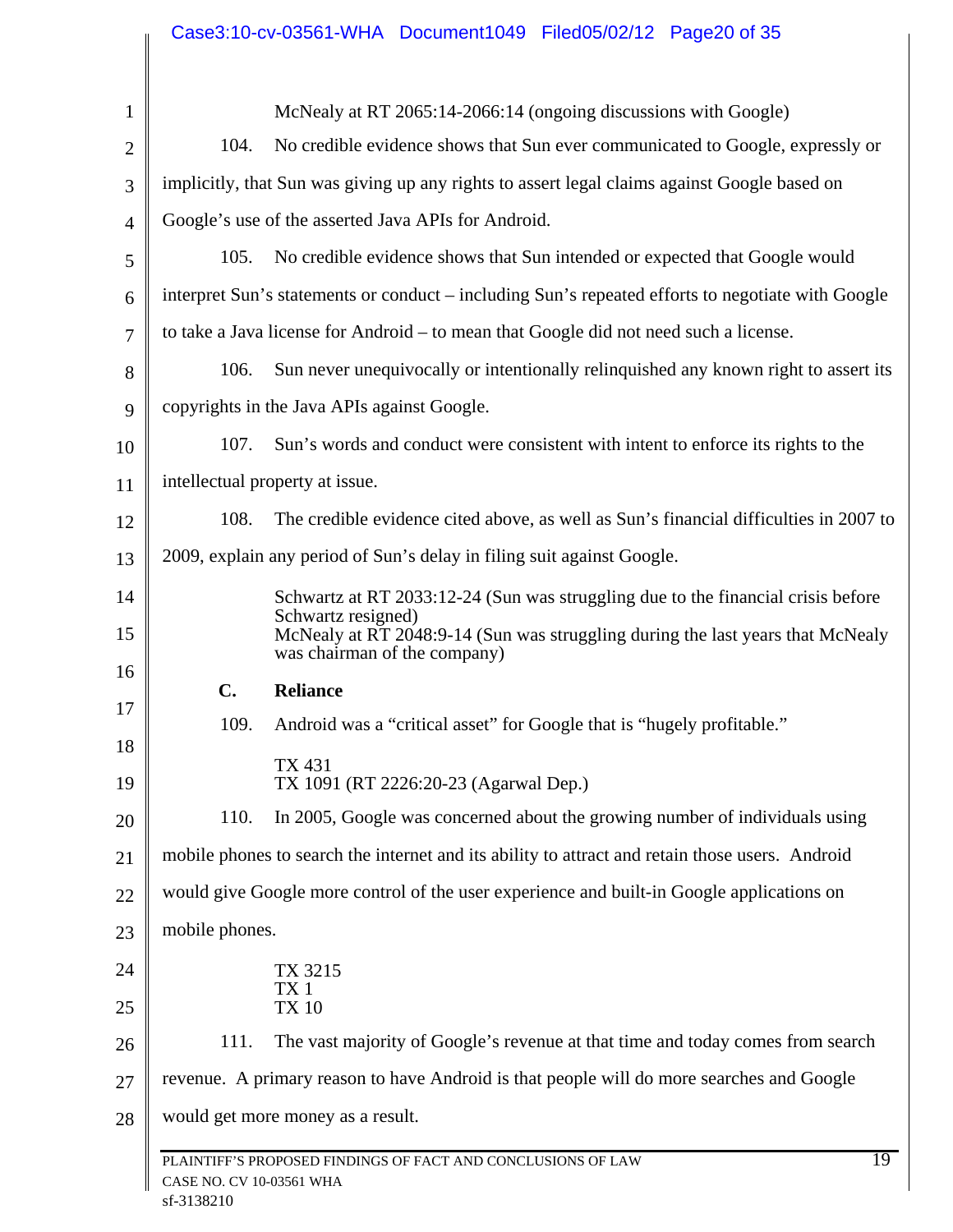|                                                                                       | Case3:10-cv-03561-WHA Document1049 Filed05/02/12 Page21 of 35                                                                                                                                                                                                                                                                           |
|---------------------------------------------------------------------------------------|-----------------------------------------------------------------------------------------------------------------------------------------------------------------------------------------------------------------------------------------------------------------------------------------------------------------------------------------|
|                                                                                       | Schmidt at RT 1458:12-16                                                                                                                                                                                                                                                                                                                |
| 112.                                                                                  | In 2005, 2006, and 2007 Google was under tremendous time pressure to beat                                                                                                                                                                                                                                                               |
|                                                                                       | others, such as Microsoft, Symbian and Apple, into the smartphone market.                                                                                                                                                                                                                                                               |
|                                                                                       | TX <sub>6</sub>                                                                                                                                                                                                                                                                                                                         |
|                                                                                       | Schmidt at RT 1-11<br>Bornstein at RT 1844:15 -1847:1                                                                                                                                                                                                                                                                                   |
| 113.                                                                                  | Google knew that the time to market was crucial and using Java dramatically                                                                                                                                                                                                                                                             |
|                                                                                       | accelerated their schedule, with other alternatives being suboptimal.                                                                                                                                                                                                                                                                   |
|                                                                                       | <b>TX15</b>                                                                                                                                                                                                                                                                                                                             |
|                                                                                       | TX7<br>Page at RT 490:1-7                                                                                                                                                                                                                                                                                                               |
|                                                                                       | Schmidt at RT 1462:2-13                                                                                                                                                                                                                                                                                                                 |
| 114.                                                                                  | In 2005 and 2006, Google stated in internal emails and presentations that Google                                                                                                                                                                                                                                                        |
|                                                                                       | needed a license from Sun for Android.                                                                                                                                                                                                                                                                                                  |
|                                                                                       | TX 1 $(7/26/2005)$ : "Must take license from Sun")<br>TX 3 $(7/29/2005$ : "Google needs a TCK license")                                                                                                                                                                                                                                 |
|                                                                                       | TX 7 (7/15/2005: "My proposal is that we take a license."; License would require<br>passing TCK to go commercial")                                                                                                                                                                                                                      |
| 115.                                                                                  | However, Google did not want the obligations that the GPL and specifications                                                                                                                                                                                                                                                            |
|                                                                                       | license imposed. The GPL terms required Google's licensees to contribute back any additions to                                                                                                                                                                                                                                          |
|                                                                                       | Google's code. The specification license required Google to create a compatible version of Java.                                                                                                                                                                                                                                        |
|                                                                                       | Schmidt at RT 2021:16-23                                                                                                                                                                                                                                                                                                                |
|                                                                                       | TX 610.1<br>See also cites in 88-90 above.                                                                                                                                                                                                                                                                                              |
| 116.                                                                                  | Google announced Android on November 5, 2007.                                                                                                                                                                                                                                                                                           |
|                                                                                       | Schmidt at RT 1546:5-7                                                                                                                                                                                                                                                                                                                  |
| 117.                                                                                  | Prior to Google's public announcement of Android in November 2007, Android                                                                                                                                                                                                                                                              |
|                                                                                       | executives and engineers acknowledged internally that launching Android without a license, as an                                                                                                                                                                                                                                        |
| incompatible implementation, would place Google in an adversarial stance against Sun. |                                                                                                                                                                                                                                                                                                                                         |
|                                                                                       | TX 7 at 2 (10/11/2005: "Do Java anyway and defend our decision, perhaps making                                                                                                                                                                                                                                                          |
|                                                                                       | enemies along the way")<br>TX 125 at 1 (10/26/05: Lindholm: "If we don't show strong efforts toward                                                                                                                                                                                                                                     |
|                                                                                       | avoiding fragmentation we are also going to have much more trouble from Sun")<br>TX 12 (12/20/2005: Rubin: "My reasoning is that either a) we'll partner with Sun<br>as contemplated in our recent discussions or b) we'll take a license. I think a<br>clean-room implementation is unlikely because of the teams prior knowledge, and |
|                                                                                       |                                                                                                                                                                                                                                                                                                                                         |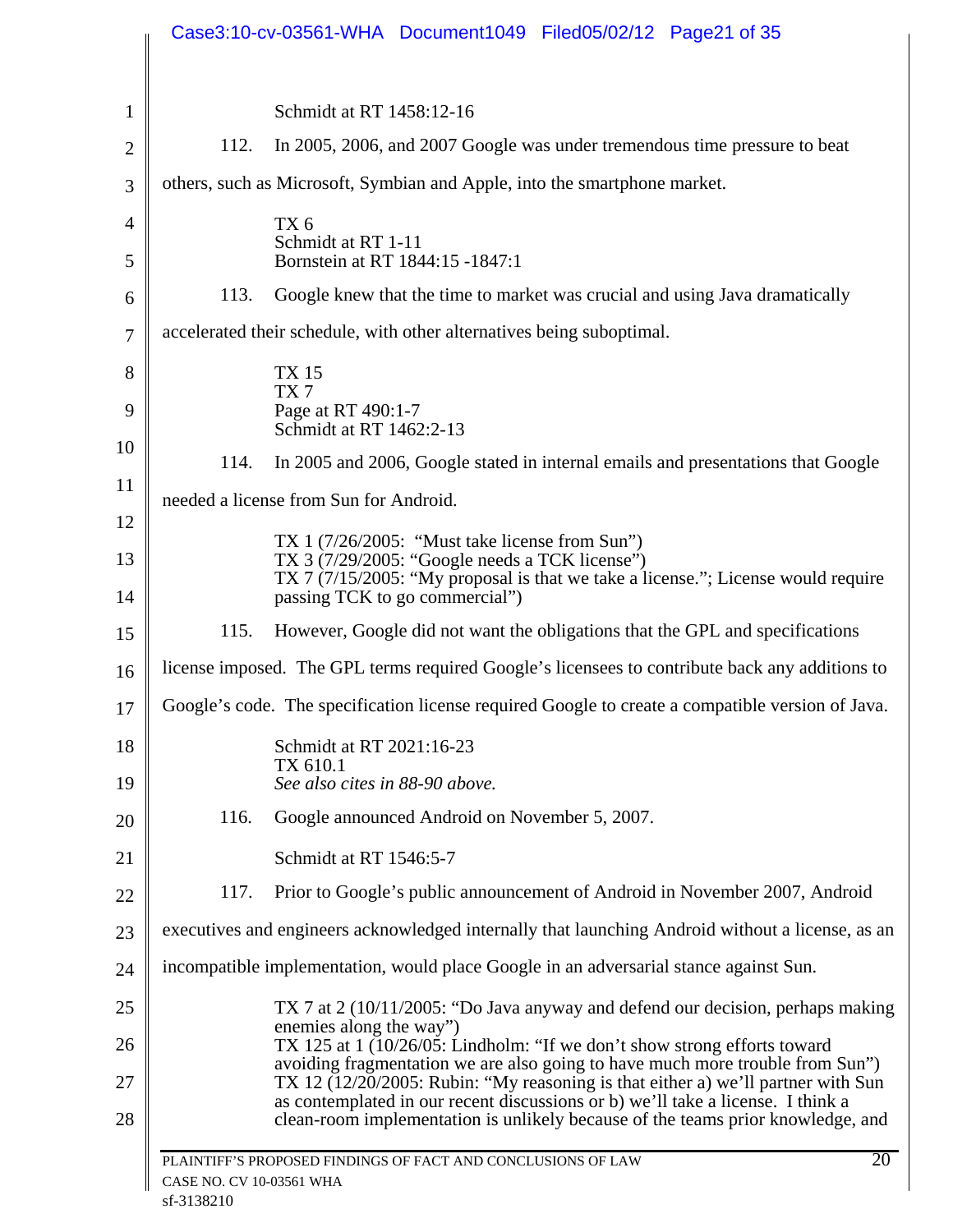|                |                          | Case3:10-cv-03561-WHA Document1049 Filed05/02/12 Page22 of 35                                                                                                                                                                                        |
|----------------|--------------------------|------------------------------------------------------------------------------------------------------------------------------------------------------------------------------------------------------------------------------------------------------|
| $\mathbf{1}$   |                          | it would be uncharacteristically aggressive of us to position ourselves against the                                                                                                                                                                  |
| $\overline{2}$ |                          | industry.")<br>TX 22 at 12 (4/21/2006: "What if we don't do this deal?"  "Adversarial                                                                                                                                                                |
| 3              |                          | Approach" or "Take a lesser license")<br>TX 207 $(5/11/2007)$ : "They won't be happy when we release our stuff")<br>TX 565 at 3 (8/2/2007: Gupta: have sent emails to Andy re: need for Java                                                         |
| $\overline{4}$ |                          | licensing)                                                                                                                                                                                                                                           |
| 5              | 118.                     | Android was not and is not compatible with Java.                                                                                                                                                                                                     |
| 6              |                          | Mitchell at RT 1331:16-20 (Google's Android is not really compatible with Java<br>because they supersetted and subsetted APIs)                                                                                                                       |
| $\tau$<br>8    |                          | TX 383 at 8 (11/6/2007: "Is Android Java compatible? No.")<br>Morrill at RT 1010:4-7 ("Now, [A]ndroid does not support Java applications,<br>correct? A. That is correct. Q. And so Android is not Java compatible, correct?<br>A. That's correct.") |
| 9              | 119.                     | Google decided to use the APIs in mid-2006 to early 2007—before Jonathan                                                                                                                                                                             |
| 10             |                          | Schwartz's blog post on November 5, 2007.                                                                                                                                                                                                            |
| 11             |                          | Bornstein at RT 1850:4-1851:2                                                                                                                                                                                                                        |
| 12             | 120.                     | Android head Andy Rubin only "vaguely" remembers any comments by Sun after                                                                                                                                                                           |
| 13             |                          | the announcement of Android.                                                                                                                                                                                                                         |
| 14             |                          | Rubin at RT 1446:23-1447:8                                                                                                                                                                                                                           |
| 15             | 121.                     | No credible testimony shows that before November 5, 2007, Google relied on any                                                                                                                                                                       |
| 16             |                          | statement by Sun in making any decision regarding the technology to include in Android.                                                                                                                                                              |
| 17             | 122.                     | After November 2007, Google knew Sun had expressed concern regarding                                                                                                                                                                                 |
| 18<br>19       |                          | Android, and in particular Google's use of a subset of the Java APIs for Android.                                                                                                                                                                    |
| 20             |                          | Rubin at RT 1725:21-1726:10 (discussing press article on November 15, 2007,<br>after the SDK was announced: "Sun concerned Android will fracture Java")<br>TX 180 (11/15/2007: re: article, Sun's concerns are a "touchy subject")                   |
| 21             | 123.                     | Shortly before releasing the Android SDK and afterwards, Google attempted to                                                                                                                                                                         |
| 22<br>23       |                          | hide its infringement by removing the word "Java," which it called the "j word," from Android.                                                                                                                                                       |
| 24             |                          | TX 26 at $1(11/17/2007$ "Scrub out a few more j's)<br>TX 104 (5/12/08 Remove j word from everywhere)<br>TX 233 at $1 \frac{8}{5}/2009$ "How aggressive do we scrub the j word?")                                                                     |
| 25             | 124.                     | In November 2007, Google took steps to limit public discussions regarding                                                                                                                                                                            |
| 26             |                          | Android to certain authorized individuals and avoid references to Java.                                                                                                                                                                              |
| 27<br>28       |                          | TX 382<br>TX 165                                                                                                                                                                                                                                     |
|                | CASE NO. CV 10-03561 WHA | 21<br>PLAINTIFF'S PROPOSED FINDINGS OF FACT AND CONCLUSIONS OF LAW                                                                                                                                                                                   |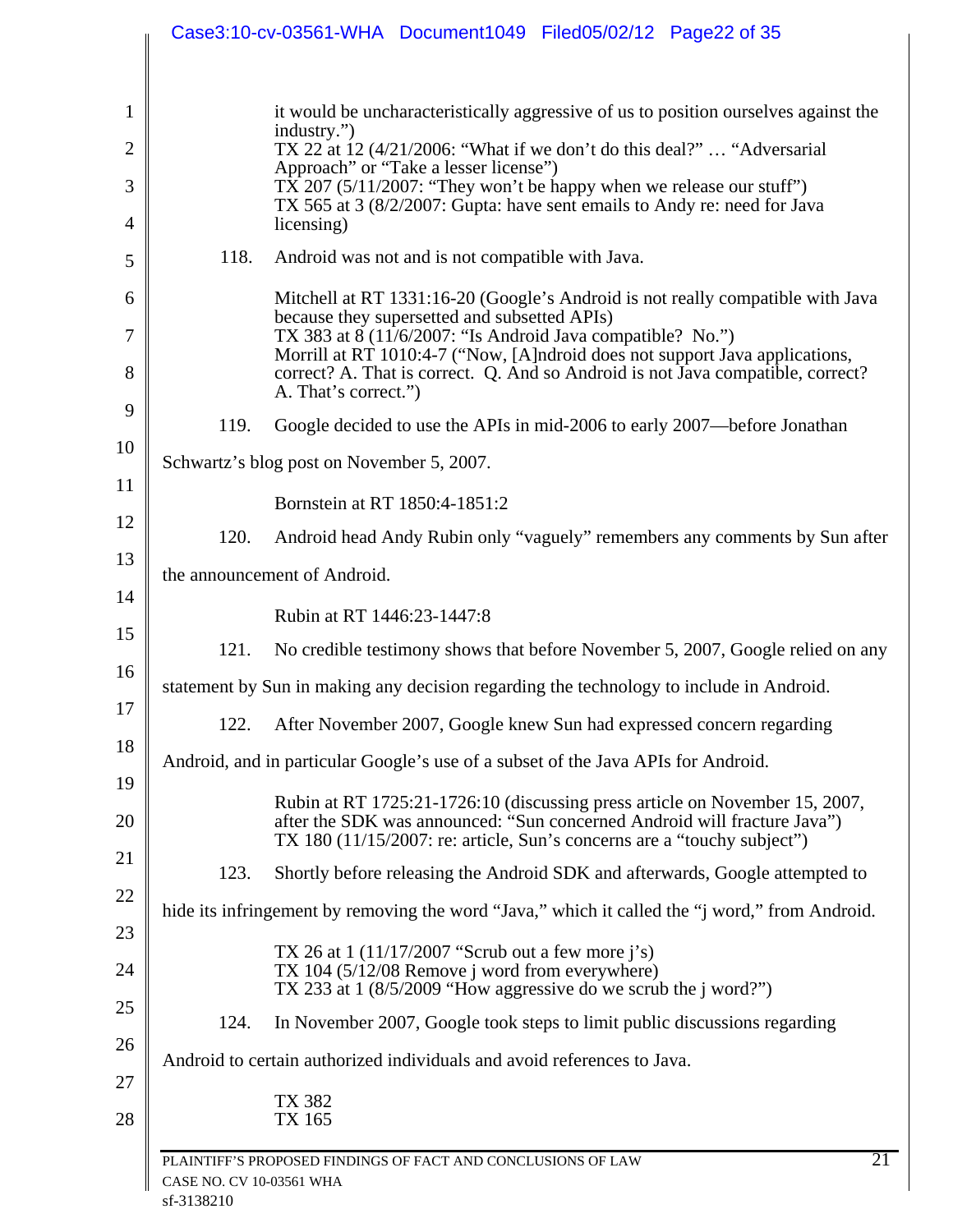|                |                            | Case3:10-cv-03561-WHA Document1049 Filed05/02/12 Page23 of 35                                                                                                                                                              |
|----------------|----------------------------|----------------------------------------------------------------------------------------------------------------------------------------------------------------------------------------------------------------------------|
|                |                            |                                                                                                                                                                                                                            |
| $\mathbf{1}$   |                            | <b>TX 217</b>                                                                                                                                                                                                              |
| 2              | 125.                       | In January 2008, Google made public presentations that included a graphic that                                                                                                                                             |
| 3              |                            | described the Android core libraries as "Core Java libraries." Google later changed this graphic                                                                                                                           |
| $\overline{4}$ | to delete the word "java." |                                                                                                                                                                                                                            |
| 5<br>6         |                            | TX 34<br>TX 43.1                                                                                                                                                                                                           |
|                | 126.                       | In March 2008, Google took steps to prevent its employees from demonstrating                                                                                                                                               |
|                |                            | Android to any Sun employees or lawyers.                                                                                                                                                                                   |
|                |                            | TX 29 at 1 (3/24/08: don't demonstrate to any sun employees or lawyers)                                                                                                                                                    |
|                | 127.                       | On May 23, 2008, Google Android employees received, circulated, and                                                                                                                                                        |
|                |                            | commented on an article that reported on Sun's continuing concern regarding Android. That                                                                                                                                  |
|                | article stated:            |                                                                                                                                                                                                                            |
|                |                            |                                                                                                                                                                                                                            |
|                |                            | "Sun Microsystems has expressed concern that Google's development of Dalvik<br>could fragment the Java world so that Java software for running Android<br>applications wouldn't work on other Java phones and vice-versa." |
|                |                            | TX 245<br>Morrill at RT 1043:1-10 (saw that others had reported that Sun had concerns; had<br>no conversations with Sun at all)                                                                                            |
|                | 128.                       | In May 2008, Google employee Bob Lee informed Google CEO Eric Schmidt                                                                                                                                                      |
|                |                            | about the dispute regarding Sun licensing for Apache's Harmony project, but wrote that was                                                                                                                                 |
|                |                            | "water under the bridge" for Android.                                                                                                                                                                                      |
|                |                            | <b>TX 405</b>                                                                                                                                                                                                              |
|                | 129.                       | In September through November 2008, Google engaged in additional negotiation                                                                                                                                               |
|                |                            | with Sun regarding Android, and that discussion included the possibility of buying Java from                                                                                                                               |
|                | Sun.                       |                                                                                                                                                                                                                            |
|                |                            | TX 203<br>TX 183                                                                                                                                                                                                           |
|                |                            | TX 1002                                                                                                                                                                                                                    |
|                | 130.                       | In January and February 2009, Google considered the possibility of buying Java                                                                                                                                             |
|                |                            | from Sun, including Sun's Java copyrights, in part because it would prevent lawsuits.                                                                                                                                      |
|                |                            | Schmidt at RT 1559:20-23; 1560:10-12                                                                                                                                                                                       |
|                | CASE NO. CV 10-03561 WHA   | 22<br>PLAINTIFF'S PROPOSED FINDINGS OF FACT AND CONCLUSIONS OF LAW                                                                                                                                                         |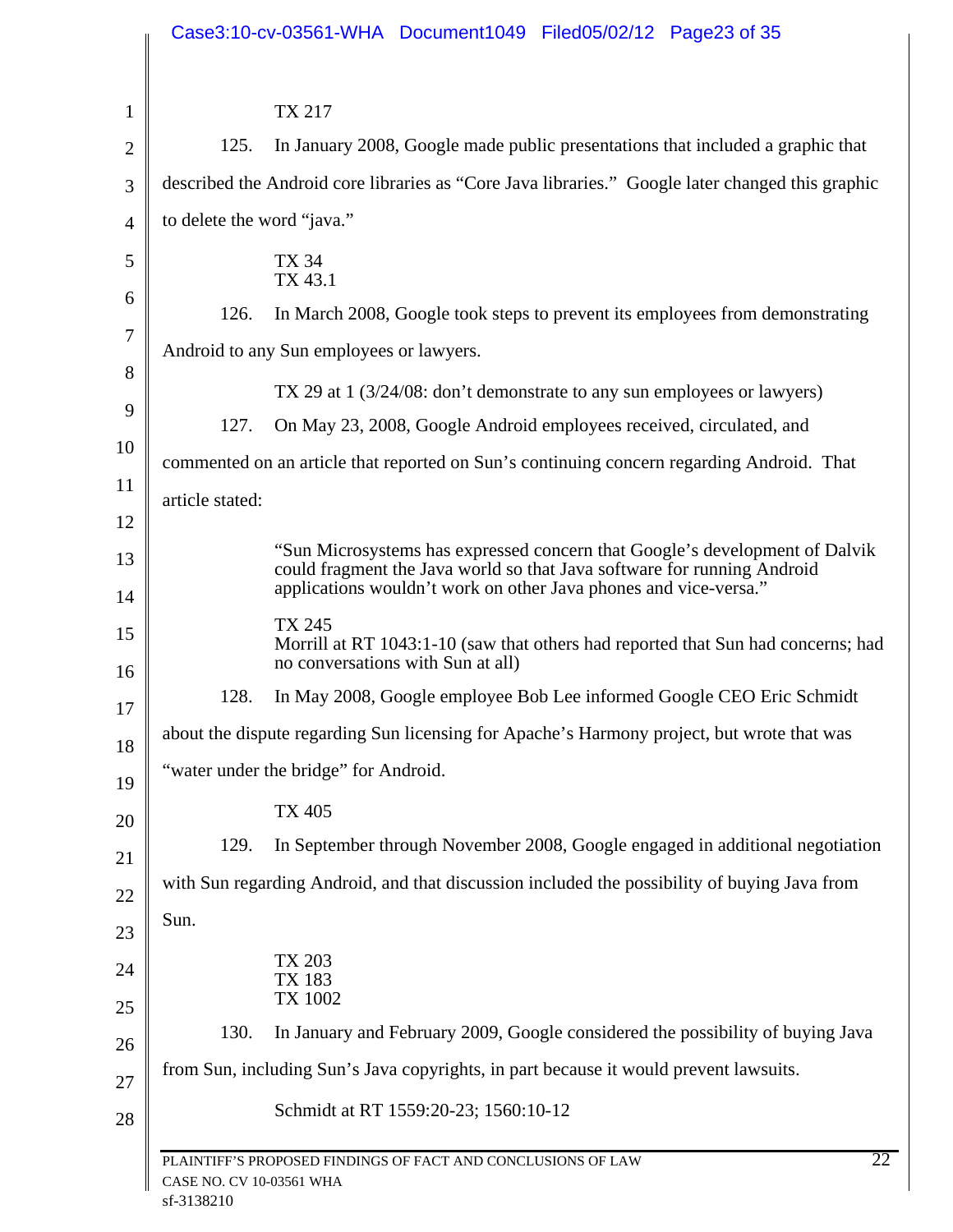|                |                          | Case3:10-cv-03561-WHA Document1049 Filed05/02/12 Page24 of 35                                                                                                                                                                                        |
|----------------|--------------------------|------------------------------------------------------------------------------------------------------------------------------------------------------------------------------------------------------------------------------------------------------|
|                |                          |                                                                                                                                                                                                                                                      |
| $\mathbf{1}$   |                          | TX 406 (1/29/09 buying full rights – solve all of these lawsuits we're facing)<br>TX 326 (2/20/2009: Lindholm has a good basis to answer questions about buying                                                                                      |
| $\overline{2}$ |                          | Java, but "would rather do it in person than in email")                                                                                                                                                                                              |
| 3              | 131.                     | In April 2009, Google sought to avoid discussions with Sun and to instead see if                                                                                                                                                                     |
| $\overline{4}$ |                          | Sun would sue Google before engaging in further discussions.                                                                                                                                                                                         |
| 5<br>6         |                          | TX 1029 (4/29/2009: "we really don't want to inadvertently stir anything up for<br>Android" "we should step away, and only respond further if Sun chases after<br>$\text{us}^{\prime\prime}$                                                         |
| 7              | 132.                     | As late as August 2010, despite its claims that it had used only Sun's API                                                                                                                                                                           |
| 8              |                          | specifications, Google internally acknowledged that it needed a Java license for Android.                                                                                                                                                            |
| 9              |                          | TX 10 at 1 $(8/6/10$ "we need to negotiate a license for Java")                                                                                                                                                                                      |
| 10             | 133.                     | After November 2007, Google continued to discuss a license with Sun, and                                                                                                                                                                             |
| 11             |                          | negotiations continued up to and beyond the date this lawsuit was filed.                                                                                                                                                                             |
| 12             |                          | Page at RT 492:18-22 (continue to have discussions to this day)                                                                                                                                                                                      |
| 13             |                          | Catz at RT 2313:23-2314:7 (6/2010 told Google it needed a license for Android)<br>Rizvi at RT 1941:20-1942:12 (3 mtgs with Rubin re: license for Java in Android)<br>TX 1002 at 1. (11/24/08 certify Android through Java process & become licensee) |
| 14             |                          | See also cites for 85 above.                                                                                                                                                                                                                         |
| 15             | 134.                     | In all of its licensing discussions with Sun and with Oracle, Google never asserted                                                                                                                                                                  |
| 16             |                          | that it had believed that Sun had approved of its use of Java in Android, or that it had relied on                                                                                                                                                   |
| 17             | any such belief.         |                                                                                                                                                                                                                                                      |
| 18             |                          | Catz at RT 2315:22-2316:14<br>Rizvi at RT 1941:20-1943:1                                                                                                                                                                                             |
| 19             | 135.                     | It is unreasonable to treat a blog post as if it is a license.                                                                                                                                                                                       |
| 20             | 136.                     | No credible evidence shows that Google relied on any statements by Sun in                                                                                                                                                                            |
| 21             |                          | continuing to use Java in Android.                                                                                                                                                                                                                   |
| 22             | 137.                     | No credible testimony shows that Google believed that Sun or Oracle did not                                                                                                                                                                          |
| 23             |                          | intend to enforce any intellectual property rights in connection with Android.                                                                                                                                                                       |
| 24             | 138.                     | No credible evidence shows that, but for any statement or conduct by Sun or                                                                                                                                                                          |
| 25             |                          | Oracle, Google would have done anything differently in connection with Android.                                                                                                                                                                      |
| 26             | 139.                     | No documents and no testimony in the record suggest that anyone at Google relied                                                                                                                                                                     |
| 27<br>28       |                          | on Sun's actions toward GNU Classpath in creating or distributing Android.                                                                                                                                                                           |
|                |                          |                                                                                                                                                                                                                                                      |
|                | CASE NO. CV 10-03561 WHA | 23<br>PLAINTIFF'S PROPOSED FINDINGS OF FACT AND CONCLUSIONS OF LAW                                                                                                                                                                                   |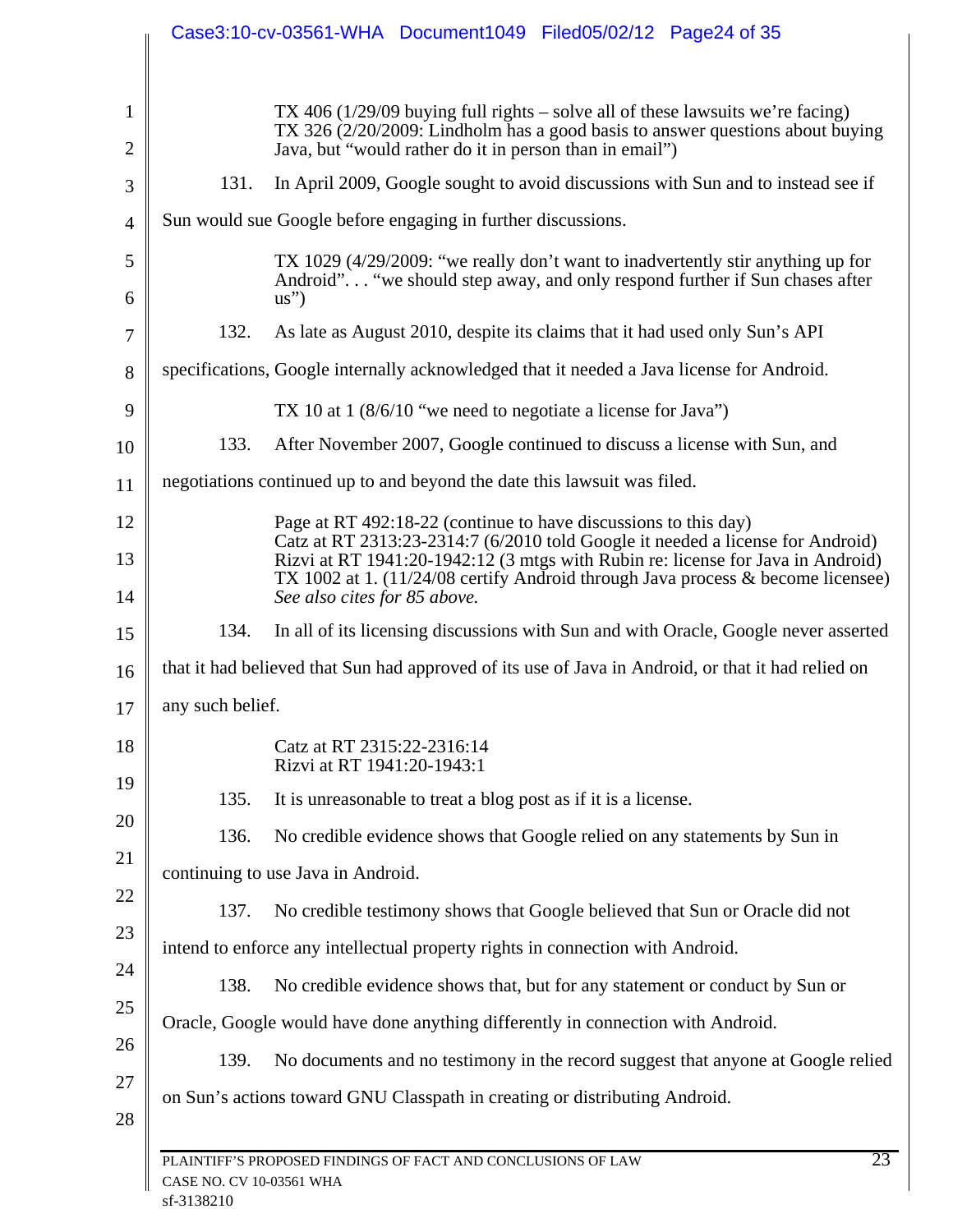1 2 140. No documents and no testimony in the record suggest that anyone at Google relied on Sun's actions toward Apache in creating or distributing Android.

3 4 141. Google did not change its position with respect to Android as a result of any act or statement by Sun or Oracle; rather, Google at all times continued with the same strategy.

5

6

### **IV. PROPOSED CONCLUSIONS OF LAW**

### **A. Ownership**

7 8 142. The Certificate of registration constitutes "prima facie evidence of the validity of the copyrights and of the facts stated in the certificate."  $17 \text{ U.S.C.}$  § 410(c).

9 10 11 143. Google "has the burden of rebutting the facts set forth in the copyright certificate." *United Fabrics Int'l, Inc. v. C&J Wear, Inc.*, 630 F.3d 1255, 1257 (9th Cir. 2011). Google failed to meet that burden.

12 13 14 15 16 17 18 144. Under 37 C.F.R. 202.3(b)(4)(i)(A), "when a single published unit contains multiple elements 'that are otherwise recognizable as self-contained works,' the unit is considered a single work *for the limited purpose of registration*, while its elements may be recognized as separate works for other purposes." (ECF No. 433 at 6 (emphasis in original).) *See Tattoo Art, Inc. v. TAT Int'l, LLC*, 794 F. Supp. 2d 634, 651 (E.D. Va. 2011) (interpreting 202.3(b)(4)(i)(A).). 145. Oracle owns the copyrights to the documentation, source code and compiled code of the 37 API packages and the 11 source code files at issue, including to the structure, sequence

19 and organization of the 37 API packages. (FOF 1-8.)

20

# **B. Copyrightability**

21 22 23 146. Copyright protection subsists in literary works. 17 U.S.C. § 102(a)(1). The English language Java API documentation is an original, literary work and is thus copyrightable under section 102(a).

24 25 26 27 28 PLAINTIFF'S PROPOSED FINDINGS OF FACT AND CONCLUSIONS OF LAW 24 147. "Original, as the term is used in copyright, means only that the work was independently created by the author (as opposed to copied from other works), and that it possesses at least some minimal degree of creativity." *Feist Publ'ns, Inc. v. Rural Tel. Serv. Co.*, 499 U.S. 340, 345(1991). The selection, structure, sequence and organization of the 37 API packages in suit constitute original, creative expression. (FOF 29-40, 42-44, 47-48.)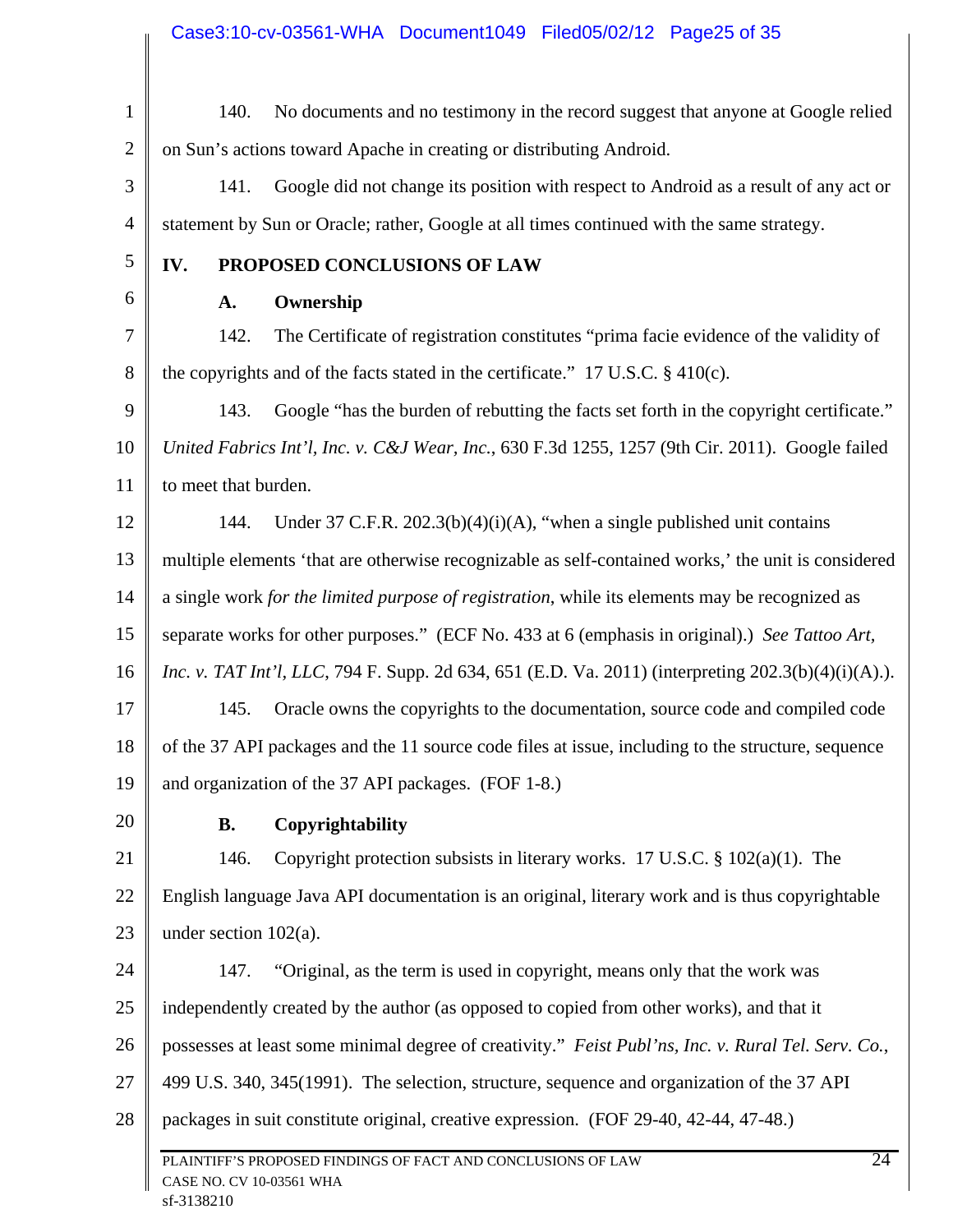1 2

148. Google has admitted that the Java APIs as a whole meet the low threshold for originality required by the Constitution." (*See* ECF No. 938 at 1.)

3 4 5 6 7 8 149. "[C]opyright protection extends not only to the 'literal' elements of computer software – the source and object code – but also to a program's nonliteral elements, including its structure, sequence, organization, user interface, screen displays and menu structures." *Merch. Transaction Sys., Inc. v. Nelcela, Inc.*, 2009 U.S. Dist. LEXIS 25663, at \*29 (D. Ariz. Mar. 17, 2009) (citation omitted). The structure, sequence, and organization of the 37 API packages in suit is copyrightable subject matter.

9 10 11 12 150. "Whether the nonliteral components of a program, including the structure, sequence and organization and user interface, are protected depends on whether, on the particular facts of each case, the component in question qualifies as the expression of an idea, or an idea itself." *Johnson Controls, Inc. v. Phoenix Control Sys., Inc.,* 886 F.2d 1173, 1175 (9th Cir. 1989).

13 14 15 16 17 18 19 151. The structure, sequence, and organization of the 37 API packages in suit is the detailed expression of an idea, not an idea itself. (FOF 29-40, 42-44, 46-48.) The idea for an API package may be to have a library of pre-written computer code relevant to the area of programming to which the package relates. For example, the idea for java.net.ssl is to have a library of pre-written code relating to secure network transactions. (FOF 13.) The selection, structure, sequence and organization of the methods, fields, classes and other elements in the java.net.ssl package, and the relationships among those elements is the expression of that idea.

20 21 22 23 24 25 26 152. The detailed, creative expression of the API packages is not a method of operation or system or otherwise barred by section 102(b). *Johnson Controls*, 886 F.2d at 1175. *See also Mitel, Inc. v. Iqtel, Inc.*, 124 F.3d 1366, 1370 ("We conclude that although an element of a work may be characterized as a method of operation, that element may nevertheless contain expression that is eligible for copyright protection."); *Toro Co. v. R&R Prods. Co.*, 787 F.2d 1208, 1211-12 (8th Cir. 1986) (section 102(b) did not bar copyright protection for parts number system: question is whether particular expression is copyrightable); 1-2 *Nimmer on Copyright* § 2.03[D].

27

153. "Under the merger doctrine, courts will not protect a copyrighted work from

28 infringement if the idea underlying the copyrighted work can be expressed in only one way, lest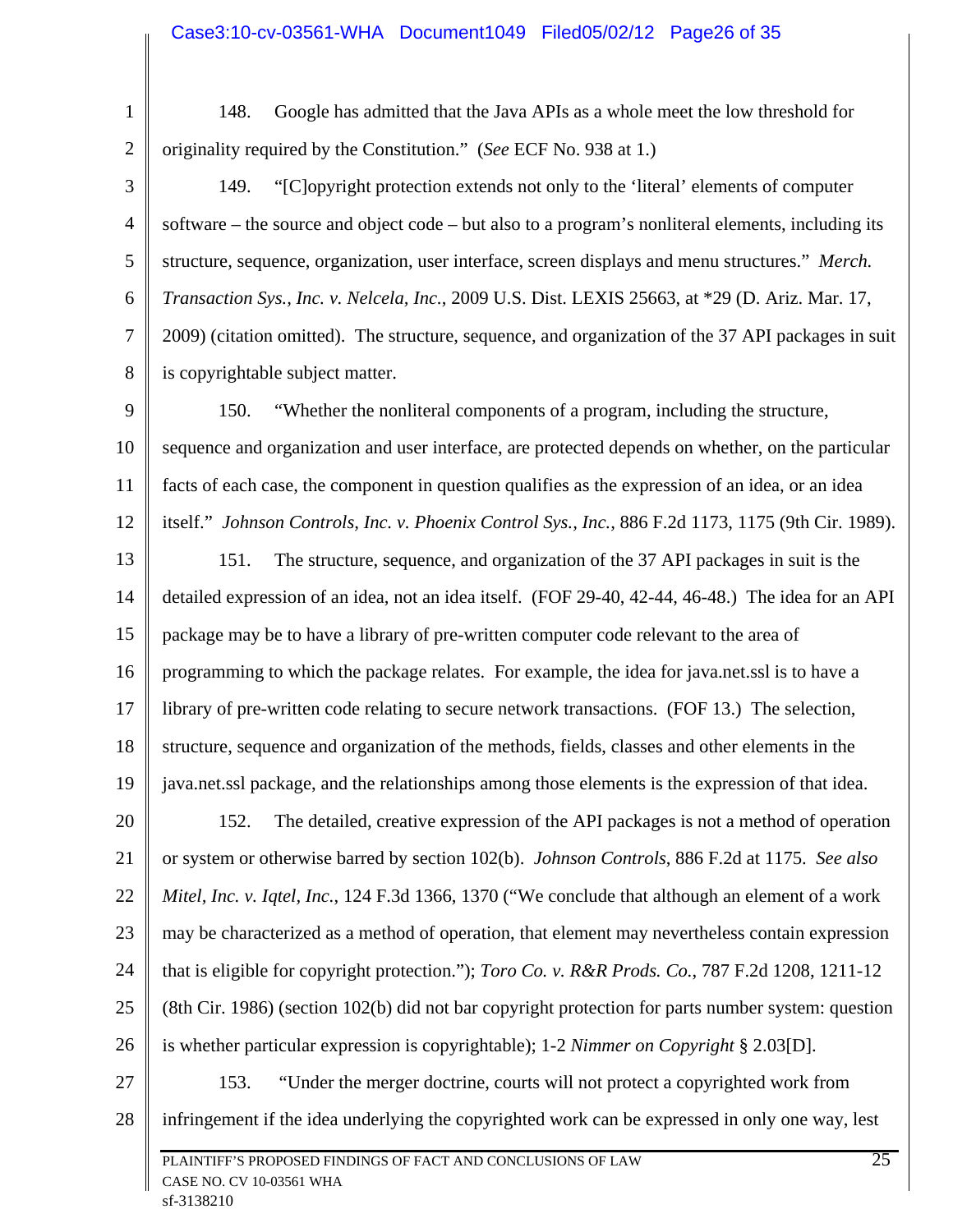#### Case3:10-cv-03561-WHA Document1049 Filed05/02/12 Page27 of 35

1 2 3 4 there be a monopoly on the underlying idea." *Satava v. Lowry*, 323 F.3d 805, 812 n.5 (9th Cir. 2003). The structure, sequence, and organization of the 37 Java API packages in suit have not merged with the underlying ideas because there are multiple ways to express an API with the same or similar functionality. (FOF 33, 38-40, 43, 45-49.)

5 6 7 8 9 10 154. "Under the scenes a faire doctrine, when certain commonplace expressions are indispensable and naturally associated with the treatment of a given idea, those expressions are treated like ideas and therefore not protected by copyright." *Swirsky v. Carey*, 376 F.3d 841, 850 (9th Cir. 2004). The SSO of the 37 Java API packages in suit are not scenes a faire because these elements are not commonplace, nor are they indispensable or standard to expressing any idea. (FOF 33, 39-40, 42-43, 45-48.)

11 12 13 155. The SSO of the 37 API packages is not dictated by function since very little structure is required for the code to operate with the virtual machine and computer. (FOF 43, 45- 48.)

14 15 16 156. Google was not required to copy the 37 API packages for compatibility with the Java programming language. (FOF 40, 42, 50-51.) Google could have designed its own APIs, and did in other areas for Android. (FOF 40, 50, 51.)

17 18 19 20 21 22 23 157. "Words and short phrases such as names, titles, and slogans" are "not subject to copyright." 37 C.F.R. § 202.1(a). "[A] combination of unprotectable elements is eligible for copyright protection only if those elements are numerous enough and their selection and arrangement original enough that their combination constitutes an original work of authorship." *Satava v. Lowry*, 323 F.3d 805, 811 (9th Cir. 2003). In this case, the original combination of the thousands names of the elements in the 37 Java API packages in suit is copyrightable. (FOF 15, 16, 18-23, 29-39, 42-49.)

24 25 26 27 28 PLAINTIFF'S PROPOSED FINDINGS OF FACT AND CONCLUSIONS OF LAW 26 CASE NO. CV 10-03561 WHA 158. The structure described in written documentation is copyrightable when it reflects creative expression. *See, e.g., Situation Mgmt. Sys., Inc. v. ASP Consulting Group*, 560 F.3d 53, 61 (1st Cir. 2009) (overall arrangement and structure of training manuals found to be subject to copyright protection even though they described uncopyrightable system); *Jacobsen v. Katzer*, 2009 U.S. Dist. LEXIS 115204, at \*9-10 (N.D. Cal. Dec. 10, 2009) (selection and arrangement of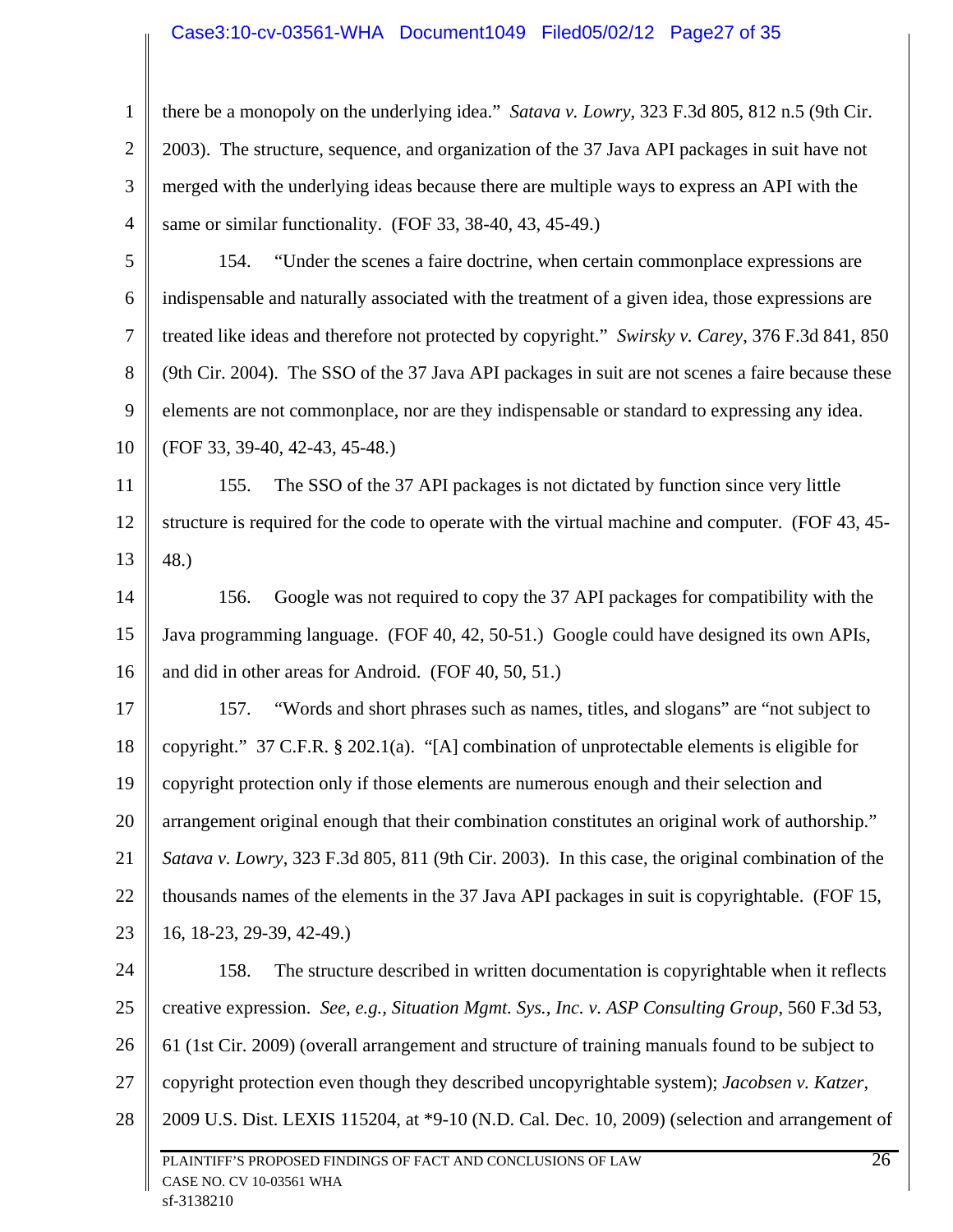1 2 data reflecting information obtained from model railroad manufacturers entitled to copyright protection).

3 4 5 6 7 159. The structure, sequence, and organization of the documentation for the 37 Java API packages is the same as the structure, sequence, and organization of the class libraries to which they relate since both are generated from the same source code. (FOF 23-24.) These aspects of the documentation are copyrightable for the same reasons that the structure, sequence, and organization of the code are copyrightable.

- 8 9 160. Google copied the structure, sequence and organization for the 37 Java API packages into the Android documentation. (FOF 14, 25-26, 28, 57.)
- 10

## **C. Derivative Works**

11 12 13 161. A copyright owner has the exclusive right "to prepare derivative works based upon the copyrighted work." 17 U.S.C. § 106(2). "A 'derivative work' is a work based upon one or more preexisting works, such as a translation." 17 U.S.C. § 101.

14 15 16 162. Because Google based the code for the Android core libraries on the Java API specifications' SSO, as well as the English prose descriptions contained therein, Google infringed Oracle's copyright by creating a derivative work. (FOF 23-26, 57.)

17 18 19 20 21 22 23 24 25 26 27 28 163. In *Sheldon v. Metro-Goldwyn Pictures Corp.*, Judge Learned Hand found copyright infringement when the defendant created a movie that copied much of the detailed plot outline of the plaintiff's play, although it included none of the dialogue and changed many of the specifics: "The play is the sequence of the confluents of all these means, bound together in an inseparable unity; *it may often be most effectively pirated by leaving out the speech, for which a substitute can be found, which keeps the whole dramatic meaning***.** That as it appears to us is exactly what the defendants have done here, the dramatic significance of the scenes we have recited is the same, almost to the letter." 81 F.2d 49, 50-56 (2nd Cir. 1936) (emphasis added). *See also eScholar LLC v. Otis Educational Sys., Inc.*, 2005 U.S. Dist. LEXIS 40727, at \*25 (S.D.N.Y. Nov. 3, 2005) (citing *Sheldon* and stating "[c]opyright protection of the non-literal elements of a computer program is analogous to protection that has been extended in other areas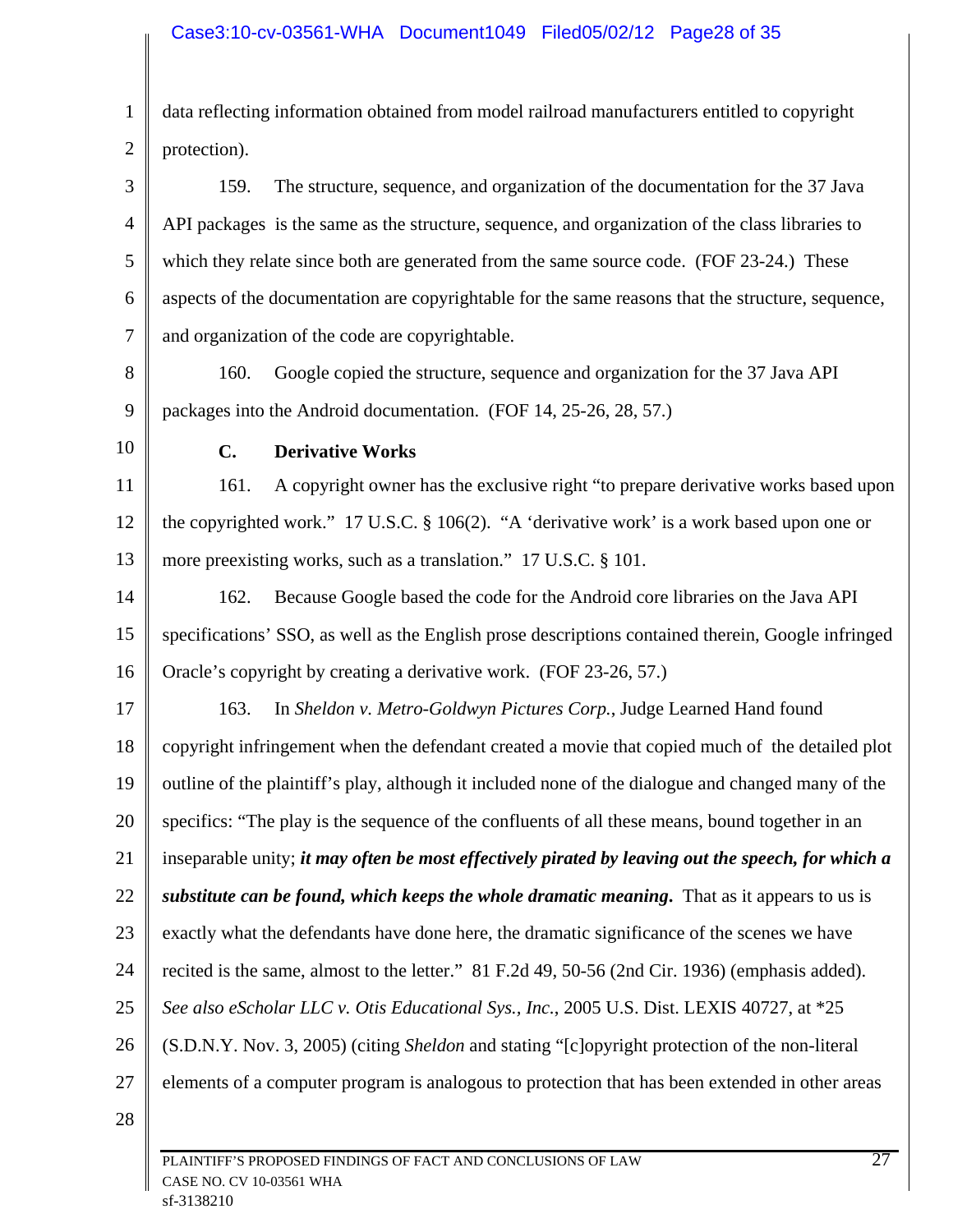1 2 in this circuit"); *Twin Peaks Prods. V. Pul'n Int'l Ltd.*, 996 F.2d 1366, 1373-74 (2nd Cir. 1993) (detailed recounting of plot outline of TV series held to be infringement).

3 4 5 6 7 8 9 10 11 12 13 14 15 16 17 18 19 20 21 22 23 24 164. While the ideas behind particular individual elements described in the documentation for the 37 API packages that Google copied may not be copyrightable, Google chose to copy the protectable selection, structure, sequence and organization for the thousands of elements expressed in that documentation, almost in its entirety, and to effectively give all of these elements the same "dramatic meaning" within that copied structure. *Sheldon*, 81 F.2d at 56. 165. In *SAS Institute, Inc. v. S&H Computer Sys. Inc.*, 605 F. Supp. 816, 830 (M.D. TN. 1985), the court held defendant created an infringing derivative work that was "based on" the SAS statistical analysis software by copying its structure. The court rejected the defendant's attempt to downplay the 44 examples of copying specific lines of code: "In addition, the copying proven at trial does not affect only the specific lines of code cited by Dr. Peterson in his testimony. Rather, to *the extent that it represents copying of the organizational and structural details of SAS, such copying pervades the entire S&H product.*" *Id.* (emphasis added). Similarly, in *Meredith v. Harper & Row, Publishers, Inc.*, the court found copyright infringement based on the defendants copying of 11% of a book along with its structure: "Thus I conclude while the Meredith text contains *some* independent ideas of the author, *some* independent research, *some* additional topics and *some* differing structure, the topic selection and arrangement of the Meredith book are in substantial part the result of copying of the Mussen book not attributable to independent effort by Meredith or the necessary result of limited possibilities for organizing and presenting the material to be covered." 413 F. Supp. 385, 387 (S.D.N.Y. 1975) (emphasis in original). Google's deliberate copying of the structure, sequence and organization of the 37 Java APIs pervades all of the 37 accused Android API packages, notwithstanding Google's claim that it wrote the implementing source code itself.

25

#### **D. Waiver**

26 27 28 PLAINTIFF'S PROPOSED FINDINGS OF FACT AND CONCLUSIONS OF LAW 28 CASE NO. CV 10-03561 WHA 166. To show waiver, Google must prove Sun/Oracle had an intent to relinquish its known rights to its copyrights in the 37 API packages and code and that Sun/Oracle manifested that intent in an unequivocal manner. *United States v. King Features Entm't, Inc.*, 843 F.2d 394,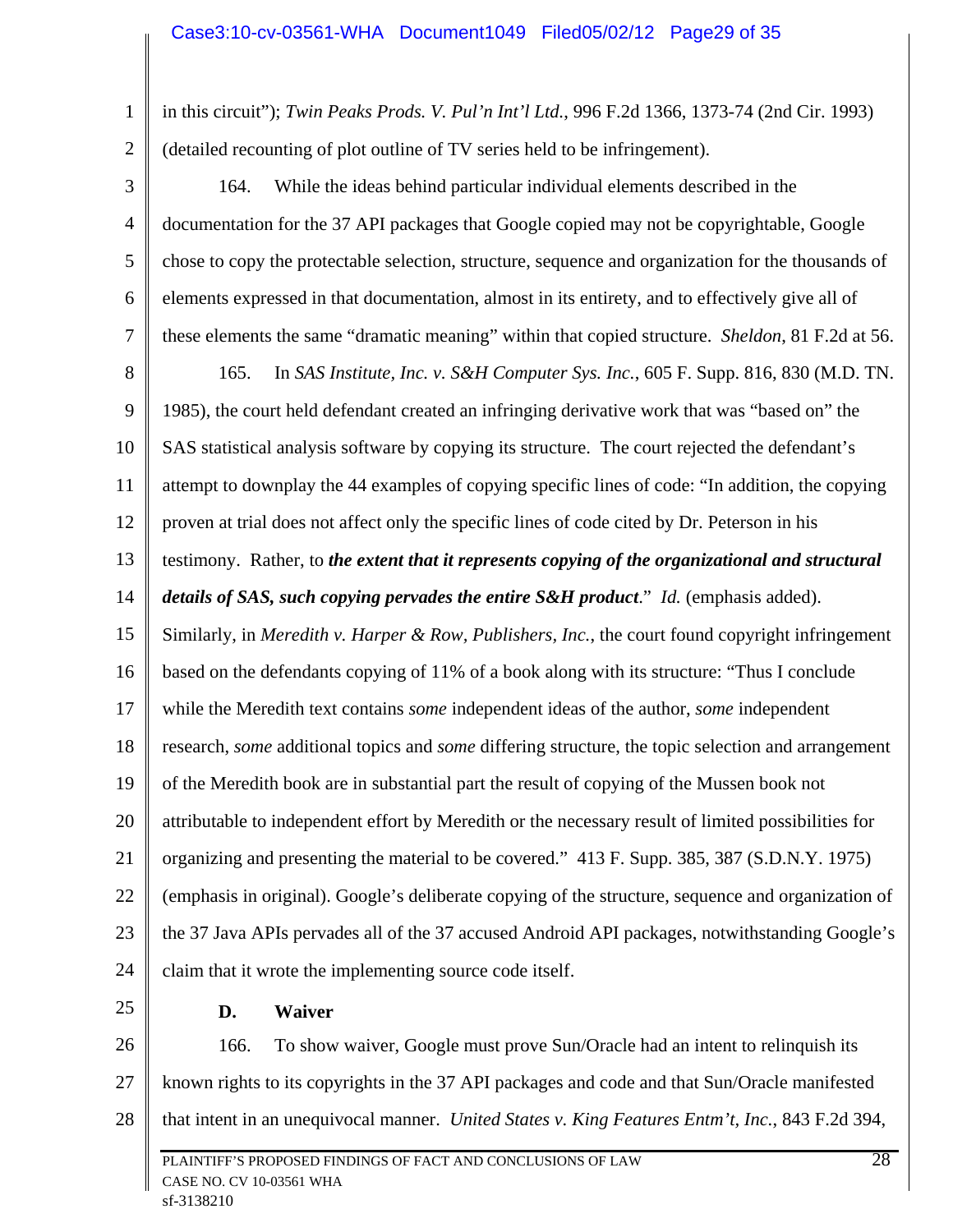#### Case3:10-cv-03561-WHA Document1049 Filed05/02/12 Page30 of 35

1 2 3 4 399 (9th Cir. 1988); *Adidas Am., Inc. v. Payless Shoesource, Inc.*, 546 F. Supp. 2d 1029, 1074 (D. Or. 2008) ("waiver must be manifested in an unequivocal manner" (internal citations omitted)); *see Novell, Inc. v. Weird Stuff, Inc.*, 1993 U.S. Dist. LEXIS 6674, at \*54 (N.D. Cal. May 14, 1993).

5 6 7 167. "An implied waiver of rights will be found where there is 'clear, decisive and unequivocal' conduct which indicates a purpose to waive the legal rights involved." *Adidas*, 546 F. Supp. 2d at 1074 (*quoting Groves v. Prickett, 420 F.2d 1119, 1126* (9th Cir. 1970)).

8 9 168. In light of all the credible evidence, Sun/Oracle did not unequivocally intend to relinquish its intellectual property rights. (FOF 83-85, 95-101, 103-107.)

10 11 12 169. The fact that Sun and Oracle expressed continued concern and engaged in repeated negotiations with Google to persuade it to take a license negates any inference from blog posts or otherwise that Oracle had an unequivocal intent to relinquish its rights to the 37 Java API

13 packages. *King*, 843 F.2d at 399; Adidas, 546 F. Supp. 2d at 1074. (FOF 85-87, 98-99, 102.)

14 15 16 170. Whether Sun/Oracle failed to prevent third parties, such as Apache or GNU Classpath, from infringing is not sufficient to prove Sun/Oracle's express and affirmative intent to relinquish its copyrights against Google. *Adidas*, 546 F. Supp. 2d at 1074-75 (citing *Novell*, 0094

17 WL 16458729, at \*13 ([E]ven if [plaintiff] failed to take preventative measures to stop

18 [defendant's infringement-related activities, failure to act, without more is insufficient evidence

19 of the trademark owner's intent to waive its right to claim infringement.")).

20 21 171. Because Google has not proved that Sun/Oracle manifested an unequivocal intent to relinquish its rights, Google's defense of waiver fails.

22

# **E. Estoppel**

23 24 25 172. "Estoppel arises only when a party's conduct misleads another to believe that a right will not be enforced and causes him to act to his detriment in reliance upon this belief." *Novell*, 1993 U.S. Dist. LEXIS 6674, at \*41; *Adidas*, 564 F. Supp. 2d at 1075.

26 27 28 173. Four elements must be present to establish the defense of estoppel: (1) The party to be estopped must know the facts; (2) he must intend that his conduct shall be acted on or must so act that the party asserting the estoppel has a right to believe it is so intended; (3) the latter must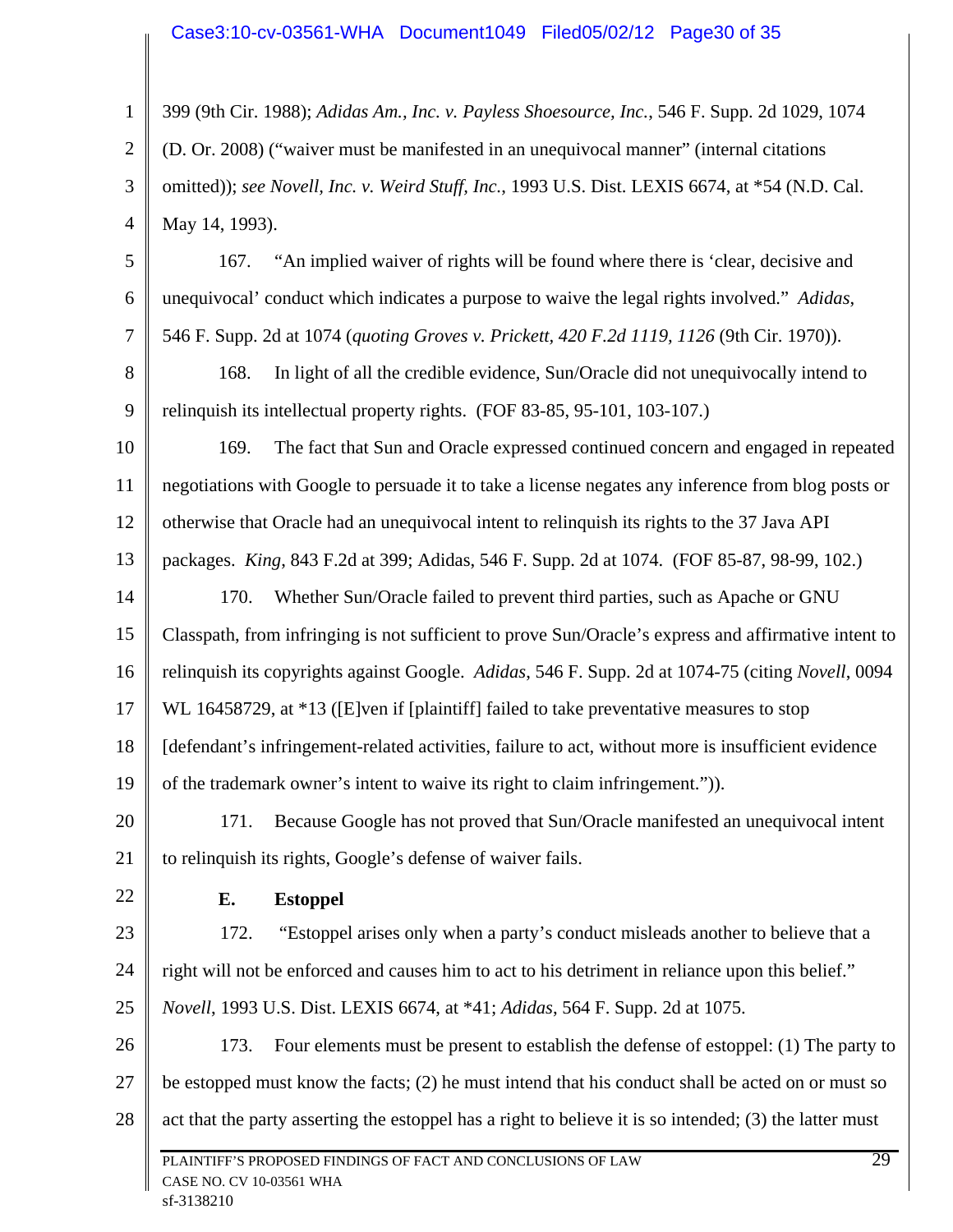#### Case3:10-cv-03561-WHA Document1049 Filed05/02/12 Page31 of 35

1 2 3 4 5 6 7 8 9 10 11 12 13 14 15 16 17 18 19 20 21 22 23 24 25 26 27 28 be ignorant of the true facts; and (4) he must rely on the former's conduct to his injury. *Hampton v. Paramount Pictures Corp.*, 279 F.2d 100, 104 (9th Cir. 1960); *Novell*, 1993 U.S. Dist. LEXIS 6674, at \*42, 54-55 (N.D. Cal. May 14, 1993). 174. Google had the burden of establishing each of the four elements of estoppel. . *Adidas*, 546 F. Supp. 2d at 1075 ("Because Payless cannot prove each element of equitable estoppel, the defense must fail."). 175. Google's defense relied heavily upon a November 5, 2007 blog post by Jonathan Schwartz and a statement made by Larry Ellison in April 2009, but Google failed to prove that Sun or Oracle knew of Google's infringement when it made those two public statements, or any other statements or conduct by Sun or Oracle. (FOF 91-94.) As such, Google failed to establish the facts necessary for the first element of this defense. 176. Google also failed to prove that Sun or Oracle intended its conduct to give Google a reason to believe that Sun or Oracle would not seek to enforce any intellectual property rights against Google in connection with Android. (FOF 94-95, 98-101.) Sun continued to pursue discussions with Google regarding Android, and Sun and then Oracle told Google that it needed a license for Android. These facts undermine Google's defense. (FOF 85-86.) 177. Google also failed to prove that it was ignorant of any facts, including Sun's assertions of its copyrights in connection with the Java API or Google's use of Sun's intellectual property for Android. (FOF 53-56, 58-60, 62-65, 67-74, 81-82.) This element cannot be established given Google's knowing use of Sun's copyrighted APIs without any license and Google's recognition, in its internal documents, that Google faced potential legal action by Sun in connection with Android. 178. Google also failed to prove reliance on any conduct by Sun or Oracle in connection with Android. Google's documents demonstrated that Google was acutely aware of Sun's concerns in connection with Android, and Sun sought to have Google take a license and make Android compatible. (FOF 60, 62-63, 65-72, 85-86, 95-96, 98, 114, 117, 121-122, 132.) In response, Google took steps to conceal its conduct from Sun and to avoid further discussions with Sun. Such evidence bars application of this defense. (FOF 123-126.)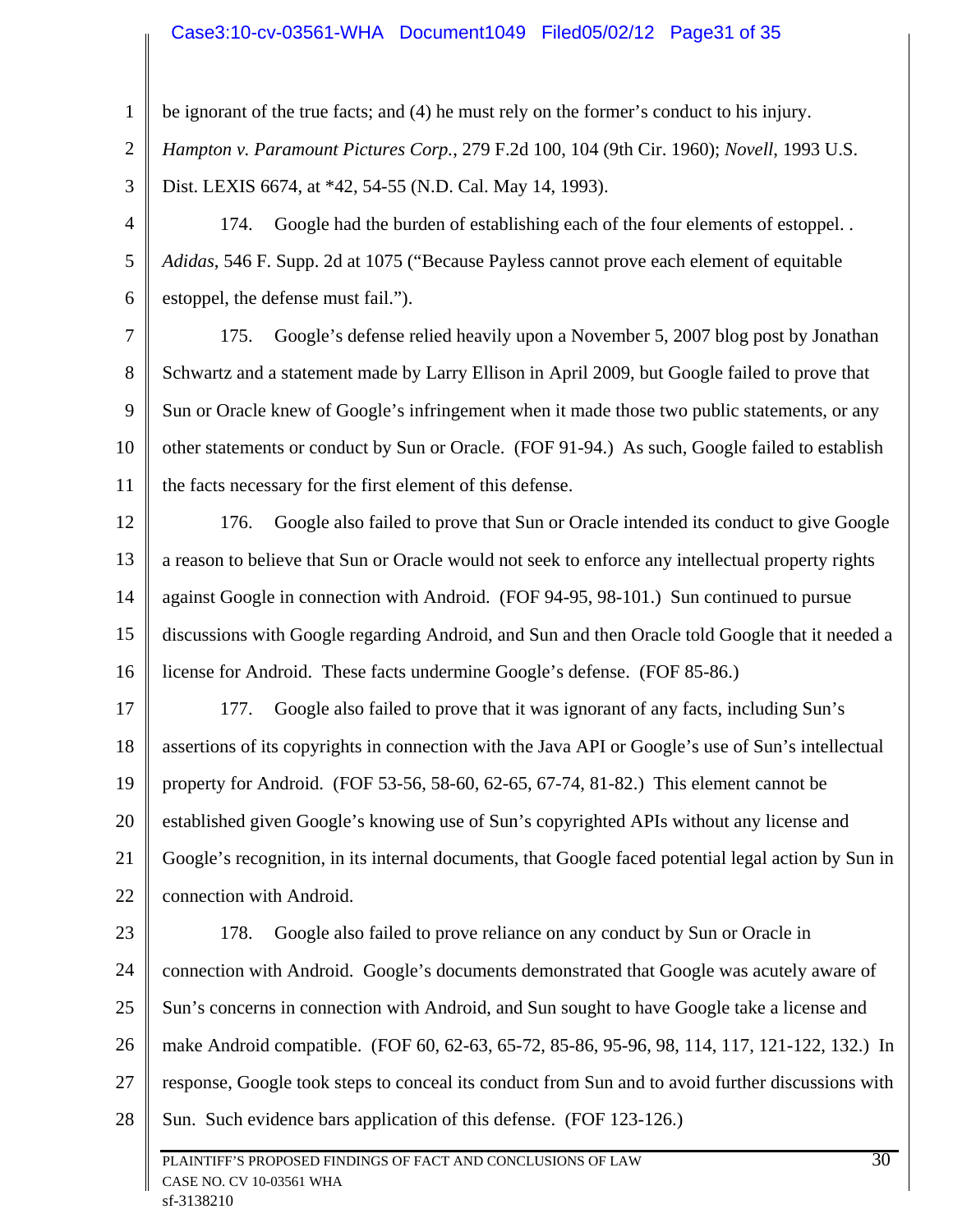1 2 3 4 5 6 7 179. Google was never "lulled into a sense of security" by Sun or Oracle. *A.C. Aukerman Co. v. R.L. Chaides Constr. Co.*, 960 F.2d 1020, 1043 (9th Cir. 1992) ("to show reliance, the infringer must have had a relationship or communication with the plaintiff which lulls the infringer into a sense of security in going ahead"). To the contrary, Google was acutely aware of Sun's concerns over Android, and at one point considered approaching Sun with a proposal to buy Java for hundreds of millions of dollars, including the Java copyrights and patents, and in doing so make Google's "Java lawsuits go away." (FOF 129-130.)

8 9 10 11 12 13 14 15 16 17 180. Google's defense also fails because Google did not change its position in reliance on any conduct of Sun or Oracle to its detriment. (FOF 136-141.) It had chosen to use Sun's copyrighted Java APIs long before it announced Android, and before the statements by Mr. Schwartz and Mr. Ellison. (FOF 119.) *See Hampton*, 279 F.2d at 105 (finding no estoppel where "any change of position by [infringer] was in reliance upon the representations of the third parties and despite the notice conveyed to him by [copyright holder's] assertion of right printed on each film."); *Novell*, 1993 U.S. Dist. LEXIS 6674, at \*54-55; *Adidas*, 546 F. Supp. 2d at 1075 ("[T]here is no evidence that Payless actually relied on Adidas' alleged inaction. Because Payless cannot prove each element of equitable estoppel, the defense must fail."). (FOF 109-115, 119, 123.)

18

19

181. Because Google has not proven each element of estoppel, the defense fails.

**F. Implied License** 

20 21 22 23 24 25 26 27 28 PLAINTIFF'S PROPOSED FINDINGS OF FACT AND CONCLUSIONS OF LAW 31 CASE NO. CV 10-03561 WHA 182. For the equitable defense of implied license, Google must prove that Oracle/Sun affirmatively granted permission to Google to use the 37 API packages at issue and that the entire course of conduct between the parties over the relevant time period led Google to reasonably infer Oracle/Sun's consent. *Effects Assocs. v. Cohen*, 908 F.2d 555, 558-559 (9th Cir. 1990) Implied licenses exist "only in 'narrow' circumstances where one party 'created a work at [the other's] request and handed it over, intending that [the other] copy and distribute it." *A&M Records, Inc. v. Napster, Inc.*, 239 F.3d 1004, 1026 (9th Cir. 2001) (citing *Effects Assocs.*, 908 F.2d at 558) (alterations in original); *Oddo v. Ries*, 743 F.2d 630, 634 (9th Cir. 1984) (in a partnership to create and publish a book, plaintiff handed copyrighted manuscript to defendant for publication,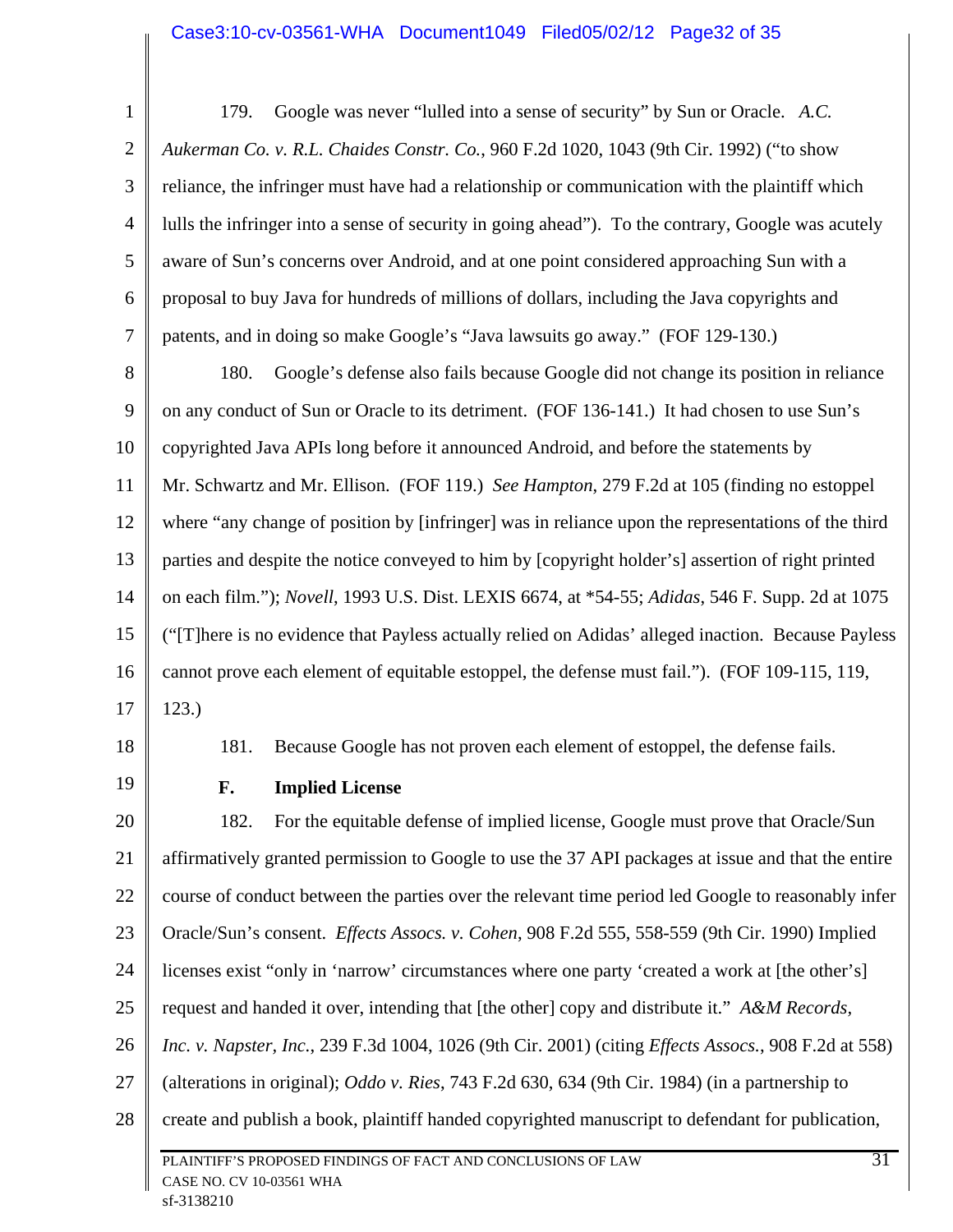#### Case3:10-cv-03561-WHA Document1049 Filed05/02/12 Page33 of 35

1 2 3 4 5 6 7 8 9 10 11 12 13 14 15 16 17 18 19 20 21 22 23 24 25 26 27 28 PLAINTIFF'S PROPOSED FINDINGS OF FACT AND CONCLUSIONS OF LAW 32 CASE NO. CV 10-03561 WHA thus court found plaintiff "impliedly gave the partnership a license to use the articles insofar as they were incorporated in the manuscript"); *Metro-Goldwyn-Mayer Studios, Inc. v. Grokster, Ltd.*, 518 F. Supp. 2d 1197, 1226 (C.D. Cal. 2007) (rejecting implied license defense where "[o]bviously, Plaintiffs did not create their copyrighted works at StreamCast's request or for StreamCast's benefit"). 183. Sun/Oracle did not affirmatively grant permission to Google to use the 37 API packages or code at issue here without a license; in fact the record shows the contrary. (FOF 66, 83-84, 98-99, 107, 133.) 184. It was not reasonable for Google to infer consent to use the 37 Java APIs without a license because the entire course of conduct between the parties demonstrated Sun/Oracle's assertion of its IP rights. (FOF 83-108.) **G. Laches**  185. For the equitable defense of laches, Google must prove that (1) Oracle/Sun unreasonably delayed filing the lawsuit; (2) the delay was inexcusable, and (3) that Google has suffered material prejudice due to Oracle/Sun's delay. *Danjaq LLC v. Sony Corp.*, 263 F.3d 942 (9th Cir. 2001) (three-part analysis of "delay," "reasonableness of the delay," and "prejudice"). 186. First, "the relevant delay is the period from when the plaintiff knew (or should have known) of the allegedly infringing conduct, until the initiation of the lawsuit in which the defendant seeks to counterpose the laches defense." *Danjaq*, 263 F.3d at 952. 187. Oracle filed suit in August 2010, within three years of the first time that the APIs and the code in Android were made available to the public (in November 2007). (FOF 93.) 188. Courts recognize negotiations with the accused as an excuse for delay. *In re Katz Interactive Call Processing Patent Litig.*, 712 F. Supp. 2d 1080, 1110 (C.D. Cal. 2010) ("the negotiation must 'ordinarily be continuous and bilaterally progressing, with a fair chance of success, so as to justify significant delays'"); *Lucent Techs., Inc. v. Gateway, Inc.*, 580 F. Supp. 2d 1016, 1053 (S.D. Cal. 2008); *A.C. Aukerman Co.*, 960 F.2d at 1033. 189. Courts have found delay reasonable or excusable where evidence shows that for several years leading up to the start of litigation, plaintiff engaged in efforts to sell a license to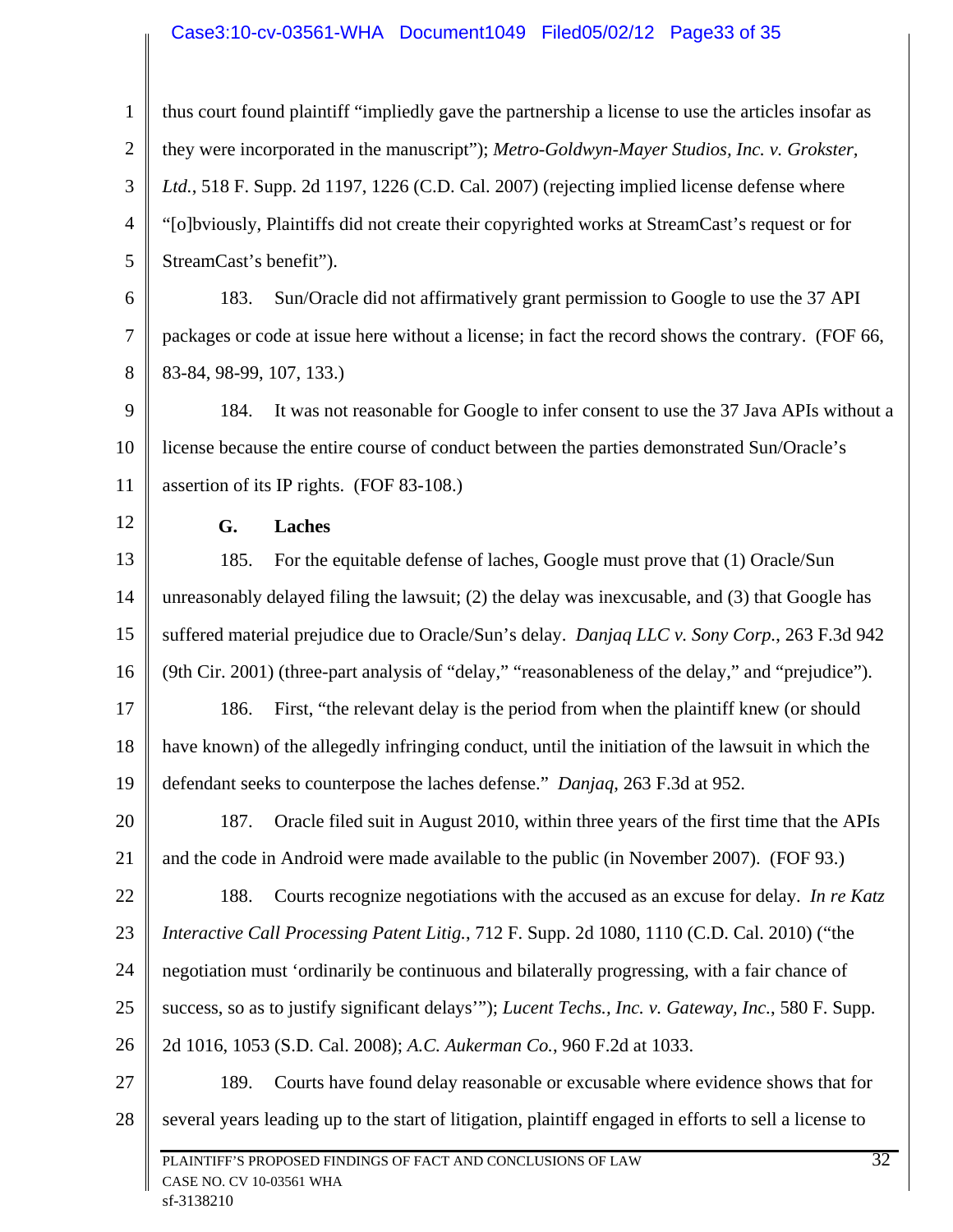1 2 defendant or engaged in bilateral negotiations with a fair chance of success. *Lucent*, 580 F. Supp. 2d at 105; *In re Katz*, 712 F. Supp. 2d at, 1110-11.

3 4 5 6 7 8 9 10 11 12 13 14 15 16 17 18 19 20 21 22 23 24 25 26 27 28 PLAINTIFF'S PROPOSED FINDINGS OF FACT AND CONCLUSIONS OF LAW 33 CASE NO. CV 10-03561 WHA 190. Since Sun/Oracle's continued discussions and negotiations with Google regarding licensing options were bilateral and had a fair chance of success, including through the time of Google's CEO Larry Page's testimony at trial, Sun/Oracle's delay in bringing suit is excusable. *In re Katz*, 712 F. Supp. 2d at 1110-11 (rejecting argument that correspondence between parties were "sporadic" and futile and holding that their 6 year correspondence, up until defendant conclusively communicated that it does not need a license, constituted rebuttal of presumption of laches and raised genuine issue of excuse); Lucent Techs., 580 F. Supp. 2d at 1053 ("Court concludes that any delay was reasonable or excusable since Lucent attempted to seek compensation for its patent through the computer manufacturers"). (FOF 85, 86, 98-100, 102, 133.) 191. Third, Google has failed to demonstrate prejudice by showing that it took actions or suffered consequences that it would not have, had Sun/Oracle brought suit promptly. *Danjaq*, 263 F.3d at 955. (FOF 141.) 192. Indeed, "[t]he very purpose of laches as an equitable doctrine – and the reason that it differs from a statute of limitations – is that the claim is barred because the plaintiff's delay occasioned the defendant's prejudice. *Danjaq*, 263 F.3d at 955 (quoting *Telink Inc. v. U.S.*, 24 F.3d 42, 45 (9th Cir. 1994)); *A.C. Aukerman Co.*, 960 F.2d 1020, 1033 (9th Cir. 1992) ("Material prejudice to adverse parties resulting from the plaintiff's delay is essential to the laches defense."). 193. Google's policy was to push forward and develop Android with the infringing Java APIs, "making enemies along the way," and thus did not change its position in reliance on Oracle's inaction. (FOF 58-65, 71-74, 82, 109-119.) 194. Moreover, "laches is not available in a case of willful infringement, when the infringing conduct occurs 'with knowledge that the defendant's conduct constitutes copyright infringement." *Winn v. Opryland Music Group, Inc.*, 22 Fed. Appx. 728, 729 (9th Cir. 2001) (internal citations omitted).